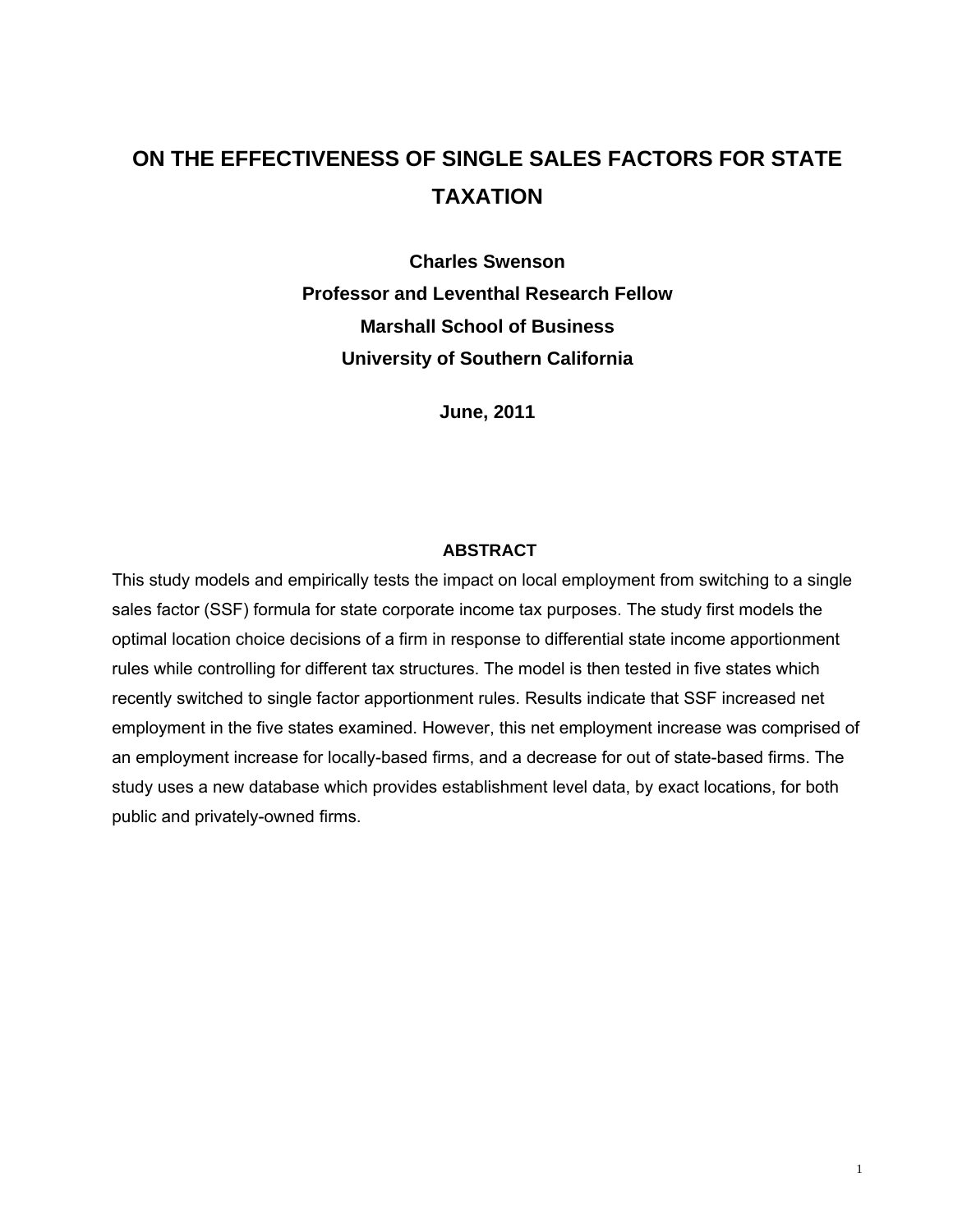### **ON THE EFFECTIVENESS OF SINGLE SALES FACTORS FOR STATE TAXATION**

### **1. INTRODUCTION**

 A major government policy frequently utilized by states to attract new business is tax incentives. One such tax incentive is placing heavy emphasis on sales in apportionment formulae; over time, a number of states have switched to the use of a single sales factor (or SSF) in apportioning income, which places 100% weighting on sales<sup>1</sup>. The intent of the SSF is to attract business to a state. The purpose of this paper is to analytically and empirically examine the incentive effects of SSFs using multistate firms. The model's predictions are empirically supported using five states which recently switched from double-weighted sales factors to single sales tax factors: Georgia, Louisiana, New York, Oregon, and Wisconsin. The results have significant policy implications, not only because lawmakers apparently rely on this incentive in an attempt to attract new business investment into their states, but also because the direct costs (of lost corporate income tax revenues) of these incentives may be substantial<sup>2</sup>.

 This paper models a firm which can avail itself of favorable sales apportionment rules by locating/expanding to a new state with these rules. Because the firm's decision is also affected by state tax rates and structures, the model also allows for varying tax rates, and for both combined reporting and separate accounting tax structures. To test the impact of factor weightings, the study next examines natural experiments: five states switching from double-weighted sales factors to SSF after 2005. Georgia switched to SSF with a three year phase-in starting with sales weightings of 80% in 2006, 90% in 2007, and 100% by 2008<sup>3</sup>. Louisiana completely switched to SSF after 2005<sup>4</sup>. New York switched to 80% sales weighting in 2006, and 100% in 2007 and later years<sup>5</sup>. Oregon completely switched to SSF after July 1, 2005 $^6$  . Wisconsin switched to 60% sales weighting in 2006, 80% in 2007, and 100% in 2008 and later years<sup>7</sup>.

 This study uses a newly-available database which provides establishment level data, by exact locations, for both public and privately-owned firms. Using both this National Enterprise Time Series (NETS) database, and a differences-in-differences research design which identifies affected

 $\overline{a}$ 

 $<sup>1</sup>$  In January 2011, New Jersey switched to SSF. The legislation's sponsor (Louis Greenwald, Democratic Assembly</sup> member) said in a January 6, 2011 statement that the new law would give businesses "significant tax relief". This represents an increasing trend toward SSF; currently, 13 of the 46 states with income taxes have SSF, and another 10 states allow SSF for certain industries. See Appendix I.

 $2$  For example, the tax expenditure budget for California estimates that the cost of adopting the SSF would be \$800 million annually.

<sup>3</sup> O.C.G.A Sec. 48-7-31.

 $4$  Sec. 47:287.95(F)(2)(a).

 $^5$  Sec. 210 (3)(a)(10) Tax Law.

 $^6$  Sec. 314.650 ORD

 $7$  Sec. 71.25(6) Wisc. Stats.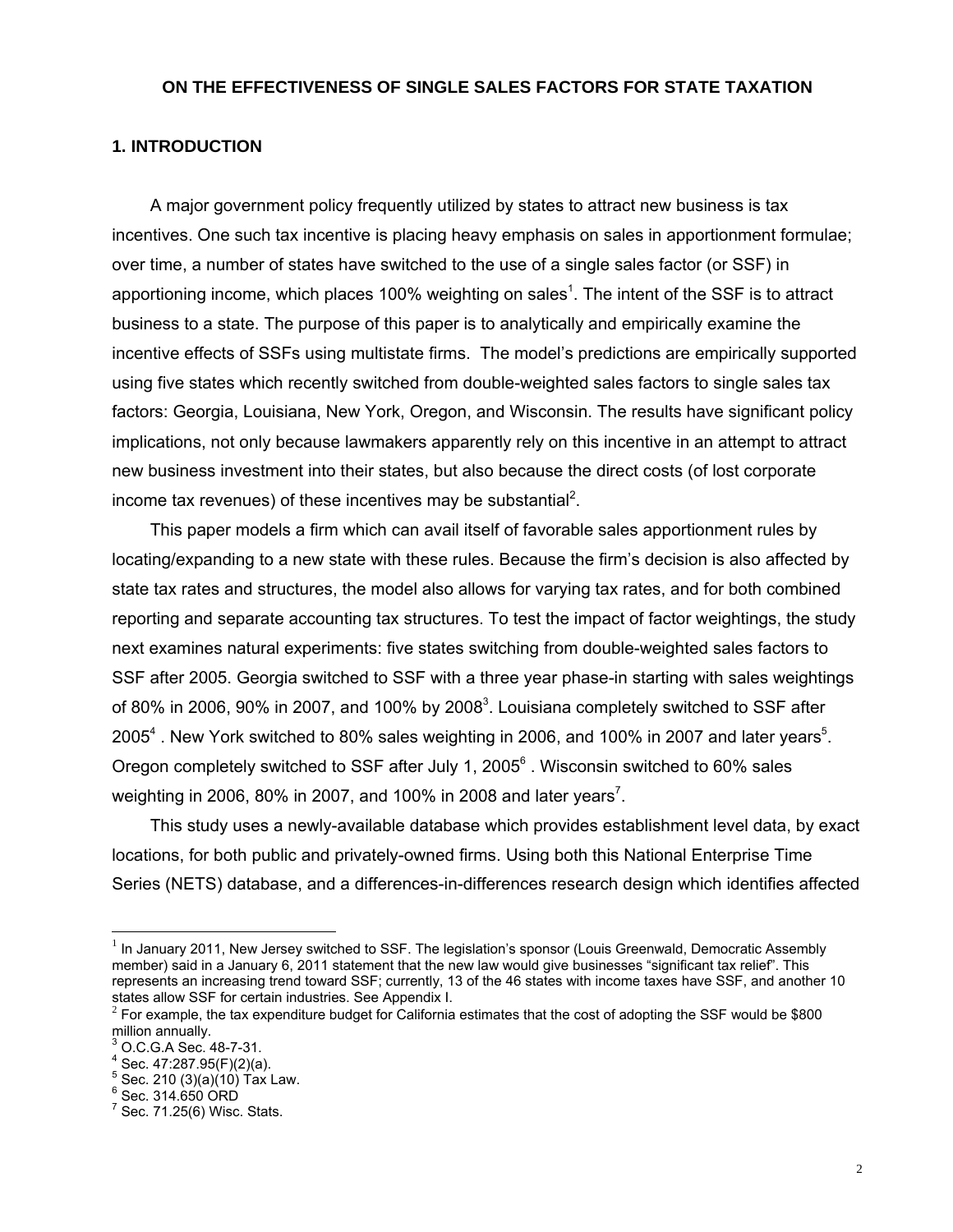versus unaffected firms, the results suggest that such states experienced significant net increases in employment after SSF enactment However, this net employment increase was comprised of an employment increase for locally-based firms, and a decrease for out of state-based firms. Because resource allocation/re-allocation effects are strongly altered by formula apportionment and unitary tax structures, these are discussed in the next section.

### **2. STATE TAX RATES AND STRUCTURES**

#### **2.1 Income Tax Rules, and Throwback Rules**

 All but four states in the U.S. impose a state corporate income tax. Rates range from 12% (Iowa) to 3.4% (Indiana). Although rates do not typically have large annual swings, rate changes of 1% can occur in any particular state, in order for that state to meet policy objectives or to balance budgets. Equally as important as rates, are the rules which determine the tax base, such as apportionment and whether the state follows unitary or separate accounting rules. All states require that the income of a corporation be apportioned to the taxing state based on a factor formula; for most states, it is the three factor formula of the ratio of taxing state's sales, payroll, and property, to the corporation's total sales, payroll, and property. Thus, if a corporation has operations in more than one state, income taxable in each apportioning state will be the firm's business income (both within and outside the state) multiplied by the state apportionment factor as determined by that particular state's apportionment formula. Since the majority of states double weight the sales factor in the apportionment formula, the income apportioned to a state can be represented as:

Business Income 
$$
\cdot \left( \frac{2 \cdot \text{Sales}_s}{\text{Total Sales}} + \frac{\text{Payroll}_s}{\text{Total Payroll}} + \frac{\text{Property}_s}{\text{Total Property}} \right) \cdot \frac{1}{4}
$$
. (1)

 Business income includes either income solely from a single corporation (separate accounting), or from a combined group of entities which are part of the same "unitary group" (combined reporting, or unitary taxation). For "unitary"/combined reporting states (primarily, those west of the Mississippi River), the unitary method is applied to determine the extent to which a corporation's affiliates are included in apportionable income, and in a three-factor apportionment formula. The so-called "unitary tax" defines apportionable income, and includes in the apportionment formula, income from operations in separate entities considered to be part of a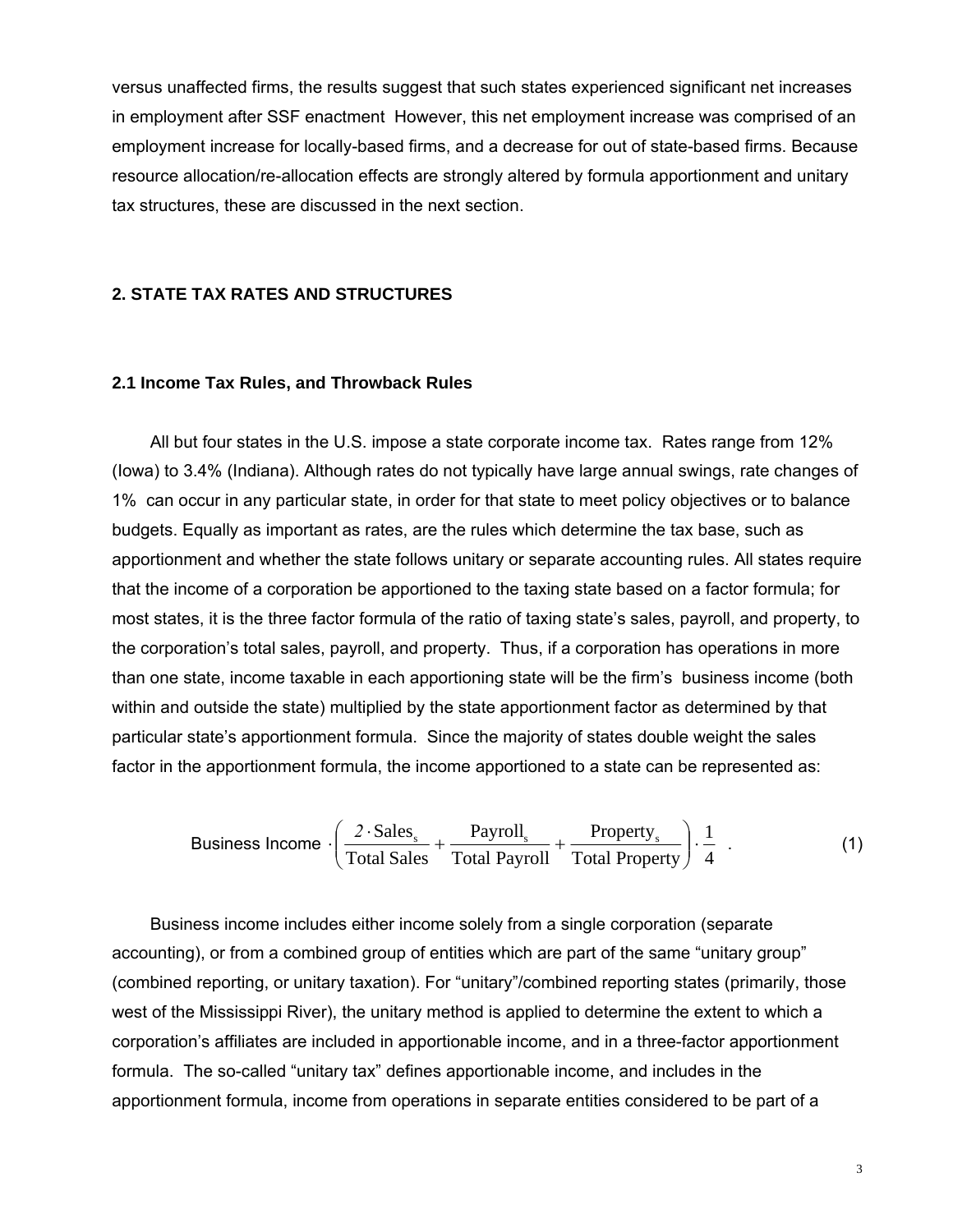unitary business of the corporation operating in its state. The basic characteristics of a unitary business are that the corporation's operations are dependent upon, or contribute to, the business conducted by the group, and that there is at least a 50 percent common ownership or control between the corporation and the corporate group<sup>8</sup>. Unitary states require filing of a combined corporate income tax report, which includes all affiliates considered to be part of the unitary business.

 Instead of the unitary/combined reporting method, some states use the separate accounting method, whereby only the income of the entity conducting business in the state is included on the corporate income tax return. Taxes in unitary states are affected by changes in property, payroll, or sales. Since these are real economic choices, tax optimization may result in decreased pre-tax economic performance, both vis-a-vis a no-tax situation, and vis-a-vis the non-unitary setting. Accordingly it is important to understand not just the incentive of SSF specifically, but of general factor apportionment effects on the tax base and tax rates as well. The next section discusses such incentive effects.

 The absence of a throwback rule to compute the sales factor and extra weighting of that sales factor are favorable tax treatments since sales to other states, where the firm has no nexus, escape state income taxation. Between 1980 and 2000, five states repealed their throwback rules, and (as shown in Appendix I) the number of states which placed more than equal weight on the sales factor went from 8 (17%) to 28 (62%). Absence of sales throwback rules essentially converts a state into a territorial tax, i.e., no tax on out-of-state sales. To see this, assume a firm manufactures in State A, and sells its output to States A and B. Also assume the firm has no "nexus" (taxable presence) in B. The firm will be taxed on State A sales. Since it has no nexus in B, it cannot be taxed by B. If State A is a non-throwback state, sales in B are not taxed by State A either. It is widely believed that the absence of a throwback rule encourages firms to locate in that State, if they have direct sales to out-of-state customers.

 A similar effect occurs with placing extra apportionment weights on the sales factor in the apportionment formula. As discussed in the next section, a firm's multistate income is apportioned into a state based on the ratios of property, payroll, and sales in that state, to property, payroll, and sales in all states (or worldwide, if no water's edge limitation is available). The higher the weight a state places on the sales factor, the lower the weights placed on the property and payroll factors (because the three weights must sum to 100%). Because apportionment is essentially a separate tax on each of the three factors (as illustrated in the model), lower weights on property and payroll are essentially lower taxes on facilities located in the state. Accordingly, the marginal tax costs of

 $^8$  The "contribution and dependency test" is one of several tests for unity. The others are the "three unities" test (unity of ownership, unity of use, and unity of operations); strong centralized management; and even "flows of value".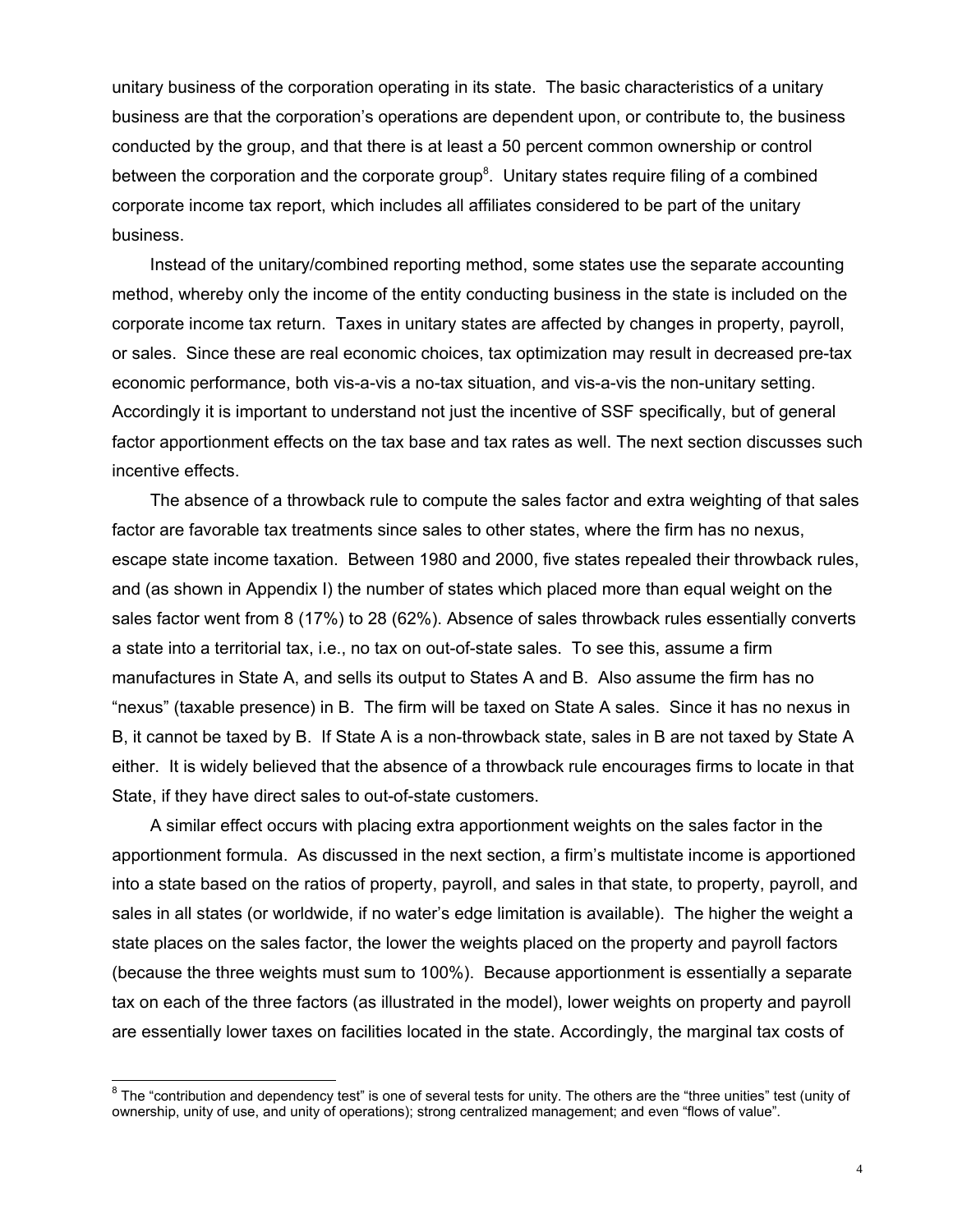locating a facility (which has out of state sales) in a single sales factor (SSF) state may be lower, ceteris paribus, than costs in non-single factor states. Such lowered costs of investment should act as an inducement to location to (or expansion in) such a state.

 There is also a separate income effect resulting from SSF, which is discussed in the next section.

### **2.2 Direct (Income) Tax Effects of the Single Sales Factor (SSF)**

 To illustrate the direct tax effects of the SSF, assume the following examples. In these examples we show that switching to an SSF can either increase or decrease a firm's tax payments. Figure 1 shows the difference in tax for a firm based in a state, comparing taxes under SSF and double weighted sales. This sample firm has \$10 million of national profits and sells nationwide, but has most of its operations in the SSF state. The state has 80 percent each of the firm's property and payroll, but just 20 percent of its sales. The figure shows that this locally-based firm would be able to reduce its tax bill by 60 percent by switching from the current double-weighted sales factor formula to the new single sales factor (SSF). In contrast, Figure 2 shows the same calculation for an out-of-state firm that has relatively high sales in the state (14 percent) compared to its shares of property and payroll (4 percent each). This firm would lose \$44,200 from the switch to SSF from double-weighted sales.

 As the above numerical example shows, when a state switches to SSF there is an immediate cash flow effect.<sup>9</sup> This effect is positive for companies based in that state, and negative for firms based out of state. To the extent to which firms make no subsequent adjustments, there is also a similar ongoing income effect. This income effect shifts the firm's budget line, allowing in-state based companies to invest in more employees, plants, and/or equipment. In contrast, the income effect shifts an out of state firm's budget line inward, potentially reducing the firm's ability to continue its current level of investment in workers, plant, and/or equipment.

## **2.3 Indirect (Substitution) Tax Effects of the Single Sales Factor (SSF)**

 In addition to the above income effect, there should also be a substitution effect, across states, due to the SSF. That is, if a state switches to SSF, there is no tax cost to increasing payroll and property investment in that state, after SSF enactment. To the extent that such additional investment comes from outside the state, then there is a substitution effect across states, and we would expect to see increased investment in the SSF state after SSF adoption. This effect should

 $\overline{\phantom{a}^9}$  The "tipping point" at which a firm pays more taxes from switching from double weighted sales to SSF is a sales ratio (in to out of state sales ratio) of 50%. To see this, set S=ratio of instate sales to out of state sales, and KL as the average of instate capital and labor, to out of state capital and labor. Assuming s double weighted sales formula, rearranging, and factoring out the constant, we have: S/KL. So long as this ratio is less than 1, an increase in the sales factor reduces the firm's tax bill.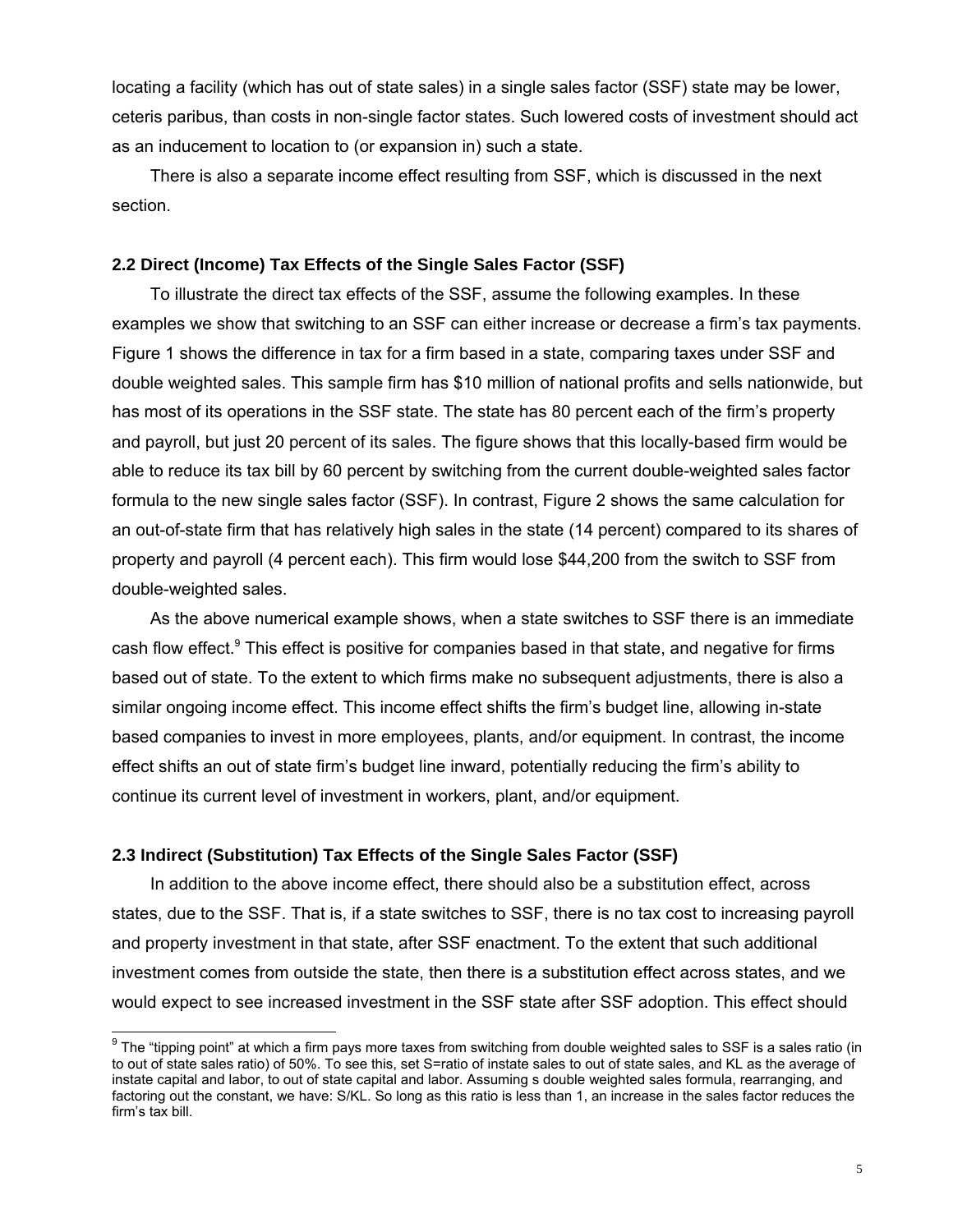occur whether the firm is based in that state, or based out of state. However, there are countervailing effects which may not result in observed investment increases.

 The first countervailing effect is due to the income effect, which would apply to out of state firms only (as noted above the income effect is positive in state-based firms). The second countervailing effect is transaction costs. Even if it makes sense to engage in substitution of operations in or out of the SSF state, if the transactions costs are too large, the substitution will not occur.

 The third countervailing influence on the substitution effect relates to the state's tax structure. As explained and modeled in subsequent sections, if the SSF state follows separate accounting, the substitution effect is likely to be weaker. A similar effect should occur if the state has sales "throwback". If the state has throwback, then any sales to other states, in which the firm is not tax liable, are thrown back into the sales formula numerator, as if those sales occurred in the state of origin. Here, SSF acts to increase taxes by placing more weight on such thrown back sales. Of course, this would only occur to the extent has such sales into states where it is not taxed (it has no nexus). As will be shown analytically in Section 3, these effects are very complex, with the only clear-cut predictions being that if the SSF state has unitary/combined reporting, the substitution effect is generally positive, but the effects of sales throwback in the SSF state generally have a negative substitution effect.

### **2.4 EMPIRICAL PREDICTIONS**

 In summary, the SSF is expected to result in both an income and a substitution effect, as follows:

▪For locally-based multistate firms, the income effect will be positive, and the substitution effect potentially positive or negative, resulting in increased investment in the SSF state

▪For out of state based multistate firms, the income is negative and the substitution effect potentially positive, resulting in countervailing influences on investment.

▪The net overall investment effect on the SSF state is an empirical issue, depending on the magnitude of the positive effect of the locally-based multistate firms, versus the potentially negative effect of the out of state based multistate firms.

 For both instate and out of state firms, the substitution effect will be higher for states with unitary (combined reporting) structures, and lower for states with sales throwback. This substitution effect will be explained analytically in Section 3.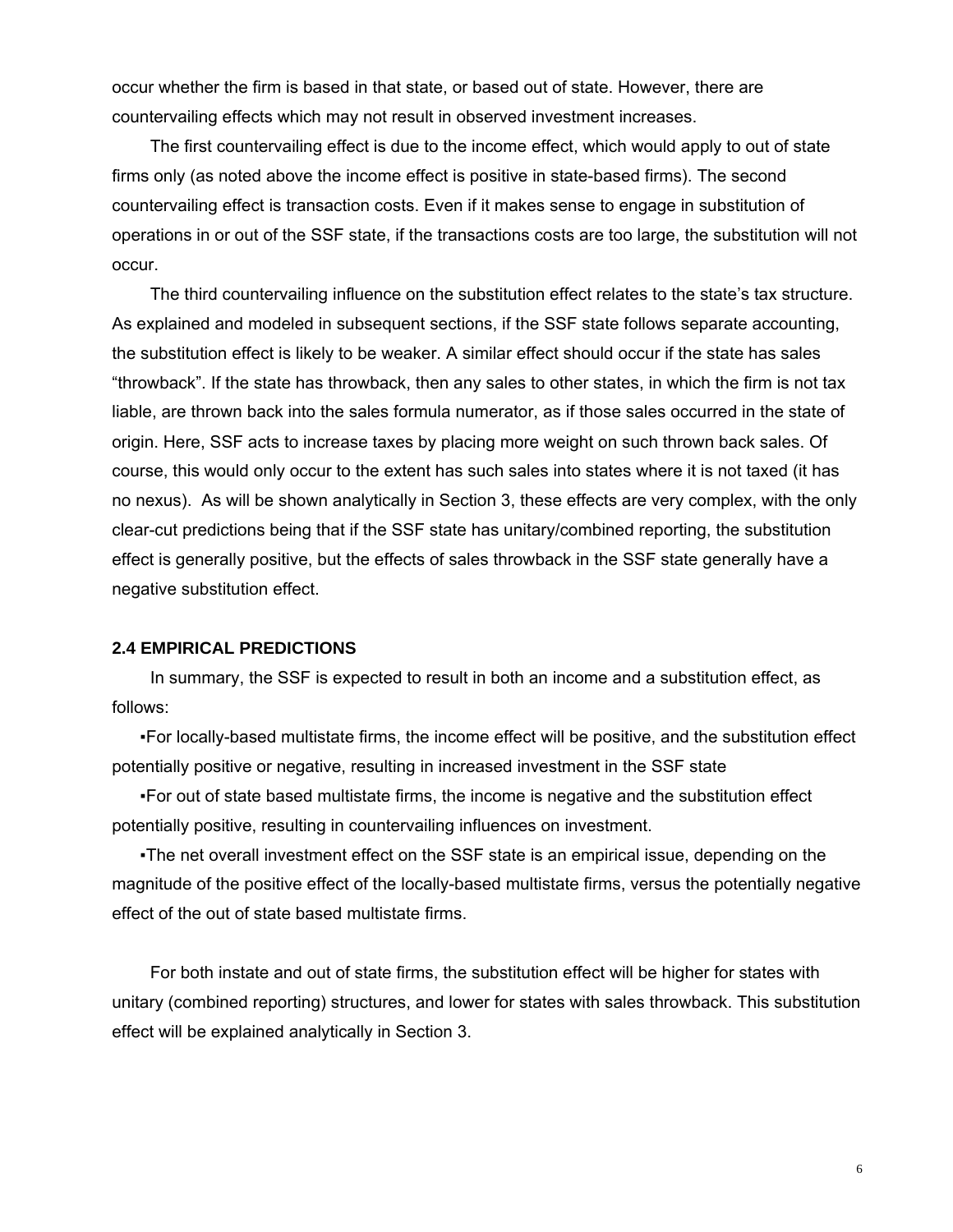#### **2.4 PREVIOUS RESEARCH**

 Numerous theoretical studies (cited in Wilson, 1999) have examined state tax rates from a macro, welfare-implications perspective. None of these studies considered the effects of SSF. However, there have been a few theoretical studies which have focused on the effects of the unitary tax on the firm. McClure (1981) found that formula apportionment is similar to a separate tax on payroll, property, and sales. Focusing on incidence, McClure found that formula-based state corporate income taxes were likely to be borne by residents of the taxing state (consumers, owners of land, and immobile capital). Following up on the McClure's (1981) idea that the unitary tax is actually three separate taxes, Gordon and Wilson (1986) separately analyzed the effects of the factors. Their model found that when states had different tax rates, the sales factor encouraged cross-hauling of output (selling in another state), the property factor provided incentives not to concentrate operations in one state, and the payroll factor induced firms to consolidate operations into one state.

 Williams, Swenson, and Lease (2001) modeled the interaction of unitary/separate accounting structures and changing tax rates on interstate resource allocation, assuming the firm already had existing operations in both states (i.e., there was not a new choice location decision per se). They found that when the firm faced unitary structures in both states, rate changes encouraged the firm to move resources from the higher tax rate state to the lower tax rate state. In contrast, when the firm's operations were only in separate accounting states, tax rate differentials between states had no affect on resource allocation. When the firm operated in both a unitary and separate accounting state, only rate changes affecting the unitary state resulted in resource allocation, and even then, the resource reallocation was less than that of firms which operated exclusively in unitary states.

 An excellent summary of empirical evidence on the impact of state taxes can be found in Hoffman (2002). With respect to the impact of combined reporting is provided by Moore, et al. (1989), who found that foreign firms' location choices were unresponsive to overall tax rates, but were negatively influenced by the presence of unitary tax structures. The findings of Moore, et al. (1989) were essentially replicated and corroborated by Coughlin, et al.(1991). More recently, Gupta and Hofmann (2003) applied a panel data analysis across all states, using a location choice model similar to Moore et al. Regression results found that new capital spending was negatively influenced by unitary tax structures. The study also found that lower tax rates and incentives for assets (in that order) increased capital spending.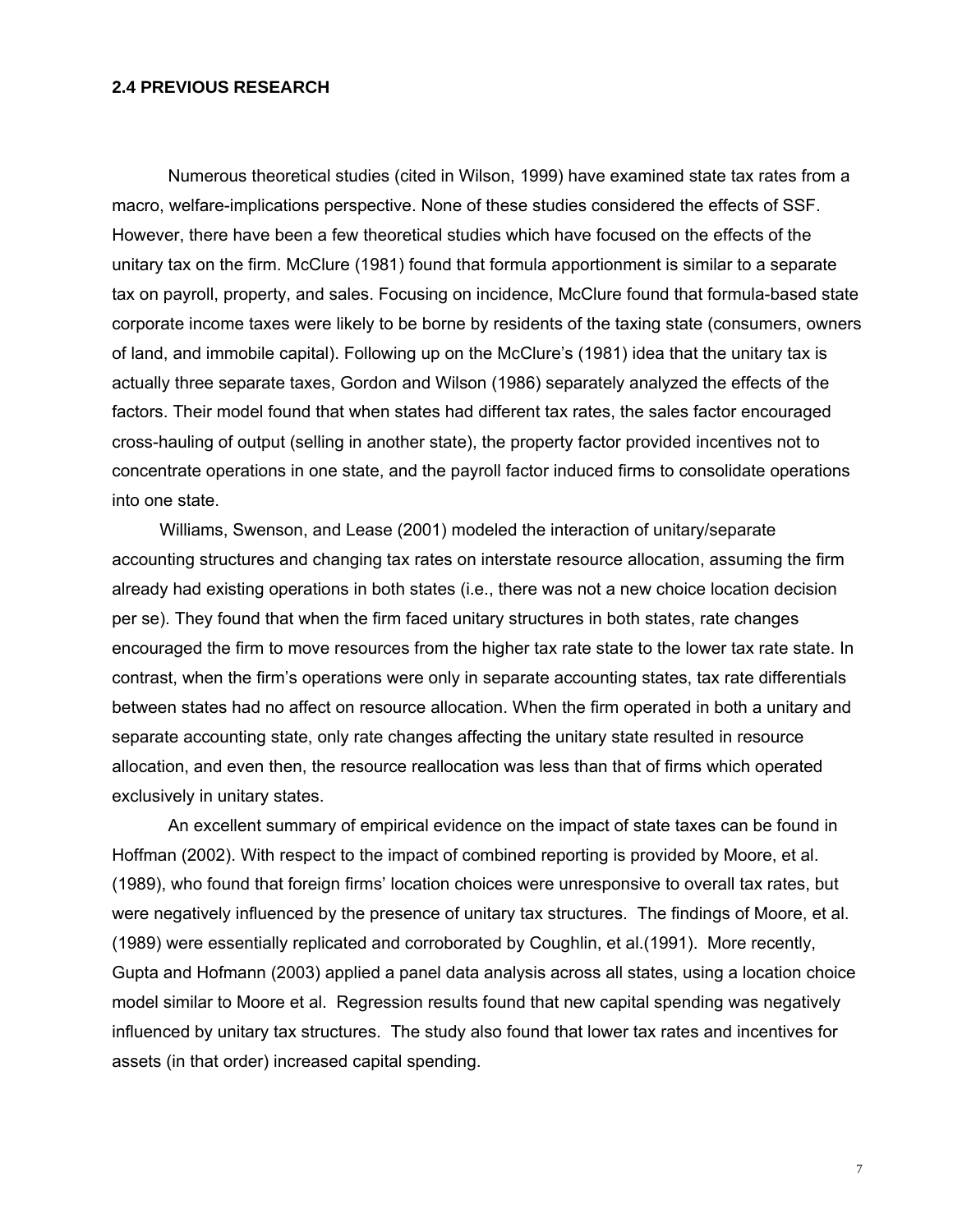With regard to absence of throwback, and extra weighting on sales, no theoretical and only three empirical studies exist on these two effects. Empirically, Klassen and Shakelford (1999) found that while manufacturers' shipments from throwback states were decreasing in corporate tax states, such shipments were not sensitive to sales weighting factors. By their own admission (p. 387), the study results should be viewed cautiously because of the aggregate nature of the data (state totals, instead of firm data, were used).

 Previous research has demonstrated that higher weights on sales factors generally increase economic growth (and in particular, employment) in states which have such higher weights<sup>10</sup>. Using aggregate data, Lopez and Martinez-Vazguez (1998) found that industries varied significantly in having their incomes either under- or over-apportioned by various states. Lightner (2000) empirically found that state tax rates, more so than formula apportionment, negatively affect state employment growth. Edmiston and Arze (2002) used macro simulation models to predict that switching from single to double-weighted sales factors would increase in state employment and capital. Gupta et al (2009) use aggregate state data in their study, and estimate that up to 16% of the corporate income tax base (for states having increased sales weights) has eroded due to the extra weighting of the sales factor. Omer and Shelley (2004) finds that states shifting apportionment weights away from property and payroll and toward sales lowers the cost of these factors and increases capital investment and employment in those states.

Similarly, Edmiston and del Granado (2006), using Georgia data at the firm level for 1992-2002, find that changing apportionment factors towards sales and away from property and payroll resulted in decreased local sales, but increased payroll and property. Anand and Sansing (2000) addresses the differential impact of tax rules on different industries, noting that what is optimal depends in part on factors such as the location of natural resources, as states that have natural resources are more likely to benefit from apportionment rules that tax production factors (employment and property) since industries such as mining must produce at the location of the natural resource, while states that import natural resources benefit more from taxing sales. Dubin (2010) estimates that tax capacity (the corporate income tax base) increased for some states, but decreased for others, as a result of increased weighting of sales by states from 2001-2008.<sup>11</sup>

One study specifically looked at the impact of California switching to SSF. Using a dynamic computable general equilibrium (CGE) model, Hamm et al (2005) estimated that such a switch

 $\overline{a}$ 

 $^{10}$  See Goolsbee, A. and E. Maydew "Coveting Thy Neighbor's Manufacturing: the Dilemma of State Income Apportionment", *Journal of Public Economics* 75(2000), and cites therein.<br><sup>11</sup> States also compete. Goolsbee and Maydew (2000) show that when one state makes a tax change that creates

a more favorable business climate, other states that do not respond in kind suffer negative externalities from the changes. Like Goolsbee and Maydew this study includes state and year dummies in specifications, but since this study is at the establishment level, we are also able to distinguish between establishment sizes and industries, and we include controls for these factors in regression specifications.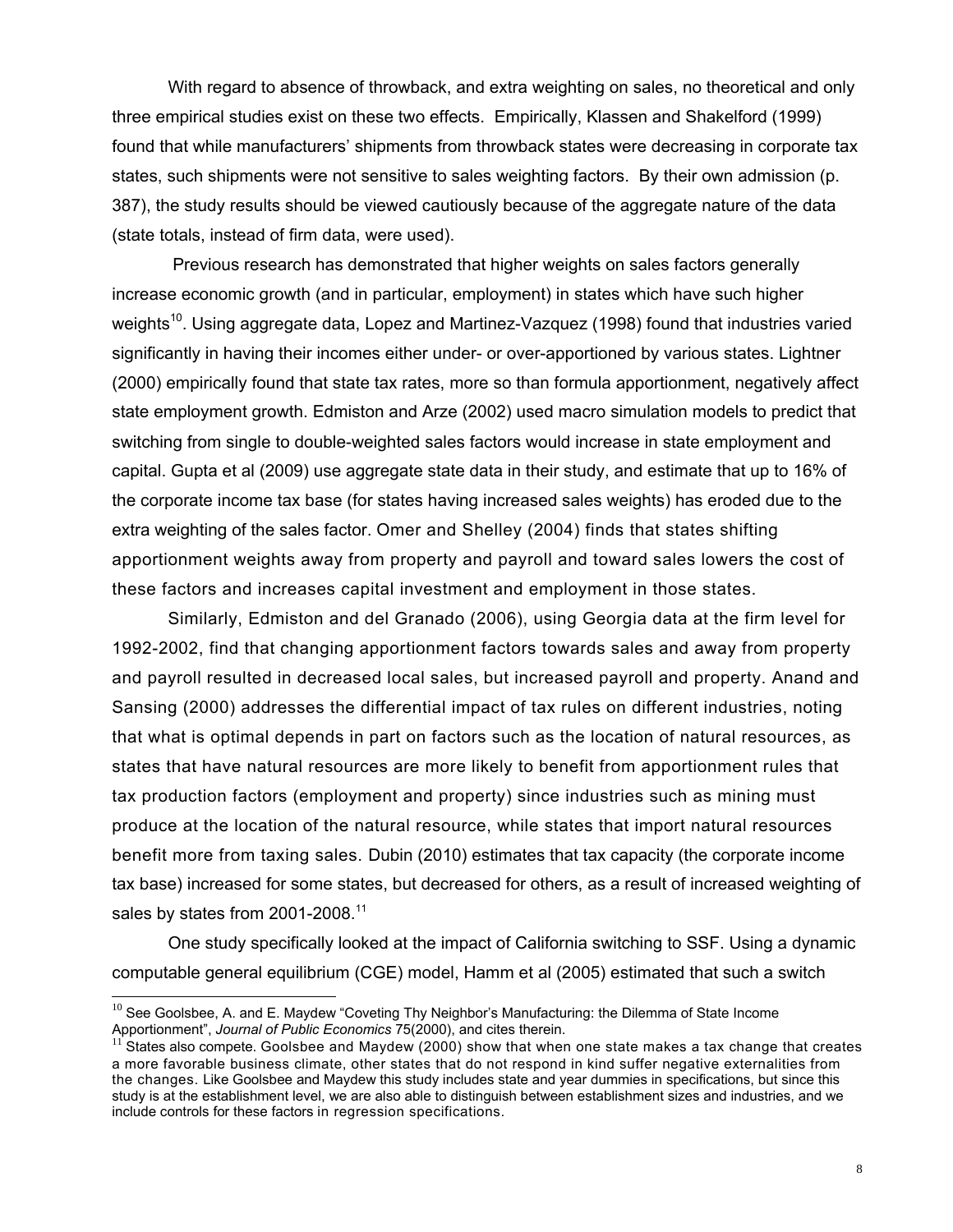would result in increased California employment and tax revenues<sup>12</sup>. By their own admission, Hamm et al acknowledged that CGE models are significantly driven by assumptions. Finally, surveying the literature, the California Legislative Analyst's Office (LAO) concluded that SSF adoption would increase California employment when put into effect in 2011.<sup>13</sup>

 In contrast to the above studies, which used largely aggregate data, this study uses an establishment level econometric estimation methodology. This unique methodology is enabled by the recent availability of establishment level data, discussed later in the paper. Firm and location level studies allow more precise estimates of effects (here, the introduction of the SSF) than macro models, and allow for specific, firm level predictions.

## **3. MODELING THE SUBSTITUTION EFFECT OF SSF**

### **3.1 General Model**

l

 As noted previously, introduction of the SSF has an immediate income effect which causes an increase (decrease) in investment by instate (out of state) based firms. The substitution effect, between the SSF and other states in which the firm operates, is more complex. To guide subsequent empirical tests, we start off with a model. The analysis begins with a simple model of a firm which operates in a multi-state environment. Although I use a manufacturing example, in principle, the model can be generalized to any multi-state enterprise where value is added by various components of the enterprise. To examine the effects of SSF, it is important to also consider the collateral (and sometimes countervailing) effects, that other aspects of state tax structures and rates may have. To accomplish this, the model of Williams, Swenson, and Lease (2001; hereafter WSL) which examined the effects of unitary tax structures (combined reporting) and tax rates, is extended by examining the effects of SSF. The WSL (2001) model is also extended to include the effects of sales throwback.

Consistent with WSL (2001), this study models a stylized manufacturing firm with operations in State 1 and State 2. State 1 can be thought of as where the firm is based or headquartered. The next few pages review the LSW setup, and then add the effects of SSF. To add the effects of sales throwback, we enhance the WSL setup by assuming that State 1 operations can also sell directly to customers in nearby State 3 (where the firm has no nexus), and

 $12$  Hamm, W., Alberto, J. and C. Groves, "Apportioning Corporate Income: If California Adopts the Single Factor, What Will be the Economic and Revenue Impact?". Mimeo, August 2005.

<sup>&</sup>lt;sup>13</sup> Reconsidering the Optional Single Sales Factor: An LAO Report. Sacramento: Legislative Analyst's Office (May 26, 2010)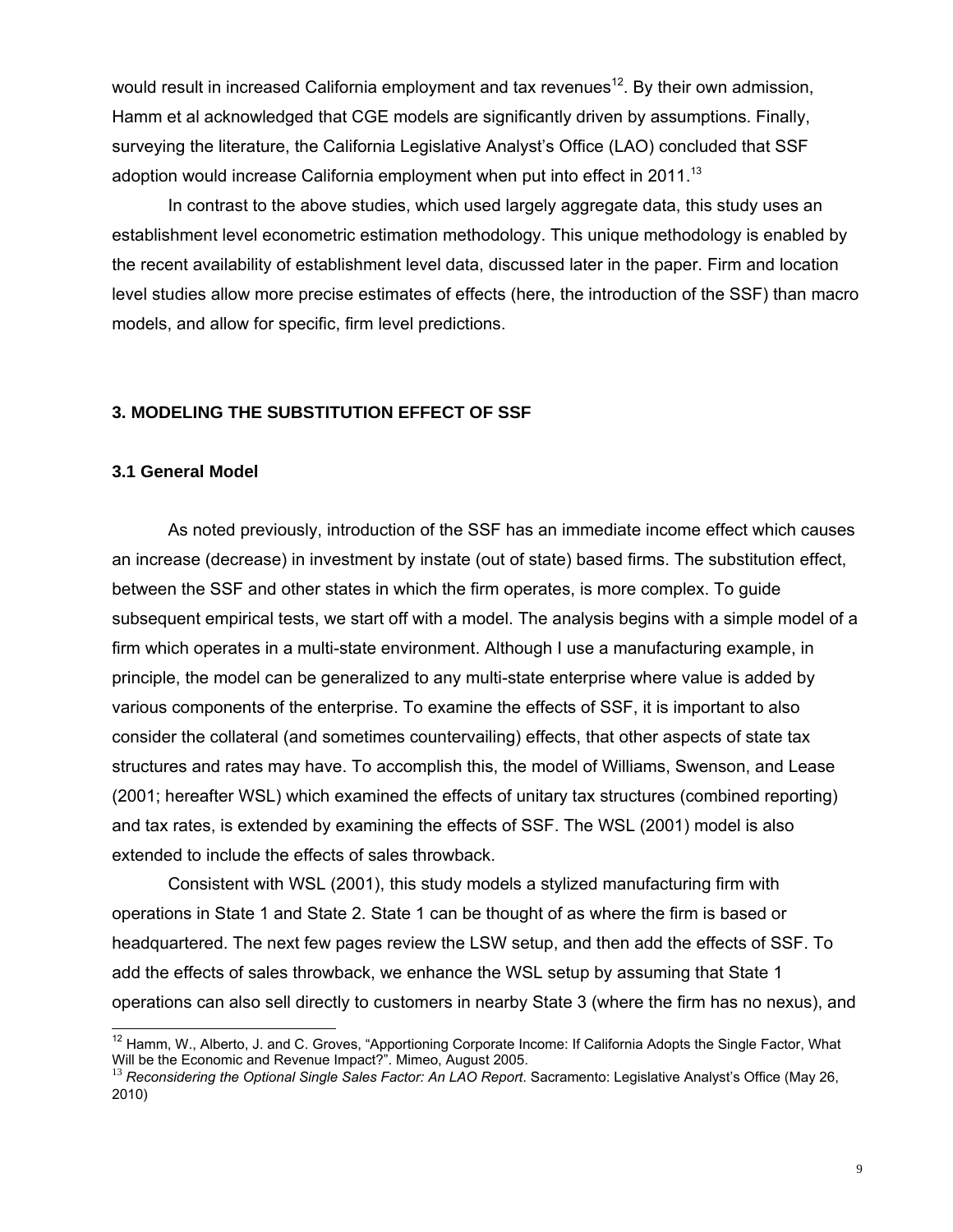State 2 operations can also sell to customers in nearby State 4 (where the firm has no nexus). The firm is considering shifting operations into either State 2 due to the State 2's switch from double weighted sales to SSF, or alternatively, into State 1, assuming State 1 switches from double weighted sales to SSF. Thus, the firm does not face a location choice decision per se. This serves as a useful starting point to the pure location choice model, discussed later in the paper. To simplify the analysis, the study assumes that the transactions costs of moving resources to either State 1 or 2 are equal and exceed return on investment requirements. Thus location costs can be ignored without generality. The firm is a "classic" example of a unitary business, in that its multistate operations are functionally dependent on each other, with its headquarters in one state, and operations in another state; and it clearly has taxable "nexus" (or business connection) in each of the two states with facilities (States 1 and 2). The model is shown graphically in Figure 3.

 The manufacturing process begins at the firm's headquarters in State 1, and the firm maintains production facilities in State 1 as well. The firm completes production and services customers in a regional market from the local facility. The firm also completes production in State 2, where output is also sold on a regional basis<sup>14</sup>. The study models the manufacturing process as potentially divisible at any stage. That is, at any point in the manufacturing process, the firm could ship the intermediate (or partially completed) product from the manufacturing center at the headquarters to the local facilities for completion and sale. The firm incurs a shipping charge for sending the product from the headquarters to the local facility in State 2 based on the number of units shipped. The study assumes that the local facility that completes the product and sells to customers from State 1 is adjacent to the headquarters, and thus no shipping charge is incurred on those units. The quantities sold to customers from States 1 and 2 are denoted, respectively, as *Q*<sup>1</sup> and  $Q_2$ .

 As management's objective is to maximize the firm's pretax profit, the study initially ignores state income taxes. Based on the firm's revenue function and the costs it faces, management chooses the level of capital (*K*) and labor (*L*) to employ at each of the firm's three facilities (the manufacturing center and the local facilities in each state) so as to maximize the excess of revenue over cost. In making these decisions, management is constrained by exogenously determined production functions. Management must also choose the point in the manufacturing process at which production will shift from headquarters to the local production facilities (the degree of centralization). Denote this as the choice of  $\phi$  the fraction of the manufacturing process performed at the headquarters, with  $(1-\phi)$  being the percentage performed at the local production facilities,

 $\overline{a}$ 

<sup>&</sup>lt;sup>14</sup> In LSW, production is sold only to customers in the same state. Here, we allow each manufacturing unit to sell production to other nearby states.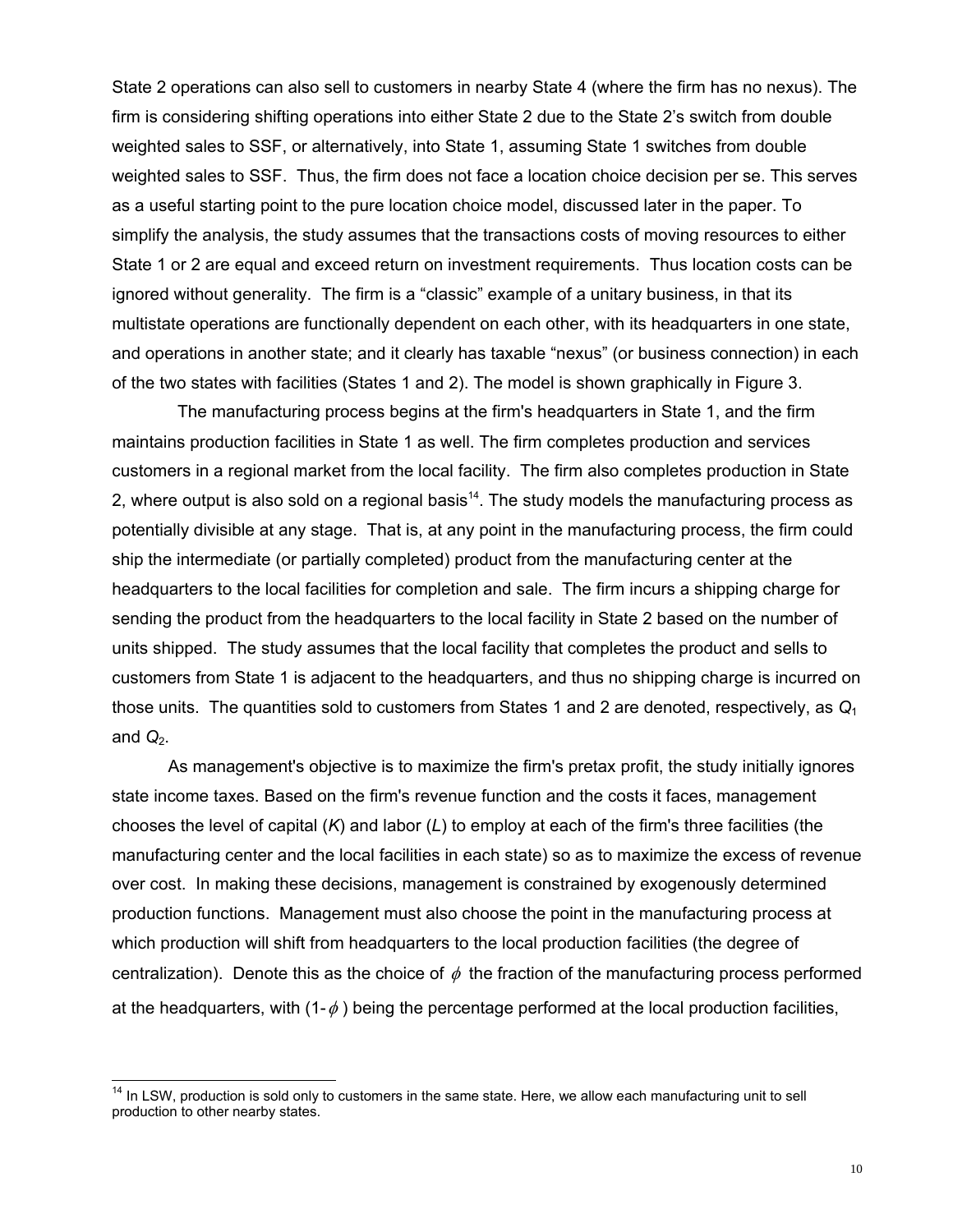which is between zero and one. More formally, management chooses  $K_i$ ,  $L_i$ , and  $\phi$  ( $\in$  {m, 1, 2}<sup>15</sup>) so as to

$$
\max \pi = R(Q_1, Q_2) - C(Q_1, Q_2),
$$
\n(1a)

subject to the production functions for the manufacturing facilities.

 Assume the firm operates in an imperfectly competitive market and faces a downwardsloping demand curve in each state. Specifically, assume the inverse demand function is  $P = a_j - bQ_j$ , where *j*  $\in$  {1, 2}. This leads to the firm's revenue function:

$$
R(Q_1, Q_2) = (a_1Q_1 - bQ_1^2) + (a_2Q_2 - bQ_2^2).
$$
 (1b)

 Assume the cost of production consists of the rental rate (or, in the alternative, the rate of return) on capital (*r*), the wage rate paid for labor (*w*), and the cost (*s*) of shipping a unit from the manufacturing center to the local production facilities in State 2. Assuming a single rental rate on capital for all facilities, however, allows wage rates to differ between the states. Formally, model the cost of production as:

$$
C(Q_1, Q_2) = (w_1 L_m + rK_m) + (w_1 L_1 + rK_1) + (w_2 L_2 + rK_2) + sQ_2.
$$
 (1c)

 Assume that production follows a generalized Cobb-Douglas production function where *Yi = Li*<sup>α</sup>*K<sub>i</sub>*<sup>β</sup> with *i*  $\in$  {*m*, *1*, *2*}, *α* and β >0 and < 1. For the headquarters, *Y<sub>m</sub>* =  $\phi$  (Q<sub>1</sub> + Q<sub>2</sub>). For the local production facilities,  $Y_i = Q_i(1-\phi)$  with  $j \in \{1, 2\}$ . Assume that the productivity of capital does not depend on its location; accordingly, β is the same for all three production facilities. A realistic setting should allow for differences in labor between workers in different states. For example, the average skill level is likely to be different as is the average level and quality of education. One way of viewing this is to assume that workers with the requisite skill and educational levels are available in each state, but that local differences in the supply and demand for those workers will potentially result in different prices for their labor.<sup>16</sup> The study however, instead reflects these differences in the wage rates, *wi*, rather than in *α*.

 $\overline{\phantom{a}}$ 

<sup>&</sup>lt;sup>15</sup>For notational purposes, I use the subscript *m* to indicate production or factors of production at the firm's manufacturing center, and I use the subscripts *1* and *2* to indicate production or factors of production at the firm's local production facilities in, respectively, states 1 and 2.

<sup>&</sup>lt;sup>16</sup> Another way to view this is to consider the labor variable, *L*, as reflecting some unit of human productivity rather than some number of worker-hours. That workers in one state may take longer to achieve that unit of human productivity is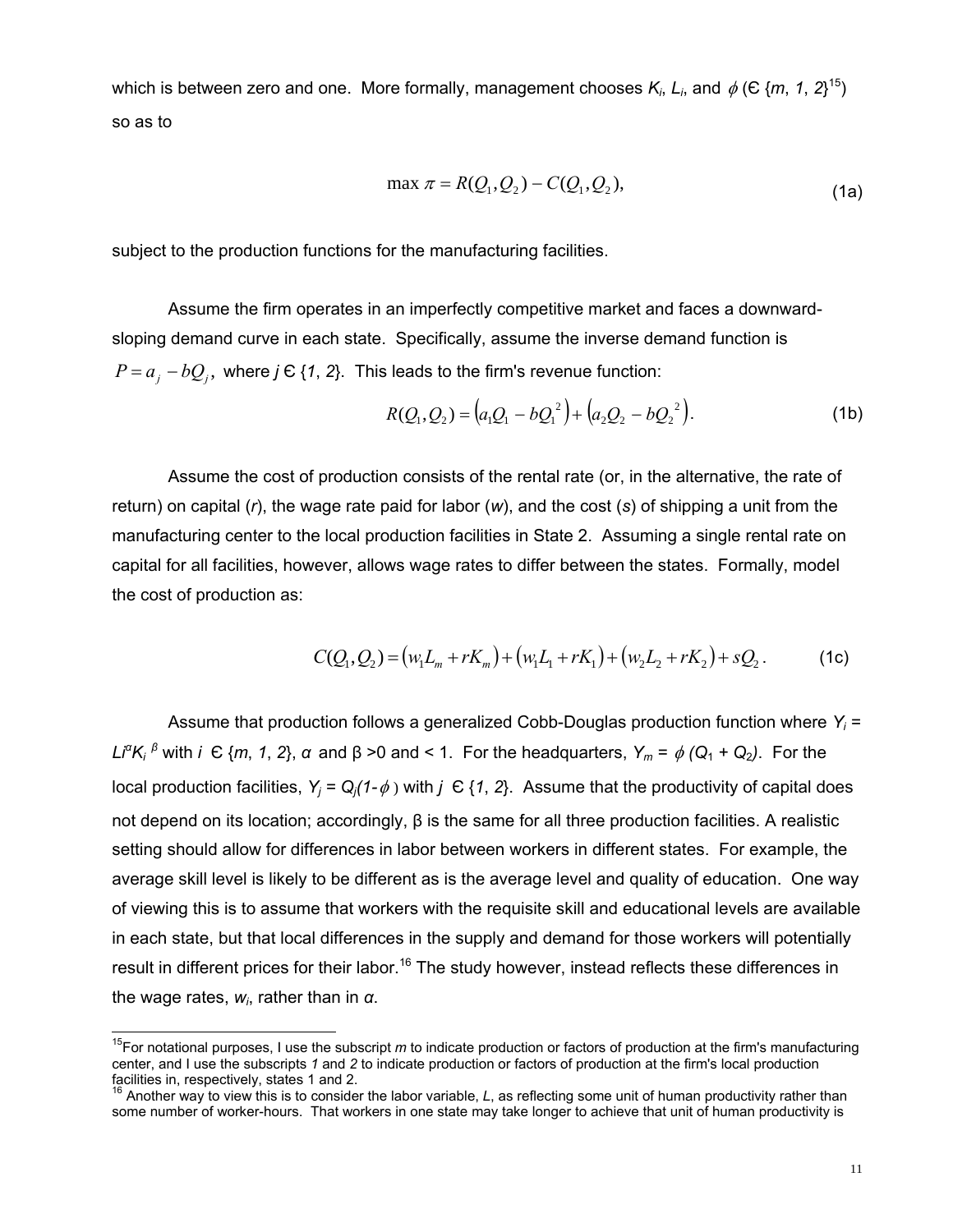Combining equations (1a) and (1b) and specifying the production function constraints, the pretax model is shown symbolically in (2):

$$
Max \ \pi = (1 - \tau_u) \Big( a_1 Q_1 - b Q_1^2 + a_2 Q_2 - b Q_2^2 - w_1 (L_m + L_1) - w_2 L_2 - r(K_m + K_1 + K_2) - s Q_2 \Big)
$$

subject to:

 $\overline{a}$ 

$$
\phi(Q_1 + Q_2) = Y_m = L_m^{\alpha} \cdot K_m^{\beta},
$$
  
(1- $\phi$ ) $Q_1 = Y_1 = L_1^{\alpha} \cdot K_1^{\beta}$ , and  
(1- $\phi$ ) $Q_2 = Y_2 = L_2^{\alpha} \cdot K_2^{\beta}$ . (2)

When pretax profits are maximized,  $\frac{mT_K}{MP_t} = \frac{m}{w}$ *r MP MP L*  $\frac{K}{\lambda} = \frac{I}{I}$  (with *L K MP*  $\frac{MP_K}{MP_L} = \frac{\beta L}{\alpha K}$ *L*  $\frac{\beta L}{\alpha K}$ ). Therefore,  $\frac{r}{w} = \frac{\beta L}{\alpha K}$ *w r*  $=\frac{\beta L}{\alpha K}$ ,<sup>17</sup> which is rearranged as

$$
K = \frac{\beta wL}{\alpha r}
$$
 (adding the appropriate subscripts). (3)

 To solve this problem, the first step is to substitute (3) into each constraint for (2), and solve for the respective *L* in terms of the *Q*'s, φ, and exogenous variables. This result is then substituted into (2). The next step is to hold the *Q*'s constant and solve for φ by differentiating the resultant equations with respect to the exogenous variables to obtain the first order conditions (FOC).

reflected, ceteris paribus, in a higher effective wage rate, *w*. The fact that it would take workers in one state longer to achieve this unit of higher productivity could be reflected in a lower nominal wage rate, but other factors may also influence the nominal wage rate, so the effective wage rates may still differ between the states. I believe this model is generalizable in two important respects. First, I believe it is general enough to encompass both the decision of how to employ resources within existing facilities and the decision as to the size and scope of new facilities. The model ignores the transactions costs associated with these decisions, but if the opening of a new facility (or the expansion of an existing facility) is done through renting a building and equipment and hiring local employees, the transactions costs should be relatively low. Secondly, the model can be generalized to the cases of merchandisers and service companies. In both cases, if proximity to customers and clients is necessary or expected, the firm's choice of how big a facility to employ (capital) and how fully to staff it (labor) will affect the firm's effective state income tax rate. This impact on effective state tax rates could influence, for example, a consulting firm's decision whether to open an office in another state on a full- or part-time basis. While the specification of the parameters (e.g., *α* and β ) are likely to change, the general form of the model should still apply, and the results may be qualitatively similar.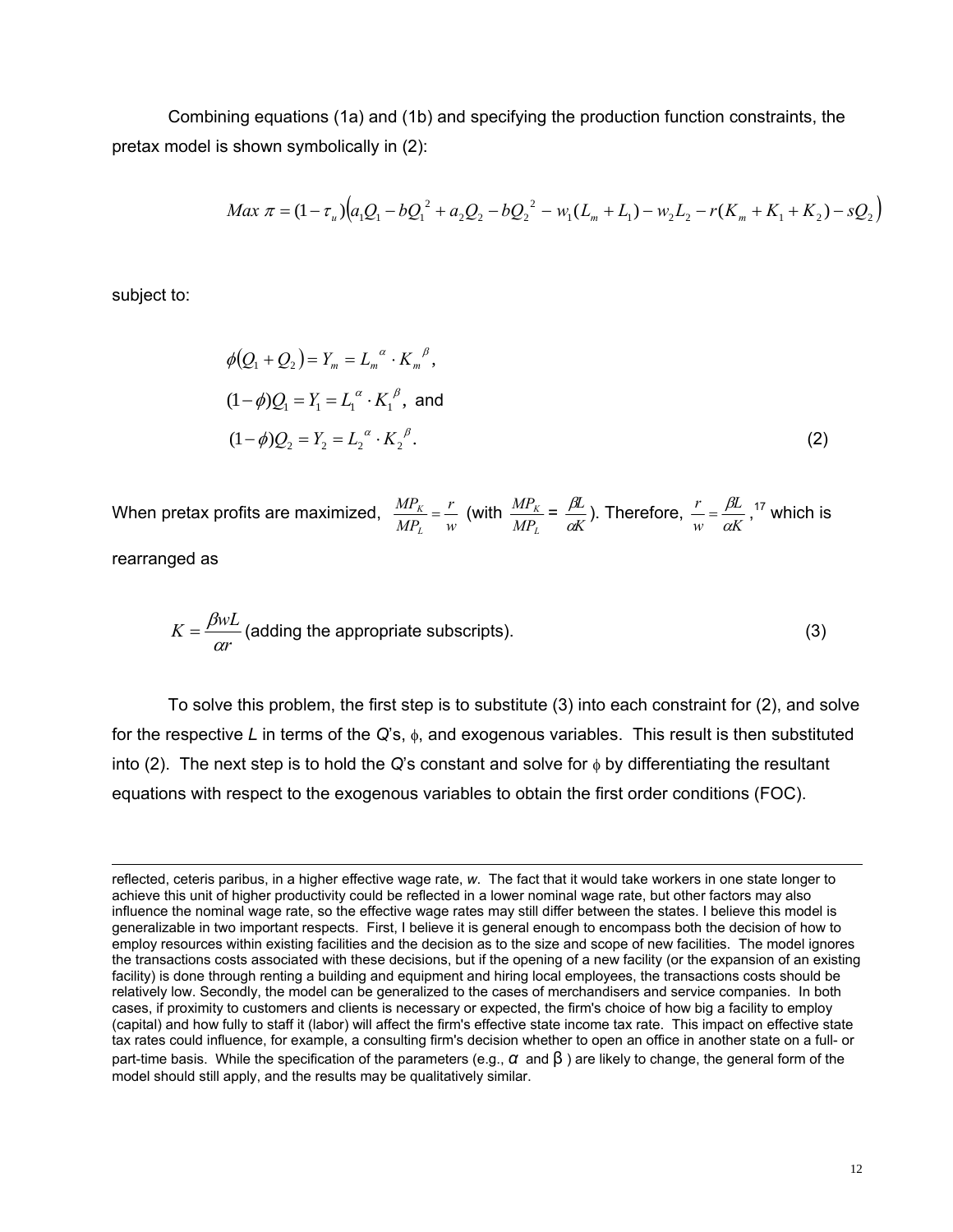The next few sections enhance the basic model by considering the effects of switching to SSF when the firm faces a variety of unitary/separate accounting and sales throwback situations. The examples are not meant to be comprehensive, and instead illustrate some general themes.

### **3.2 SSF State Uses Separate Accounting**

 $\overline{a}$ 

 Before examining the effects of SSF, it is useful to first examine the effects of non-unitary taxation (separate accounting) on resource allocation. First, assume that the firm's out of state operations are all in separate accounting states.

## *3.2.1 Firm Separately Incorporates Each Operation, and Operates only In Separate Accounting States*

The simplest case is where the firm separately incorporates all operations. First, note that non-unitary taxation of a subsidiary with only single-state operations, does not involve the use of factor apportionment.<sup>18</sup> Hence, taxation of the firm is similar to a tax on pure profits, which is nondistortionary. With multi-state taxation and a transfer price set equal to average unit cost, I can separate total profits into two pieces, corresponding to the tax code as follows:

$$
\pi = \pi_1 + \pi_2,
$$
  
\n
$$
\pi_1 = (1 - \tau_1)(a_1Q_1 - bQ_1^2 - w_1L_1 - rK_1 - p_1Q_1),
$$
 and  
\n
$$
\pi_2 = (1 - \tau_2)(a_2Q_2 - bQ_2^2 - w_2L_2 - rK_2 - p_1Q_2 - sQ_2).
$$
 (4)

Note that the manufacturing center costs are included implicitly, since  $p_t(Q_t + Q_2) = w_t L_m +$ *rKm*. The transfer prices designate how much of the manufacturing center cost is deductible in each state. Technically, all those costs are deductible in State 1, but the State 1 firm must also recognize revenue from sales to State 2 of the unfinished product equal to  $p_{t}Q_{2}$ .

 If the transfer price is treated as fixed, then the two states' production and sales decisions can be made independently. In that case, the taxes are proportionate to economic profits. It is a well-known result in public economics that a tax on pure profits does not distort factor inputs or sales decisions. Hence, any effect of a non-unitary tax on resource allocation must be due to an effect on the transfer price itself, which would be second order in nature. Here, differences in tax

 $18$  Technically, factor apportionment may be employed, but since the three factors are 100% because the subsidiary has operations in only one state; it is "as if" factor apportionment is ignored in this case.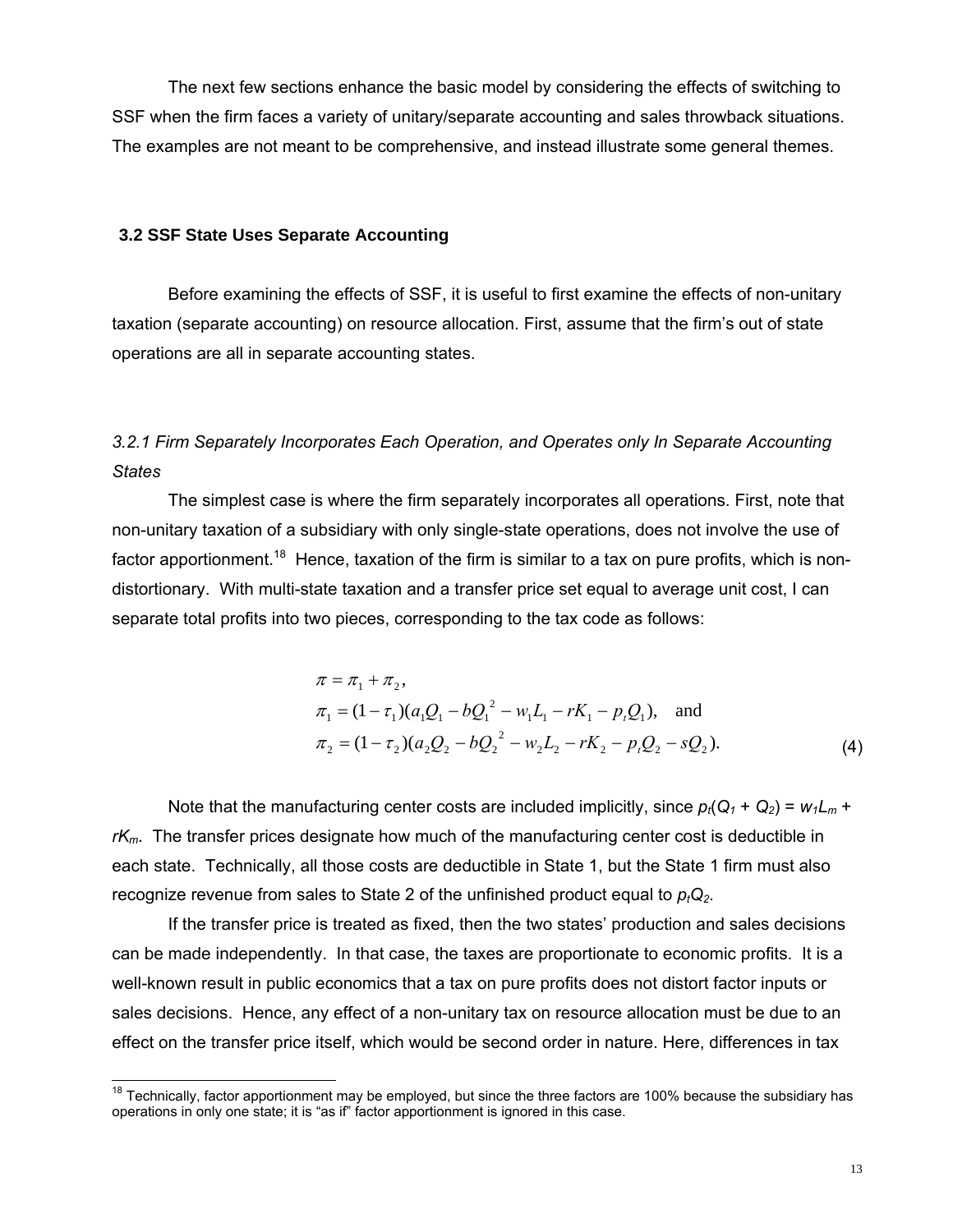rates have no effect on labor or capital between the two states. Even if the transfer price is not fixed, as shown in equations (A1) and (A2) in Appendix 2, differences in tax rates have very little effect on labor and capital decisions.

The same analysis applies where one state switches to SSF. Assume State 2 switches from a double weighted sales factor, to SSF. Since 100% of State 2 net income is still taxed in State 2, the switch to SSF is generally irrelevant and does not affect labor or capital choices. The same non-effect occurs if it is State 1 which switches to SSF. Moreover, the effect of sales throwback is irrelevant, since 100% of profits are taxed in each state in any event; see Equations (A3) through (A5) in Appendix 2.

 The overall result is that there is no effect on resource allocation, due to SSF, when the firm operates solely in separate accounting states, and incorporates each operation.

#### *3.2.2 Firm Does Not Separately Incorporate Out of State Operations*

Suppose again that the firm has operations in State 2, but in this case, does not separately incorporate them. Thus, while both State 1 and State 2 tax the firm, the firm's operations will be apportioned between the two states based on their relative three factor formulas.

 Before examining the effects of SSF, it is useful to first examine the general effects of tax structures on production and investment decisions. Here, the profit equation (2) is multiplied by tax rates, resulting in (where  $\tau_t$  is the firm's total multistate tax, and assuming initially that a double weighted sales factor is used):

$$
Max \pi = (1 - \tau_t) [a_1 Q_1 - bQ_1^2 + a_2 Q_2 - bQ_2^2 - w_1 (L_m + L_1) - w_2 L_2 - r(K_m + K_1 + K_2) - sQ_2]
$$

subject to:

$$
\phi(Q_1 + Q_2) = Y_m = L_m^{\alpha} \cdot K_m^{\beta},
$$
  
\n
$$
(1 - \phi)Q_1 = Y_1 = L_1^{\alpha} \cdot K_1^{\beta}, \text{ and}
$$
  
\n
$$
(1 - \phi)Q_2 = Y_2 = L_2^{\alpha} \cdot K_2^{\beta}, \text{ with}
$$
  
\n
$$
\tau_t = \frac{\tau_1}{4} \left( \frac{w_1(L_m + L_1)}{w_1(L_m + L_1) + w_2 L_2} + \frac{K_m + K_1}{K_m + K_1 + K_2} + 2 \cdot \frac{a_1 Q_1 - bQ_1^2}{a_1 Q_1 - bQ_1^2 + a_2 Q_2 - bQ_2^2} \right)
$$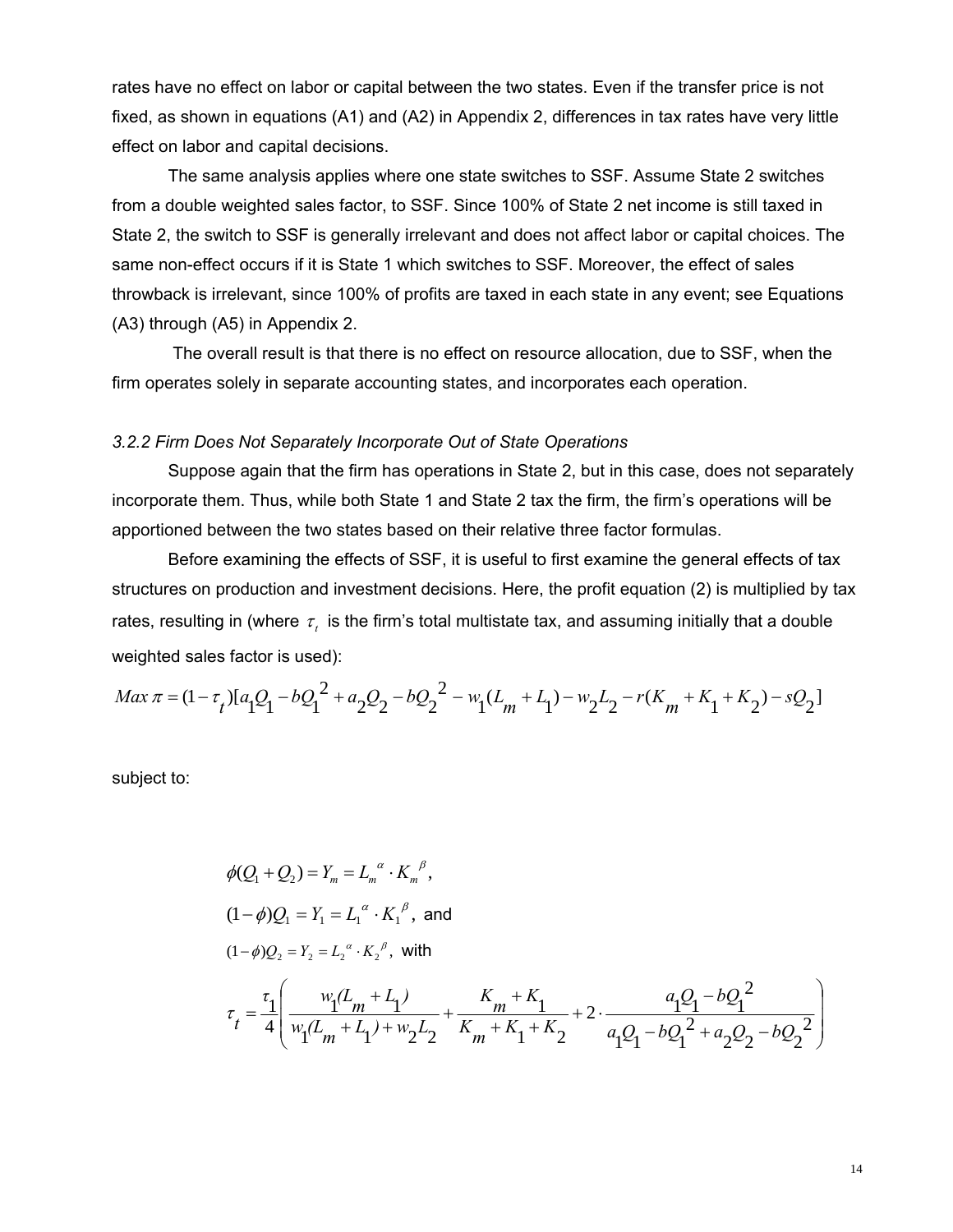$$
+\frac{\tau_2}{4}\left(\frac{w_2L_2}{w_1(L_m+L_1)+w_2L_2}+\frac{K_2}{K_m+K_1+K_2}+2\cdot\frac{a_2Q_2-bQ_2^2}{a_1Q_1-bQ_1^2+a_2Q_2-bQ_2^2}\right) \quad . \quad (5)
$$

Note that the apportioned total tax,  $\tau$ , is the standard apportionment formula, equation (1) shown in the beginning of the paper, adapted to the property, payroll, and sales parameters of the model.

 In comparing (1) and (5), we see that taxes are, as noted by McClure (1981) and Gordon and Wilson (1986), similar to a separate tax on each of the company's sales, capital, and labor. As with the non-tax model above, it is too complex to solve analytically as an entire system. However, by making some simplifying assumptions, some comparative statics can be derived.

The effects of tax rates in this tax setting are as follows (shown in WSL, and reproduced in Appendix 2 equations A6 through A14). First, higher rates in State 1 (or lower rates in State 2) result in decreases in  $\phi$ , decreased  $Q_1$ , increased  $Q_2$ , increased  $L_2$  and  $K_2$ , and decreased  $L_m$  and  $K_m$ . Second, higher rates in State 2 (or lower rates in State 1) result in increased  $\phi$ , decreased  $Q_2$ and increased  $Q_1$ , decreased  $L_2$  and  $K_2$ , and increased  $L_m$  and  $K_m$ . Finally, there is no prediction on the effects of taxes on *L1* and *K1*. The previous discussion essentially states that the firm will simply move factors of production from the high tax rate state to the low tax rate state, in order to decrease (increase) the amount of income allocated to the high (low) tax rate state<sup>19</sup>.

Before we can say anything about the effects of switching to SSF, we must know whether one of the states is a "throwback" state. Note that throwback is important since each of the firm's two state operations sell into another state, in which it has no nexus. Assume State 2 switches to SSF, and that State 2 is a throwback state. In this case, the incentive effects of switching to an SSF are muted. A simple example is as follows. Suppose the firm has 80% of its payroll and property, each in State 2, and 10% of its sales. Assume that the other 90% of sales for State 2 are made to a variety of other states in which the firm has no nexus. Suppose that State 2 has a throwback rule, so that the other 90% of sales is thrown back into the State 2 sales formula. Here, increasing the weights on sales, from double weights to SSF in State 2, results in no tax savings since it is as if sales to all other states from State 2 are part of State 2 for tax purposes. In fact, the

 $19$  As noted in WSL (2001), these are ceteris paribus conditions. Because of decreasing returns, additional capital and additional labor are more expensive per unit as the firm demands more of them in the low tax state. Similarly, the price of the firm's output, per unit, declines as the firm produces and sells more in the low tax rate state, due to price elasticity in the output market. In contrast, per unit factor costs decline, and per unit sales prices increase, in the high tax state, as the firm scales back operations there. These two effects should actually reduce pretax profits. The question then becomes to what degree the firm moves factors of production (or substitutes between them) and sales in order to maximize after-tax profits.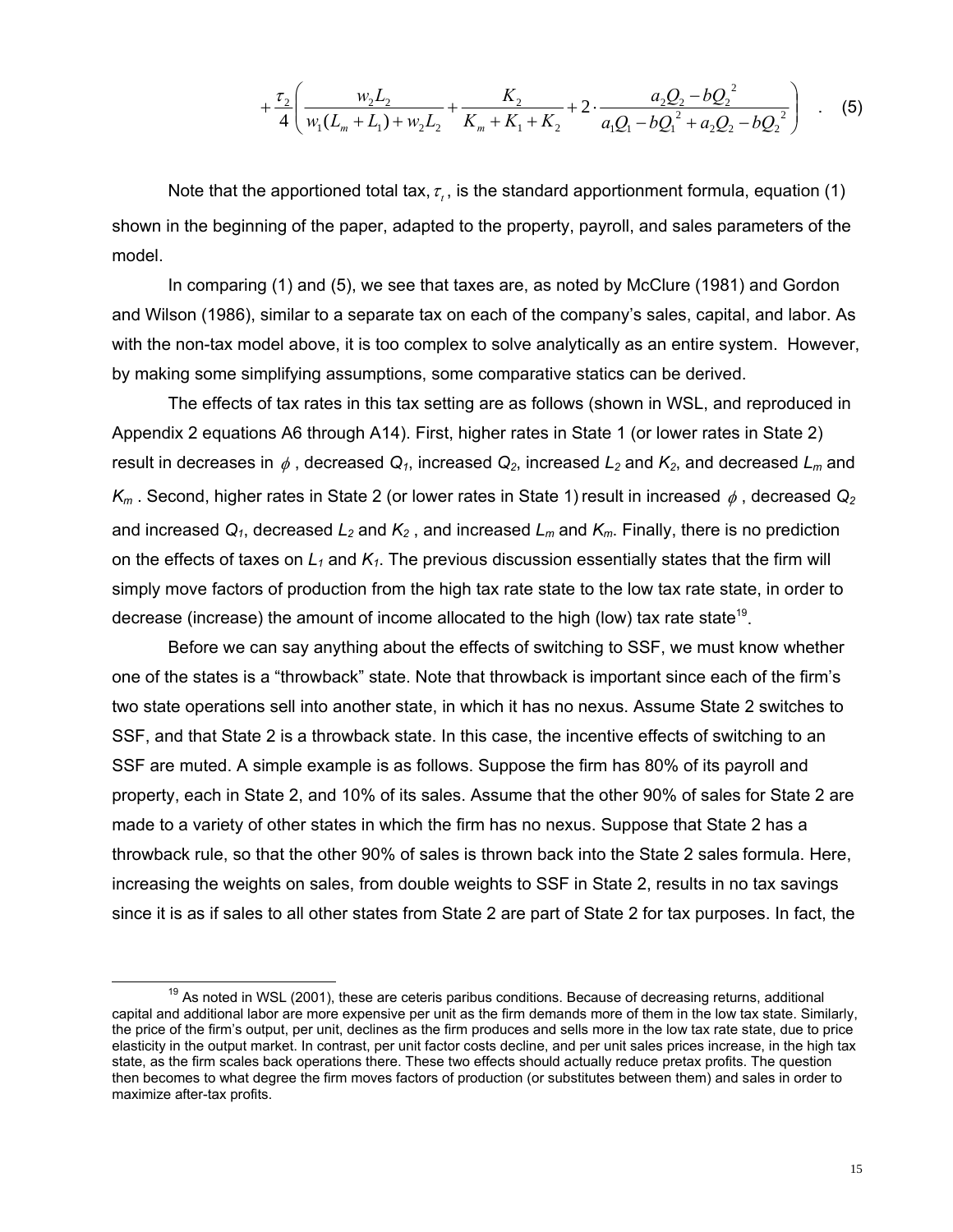overall State 2 apportionment would go to 100%. Hence, there is no incentive to move production from State 1 to State 2.

Suppose instead that State 2 (which switches to SSF), does not have a throwback rule. Recall that State 2 operations also sell into nearby State 4, where the firm has no production facilities and no nexus.  $\Theta_2$  is the fraction of State 2 production sold to State 2 customers, and 1- $\Theta_2$  is the proportion sold to State 4 customers. (Similarly,  $\Theta_1$  is the fraction of State 1 production sold to State 1 customers, and 1- $\Theta_1$  is the proportion sold to State 3 customers). Since States 2 and 4 are contiguous, assume that demand functions are similar between the two states. When there is no sales throwback rule, and sales are double-weighted, the last term in (5) is rewritten as:

$$
\tau_{t} = \frac{\tau_{1}}{4} \left( \frac{w_{1}(L_{m} + L_{1})}{w_{1}(L_{m} + L_{1}) + w_{2}L_{2}} + \frac{K_{m} + K_{1}}{K_{m} + K_{1} + K_{2}} + 2 \cdot \frac{a_{1}Q_{1} - bQ_{1}^{2}}{a_{1}Q_{1} - bQ_{1}^{2} + \Theta_{1}(a_{2}Q_{2} - bQ_{2}^{2}) + (1 - \Theta_{1})(a_{2}Q_{2} - bQ_{2}^{2})} \right) + \frac{\tau_{2}}{4} \left( \frac{w_{2}L_{2}}{w_{1}(L_{m} + L_{1}) + w_{2}L_{2}} + \frac{K_{2}}{K_{m} + K_{1} + K_{2}} + 2 \cdot \frac{a_{2}Q_{2} - bQ_{2}^{2}}{a_{1}Q_{1} - bQ_{1}^{2} + \Theta_{2}(a_{2}Q_{2} - bQ_{2}^{2}) + (1 - \Theta_{2})(a_{2}Q_{2} - b_{4}Q_{2}^{2})} \right) (5a)
$$

With no adjustments to the decision variables, the tax constraints (5a)<(5). Since the numerator of the sales term in State 2 does not include sales to all other states, there is both an income and a substitution effect for the firm in State 2. Overall production is shifted to State 2 ( $Q<sub>2</sub>$ increases). This latter effect actually has a positive externality to State 1: the numerator of the sales factor decreases resulting in a decrease in  $\tau$ . But there is also a negative externality to State 1; increased production at the main plant increases the transfer price.

To examine the impact of apportionment weights, define the weights for sales, property, and payroll as *Sw*, *Kw,* and *Lw*, respectively. Since each is defined as a per cent, the sum of the three weights must equal one. The effects of increased weighting of the sales factor are as follows. Again assume State 2 switches to SSF. Rewrite (5a) to include apportionment weights for sales, property, and payroll as follows, assuming throwback:

$$
\tau_{t} = \tau_{1} \left( L_{w1} \left\{ \frac{w_{1}(L_{m} + L_{1})}{w_{1}(L_{m} + L_{1}) + w_{2}L_{2}} \right\} + K_{w1} \left\{ \frac{K_{m} + K_{1}}{K_{m} + K_{1} + K_{2}} \right\} + L_{w1} \left\{ \frac{a_{1}Q_{1} - bQ_{1}^{2} + a_{2}Q_{3} - b_{3}Q_{3}^{2}}{a_{1}Q_{1} - bQ_{1}^{2} + \Theta_{1}(a_{2}Q_{2} - bQ_{2}^{2}) + (1 - \Theta_{1})(a_{3}Q_{2} - b_{3}Q_{2}^{2})} \right\} \right) + \tau_{2} \left( L_{w2} \left\{ \frac{w_{2}L_{2}}{w_{1}(L_{m} + L_{1}) + w_{2}L_{2}} \right\} + K_{w2} \left\{ \frac{K_{2}}{K_{m} + K_{1} + K_{2}} \right\} + L_{w2} \left\{ \frac{a_{2}Q_{2} - bQ_{2}^{2}}{a_{1}Q_{1} - bQ_{1}^{2} + a_{2}Q_{2} - bQ_{2}^{2} + a_{3}Q_{3} - b_{3}Q_{3}^{2}} \right\} \right) \right)
$$
\n(6)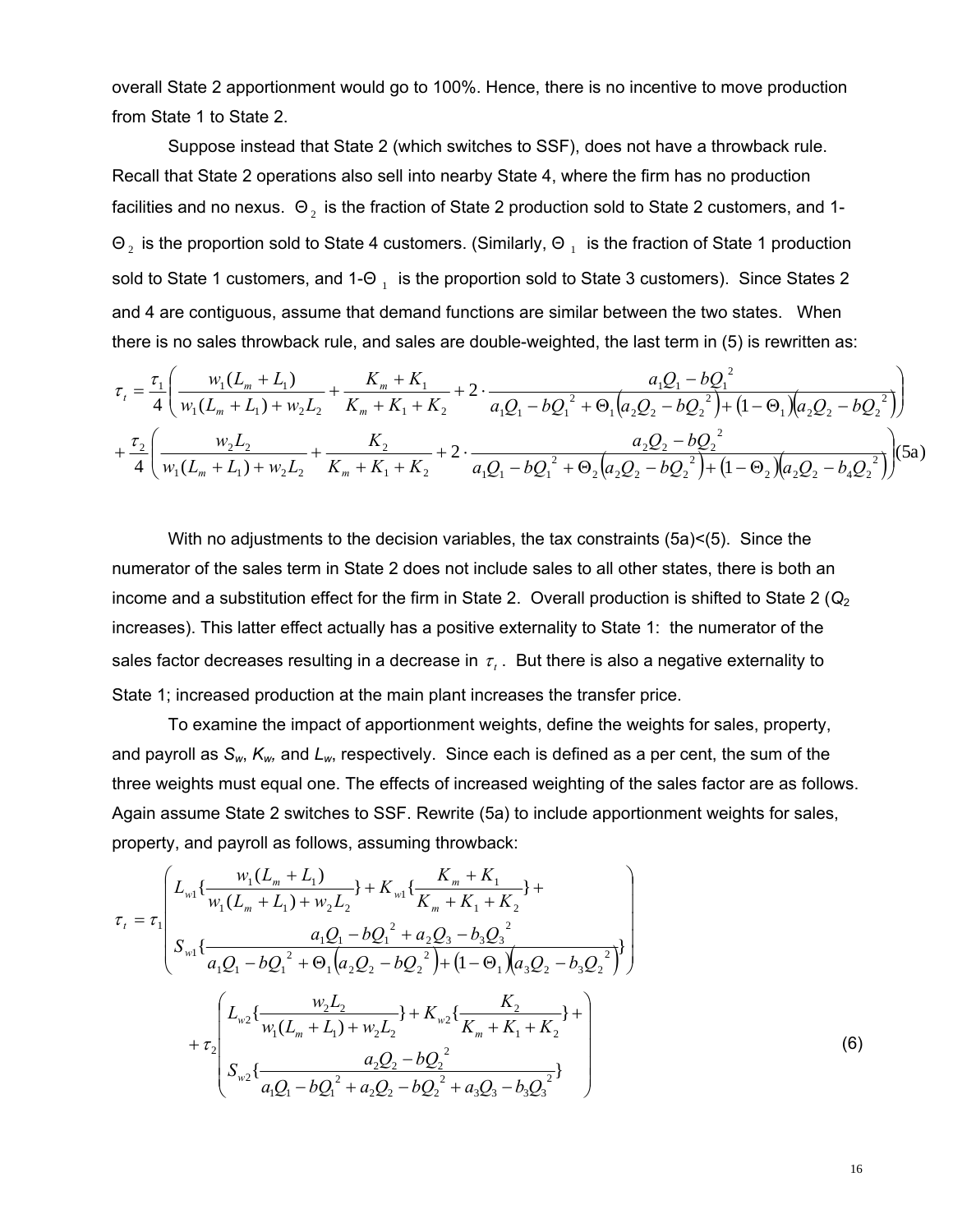Assuming no change in resource allocation, the tax constraints (6)<(5a). In fact, (6)<(5). So in this setting, a switch to SSF results in a shift of resource allocation, due to SSF, into the SSF state, when the firm operates in a separate accounting state and its out of state operations are not separately incorporated.

## *3.2.3 Firm Separately Incorporates Each Operation, and Out of State Operations are Only In A Unitary (Combined Reporting) State*

Before examining the impact of SSF, the general impact of the unitary/separate accounting structures is examined. Under this specification, and assuming that: State 1 is the non-unitary state; that the firm separately incorporates its operations in each state<sup>20</sup>; and that both states use a double weighted sales factor, (4) is rewritten:

$$
Max \pi = (1 - \tau_{u1})[a_1Q_1 - bQ_1^2 + a_2Q_2 - bQ_2^2 -
$$
  

$$
w_1(L_m + L_1) - w_2L_2 - r(K_m + K_1 + K_2) - sQ_2] - Ta x_2
$$

subject to:<sup>21</sup>

 $\overline{a}$ 

$$
Max \ \pi = (1 - \tau_{u2})[a_1Q_1 - bQ_1^2 + a_2Q_2 - bQ_2^2 - w_1(L_m + L_1) - w_2L_2 - r(K_m + K_1 + K_2) - sQ_2] - Tax_1,
$$

$$
\tau_{u2} = \frac{\tau_2}{4} \left( \frac{w_2 L_2}{w_1 (L_m + L_1) + w_2 L_2} + \frac{K_2}{K_m + K_1 + K_2} + 2 \cdot \frac{a_2 Q_2 - bQ_2^2}{a_1 Q_1 - bQ_1^2 + a_2 Q_2 - bQ_2^2} \right), \text{ and}
$$
  

$$
Tax_1 = \tau_1 \cdot \left( a_1 Q_1 - bQ_1^2 - p_1 Q_1 - w_1 (L_m + L_1) - r(K_m + K_1) \right).
$$
  

$$
p_t = \frac{rK_m + w_1 L_m}{Q_1 + Q_2} \tag{7}
$$

Here,  $p<sub>t</sub>$  is the transfer price charged by the manufacturing plant at the headquarters for the intermediate goods transferred to the facilities in State 2. The transfer price is the average unit

<sup>&</sup>lt;sup>21</sup> The previously stated production functions constraints continue to apply but are omitted here so as to concentrate on the income taxes.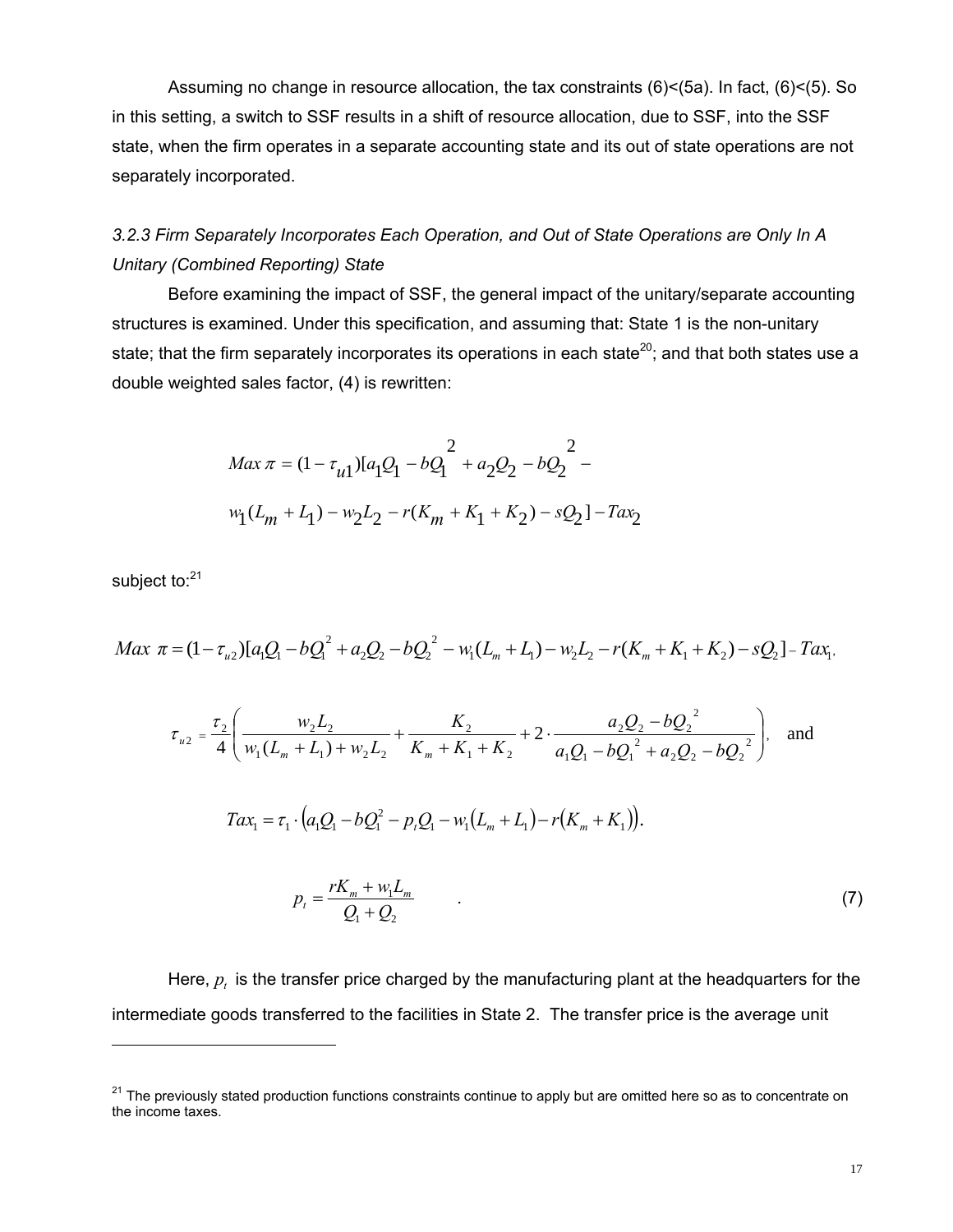cost of the manufacturing center. Note that the transfer price is not a decision variable in the optimization, although it does depend on total sales.

A priori, whether (7) results in a higher tax than in (5), depends on relative values of K, L, and Q in each state. The amount of potential shifting of resources out of (into) the unitary state is a matter of degree, limited by the downward slopes of demand in the two states, as well as the decreasing returns nature of production at each site. As shown in WSL (2001), if tax rates are higher (lower) in the non-unitary state, this causes a roughly proportionate decrease (increase) in after-tax profits from that state regardless of production and sales decisions. Hence, we would expect a minimal shift in resource allocation. The only clear prediction is that if State 1 is the nonunitary state, then higher (lower) levels in its tax rate will have a more favorable (unfavorable) impact on its sales and production than if State 2 is the non-unitary state.

 With regard to throwback, again assume that some State 2 production can be sold in nearby State 4. Absence of sales throwback in State 2 encourages additional sales being sourced into State 4. When State 2 is the unitary state, rewrite the tax constraints in (7) as:

$$
\tau_{u2} = \frac{\tau_2}{4} \left( \frac{w_1 (L_m + L_1)}{w_1 (L_m + L_1) + w_2 L_2} + \frac{K_m + K_1}{K_m + K_1 + K_2} + \frac{a_1 Q_1 - b Q_1^2}{w_1 Q_1 - b Q_1^2 + \Theta_2 \left(a_2 Q_2 - b Q_2^2\right) + \left(1 - \Theta_2\right) \left(a_3 Q_2 - b_3 Q_2^2\right)} \right),
$$

$$
Tax_1 = \tau_1 \cdot (a_1Q_1 - bQ_1^2 - p_tQ_1 - w_1(L_m + L_1) - r(K_m + K_1)),
$$
 and

$$
p_t = \frac{rK_m + w_1 L_m}{Q_1 + Q_2}.
$$
\n(8)

 Again, the absence of throwback encourages the firm to increase *Q2*. This increased production increases  $K_2$ ,  $L_2$ , and  $p_t$ . Increased  $p_t$  results in a negative externality to State 1. State 1 tax actually decreases to the extent that the sales factor denominator increases (due to an overall increase in  $Q_1 + Q_2$ ). State 2 taxes increase, since the numerator of all components of  $\tau_{u2}$ increase faster than the denominators.

 Next, assume that State 2, which has no throwback, switches to SSF. Rewrite the profit equation (4) for State 2 operations as: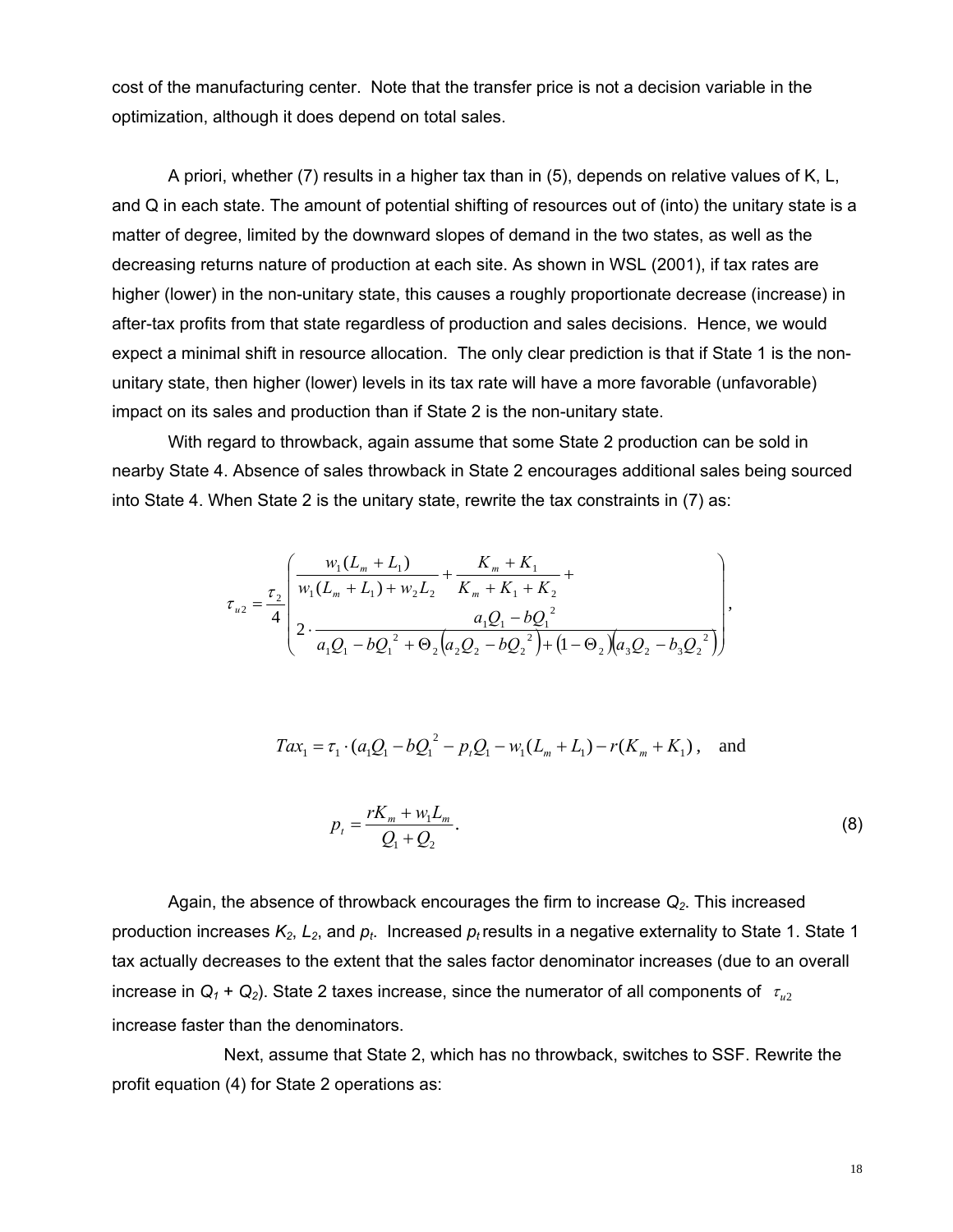$$
\pi_2 = (1 - \tau_2)\Theta_2[(a_2Q_2 - bQ_2^2) + (-w_2L_2 - rK_2 - p_tQ_2 - sQ_2)]
$$
  
+ 
$$
[(1 - \tau_2)(1 - \Theta_2)(a_3Q_2 - b_3Q_2^2)].
$$
\n(4a)

 Comparing (4a) to (4), we see that the firm will shift sales sourced from State 2 to State 4, ceteris paribus (that is, assuming the demand curves and shipping costs for products sold in the two states are the same). It can also be shown that  $Q<sub>2</sub>$  increases due to increased marginal profit (due to non-taxability of State 4 sales). As with the analysis in (6),  $\frac{\partial Q_2}{\partial \tau_2}\succ 0$ ; conversely, a drop in the effective  $\tau_2$  results in an increase in  $Q_2$  and a drop in  $Q_1$ . As with the analysis in (6), the effect on  $\phi$  is ambiguous, and the transfer price increases in both states, causing higher costs (a negative externality) in State 1.

 The forgoing analysis ignores the effects of apportionment weights, i.e., a switch to SSF. As noted above, a switch to SSF for a firm operating in only separate accounting states has no effect on across-state investment. On the other hand, it can potentially affect where revenues are generated, as discussed above. In this situation rewrite the profit equation for the throwback state as:

$$
\pi_2 = [(1 - S_w \tau_2) \Theta_2 (a_2 Q_2 - b Q_2^2)] - [(1 - L_w \tau_2)(w_2 L_2)] - [(1 - K_w \tau_2)(rK_2)]
$$
  
- [(1 - \tau\_2)(p\_1 Q\_2 - sQ\_2)] + [(1 - S\_w \tau\_2)(1 - \Theta\_2)(a\_3 Q\_2 - b\_2 Q\_3^2)] (4b)

Differentiating (4b) sequentially for increases in *S<sub>w2</sub>*, decreases in *K<sub>w2</sub>* and *L<sub>w2</sub>*, and factoring out  $\tau_2$  (an exogenous constant here), we get:

$$
\Theta_2(-a_2Q_2+bQ_2^2)+(1-\Theta_2)(-a_3Q_2+bQ_2^2)=w_2L_2+rK_2.
$$
\n(4c)

 Thus, increased weights on sales have a muted incentive effect, in this setting. The intuition is as follows. Increased sales weights are effectively a tax on sales; the marginal revenue product curve for the firm shifts down (in) at every level of *Q*2 sold in State 4. Similarly, lower weights on labor and capital are tax benefits at every level of factor inputs, shifting the marginal cost curve down/in. Thus, the net effect (depending on the shape of both curves) is little or no change in *Q*2, with no resultant effect on other decision variables.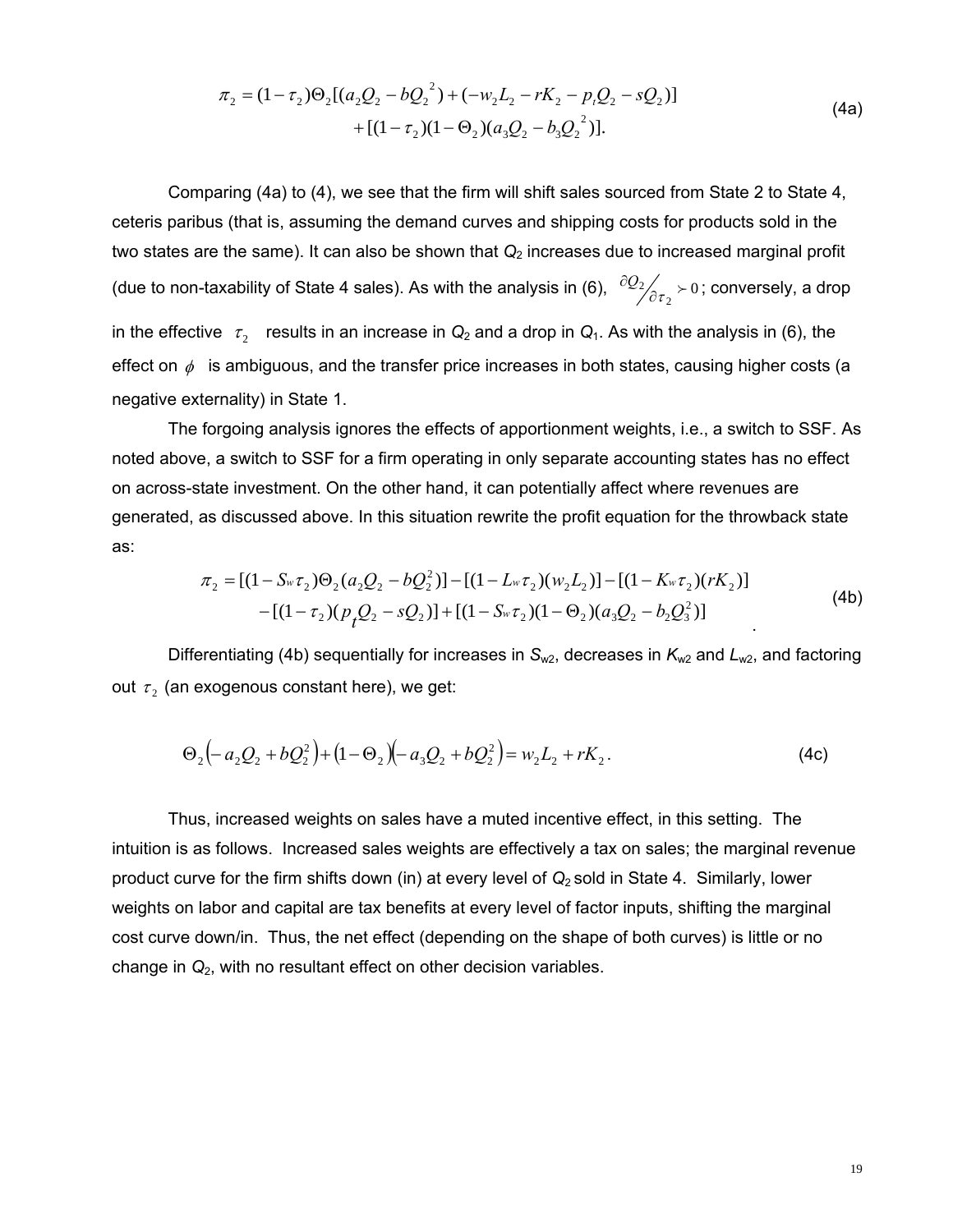### **3.3 SSF State Uses Unitary Accounting/Combined Reporting**

*3.3.1 Out of State Operations are in Unitary States, or are Not Separately Incorporated* 

The analysis here is identical to that of Section 3.2.2, that is, where the firm does not separately incorporate its out of state operations. In this setting, the two states' unitary systems treat all operations, in both states, "as if" they are part of a single entity, and apply multistate apportionment accordingly. Here, SSF results in increased investment into the SSF state.

However, this effect is muted to the extent the firm sells into other states (where it is not taxable) and the SSF state has sales throwback. Assuming that State 2 switches to SSF and that State 2 is also unitary, rewrite the tax constraints as:

$$
\tau_{u1} = \frac{\tau_1}{4} \left( \frac{w_1(L_m + L_1)}{w_1(L_m + L_1) + w_2 L_2} + \frac{K_m + K_1}{K_m + K_1 + K_2} + \frac{a_1 Q_1 - b Q_1^2}{R_1 (L_m + L_1) + w_2 L_2} \right),
$$
\n
$$
\tau_{u2} = \tau_2 \left( \frac{L_{w2} \left[ \frac{w_1(L_m + L_1)}{w_1(L_m + L_1) + w_2 L_2} \right] + K_{w2} \left[ \frac{K_m + K_1}{K_m + K_1 + K_2} \right] + \tau_{u2} = \tau_2 \left[ \frac{a_1 Q_1 - b Q_1^2}{s_1 (L_m + L_1) + w_2 L_2} \right] + \frac{a_1 Q_1 - b Q_1^2}{s_1 (L_m + L_1) + s_2 L_2} \right). \tag{9}
$$

#### *3.3.2 Out of State Operations Are in Separate Accounting States*

Assume that State 1 is unitary and switches to SSF. State 2 uses separate accounting. In general, SSF decreases weights put on labor and capital in the unitary state, but has no collateral effect on the separate accounting state's tax, since that state taxes 100% of the State 2 profits in any event. Here, there is an incentive in moving capital and labor into the unitary SSF state.

If State 1 also has sales into a State 3 where it is not taxable, and if State 1 has sales throwback, switching to SSF may actually increase taxes. To see this, first examine the general effect of sales throwback before the effects of SSF are examined. Where State 2 is the separate accounting state, write the tax constraints as:

$$
\tau_{u1} = \frac{\tau_1}{4} \left( \frac{w_1(L_m + L_1)}{w_1(L_m + L_1) + w_2 L_2} + \frac{K_m + K_1}{K_m + K_1 + K_2} + \frac{a_1 Q_1 - b Q_1^2}{w_1 Q_1 - b Q_1^2 + \Theta \left(a_2 Q_2 - b Q_2^2\right) + \left(1 - \Theta\right) \left(a_3 Q_2 - b Q_2^2\right)} \right),
$$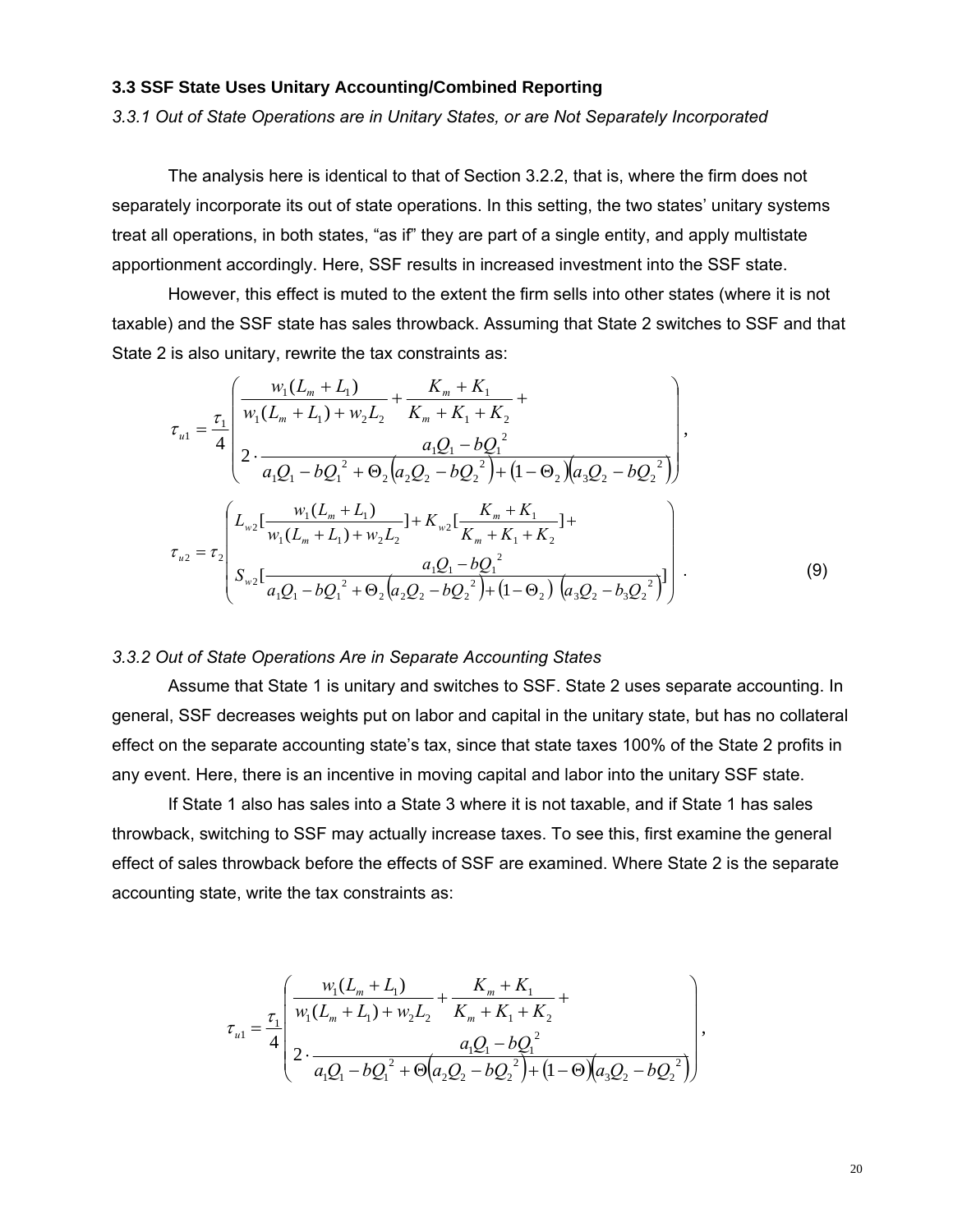$$
Tax_2 = \tau_2 \cdot (a_2Q_2 - bQ_2^2 - p_1Q_2 - w_2L_2 - rK_2 - sQ_2), \text{ and}
$$
  
\n
$$
p_t = \frac{rK_m + w_1L_m}{Q_1 + Q_2}.
$$
\n(10)

The additional State 3 sales of *Q1* cause two externalities in State 2. Because of concave production, the increase in *Q3* results in a higher transfer price from the primary manufacturer for both states. Taxes actually increase in State 1 since the denominator of all terms in  $\tau_{ul}$  decrease due to decreases in  $L_2$ ,  $K_2$ , and  $Q_2$ .

Next, consider the effects of State 1 switching to SSF. Rewrite the State 1 tax constraints as:

$$
\tau_{u1} = \tau_1 \left( \frac{L_{w1} \{ \frac{w_1 (L_m + L_1)}{w_1 (L_m + L_1) + w_2 L_2} \} + K_{w1} \{ \frac{K_m + K_1}{K_m + K_1 + K_2} \} + \frac{a_1 Q_1 - b Q_1^2 + a_2 Q_3 - b_3 Q_3^2}{a_1 Q_1 - b Q_1^2 + \Theta_1 (a_2 Q_2 - b Q_2^2) + (1 - \Theta_1) (a_3 Q_2 - b_3 Q_2^2)} \right)
$$
(11)

As with previous analysis, the switch to SSF in such a setting (the home state) is clearly tax reducing in State 1. The analysis is more complex if State 2 switches to SSF. Since State 2 has separate accounting, rewrite State 2 tax constraints as:

$$
Tax_2 = \tau_2 \cdot [S_{w2}(a_2Q_2 - bQ_2^2) - p_tQ_2 - L_{w2}(w_2L_2) - K_{w2}(rK_2) - sQ_2)],
$$
\n(12a)

if no throwback, and

 $Tax_2 = \tau_2 \cdot [S_{w2}(a_2Q_2 - bQ_2^2 + a_3Q3 - bQ_3^2) - p_1Q_2 - L_{w2}(w_2L_2) - K_{w2}(rK_2) - sQ_2)],$  $32 - 023$  $Tax_2 = \tau_2 \cdot [S_{w2}(a_2Q_2 - bQ_2^2 + a_3Q^2 - bQ_3^2) - p_tQ_2 - L_{w2}(w_2L_2) - K_{w2}(rK_2) - sQ_2)],$  (12b) with sales throwback.

It is intuitive that  $\partial Q_2 / \partial S_{w2} > 0$  because the absence of taxes on State 4 sales increases the marginal revenue product of State 4, so  $K_2$ ,  $L_2$ , and  $P_t$  all increase beyond the levels caused by the absence of throwback. A negative externality to State 1 results from the increased transfer price. A positive externality for State 1 results from the increase in the denominator of  $\tau_{u2}$ .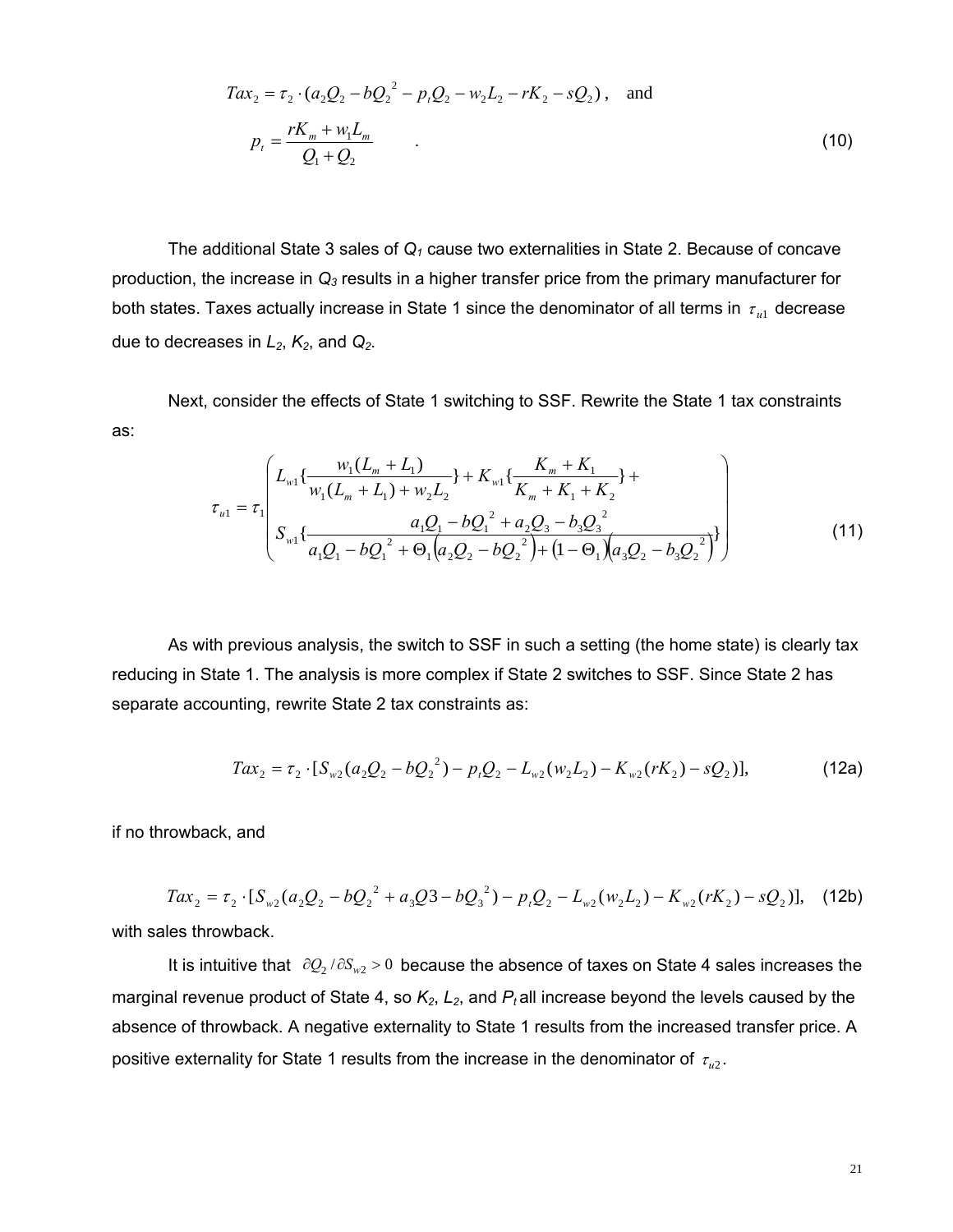#### **3.4 SUMMARY OF SUBSTITUTION EFFECTS**

The model presented in Sections 3.1 through 3.3 show that the substitution effect is quite complex. The substitution effect depends on the tax structure in the SSF state versus the other states in which the firm operates (combined reporting versus separate reporting), and throwback rules used in the states where the firm operates. The model gives a reasonable first approximation by simplifying the world by assuming the firm operates in only one other state besides the SSF state, when in reality, the non-SSF state is likely to be a number of states having a variety of reporting and throwback rules. Empirically, we see that the data only allow us to know with certainty the firm's SSF operations by state, although we can be sure if the firm has multistate operations, if it is primarily based in the SSF state or primarily based elsewhere, etc. However, we do have the clear-cut predictions that if the SSF state has unitary/combined reporting, the substitution effect is generally positive, and that sales throwback in the SSF state generally has a negative substitution effect.

#### **3.5 FIRM CAN CHOOSE BETWEEN TWO STATES**

The previous analyses assumed that a given firm faced a choice of changing existing operations in a state(s) in which it already operates. The model is robust to situations where a single facility is expanded, or new facilities are added to augment existing facilities (assuming some interdependence of operations in the same state). Where the firm faces a choice of locating a new facility in a new state, under very restrictive conditions, the firm's location choice is a simple corner solution; holding all other effects constant, the firm would locate in the state having the most generous tax benefits. Of course, tax costs of one type may offset tax benefits of another type, in any one state. Holding all such factors constant, the firm would chose to locate in an SSF state (versus a non-SSF state) if, as noted in Section 2.2, its out of state sales intensity is high relative to its plant (labor plus capital) intensity. At one extreme, if at the new facility the firm intended to serve only that state's customers, sales weighting factors would have only limited effect. At the other extreme, if the firm locates a large facility which serves a large number of other states, an SSF state would be beneficial. Such benefits are increased, if the state uses unitary accounting (combined reporting), and decreased if the state has sales throwback.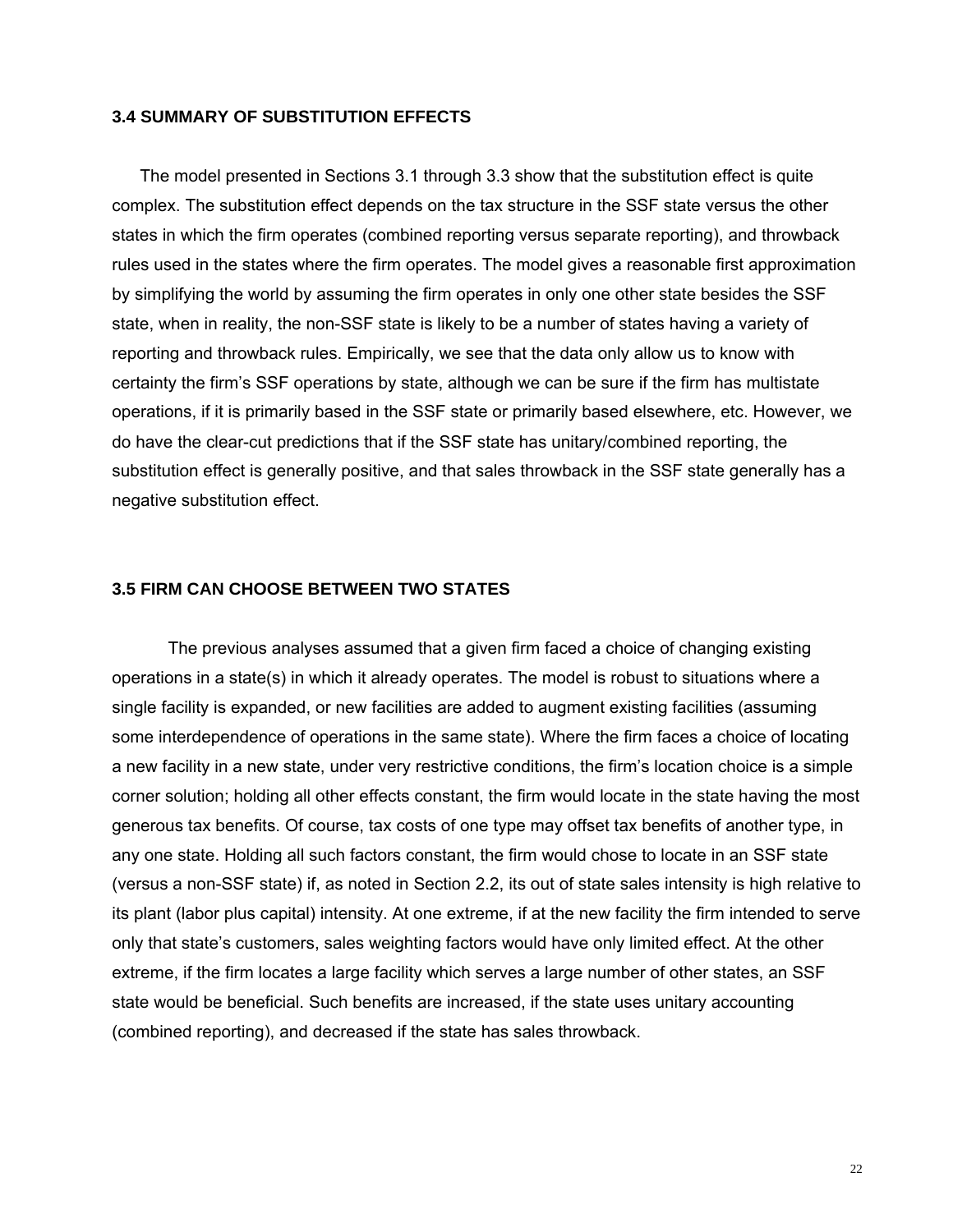#### **4. EMPIRICAL TESTS**

To test the above predictions about the effects of single sales factors, we utilize "natural experiments" which occurred recently in five states: Georgia, Louisiana, New York, Oregon, and Wisconsin. Georgia switched from double-weighted sales factors to SSF with a three year phasein, with sales weightings of 80% in 2006, 90% in 2007, and 100% by 2008 $^{22}$ . Louisiana completely switched to SSF after 2005<sup>23</sup>. New York switched to 80% sales weighting in 2006, and 100% in 2007 and later years<sup>24</sup>. Oregon completely switched to SSF after July 1, 2005<sup>25</sup>. Wisconsin switched to 60% sales weighting in 2006, 80% in 2007, and 100% in 2008 and later years<sup>26</sup>.

#### **4.1 Econometric Approach**

In this section, the econometric approach and the unit of analysis for measuring the labor and sales impact, from a state switching to a single sales factors (SSF) designation in 2006, is described. Only firms with multi-state operations are affected, and are denoted as SSFA. The paper examines the impact of the SSF at the establishment level, for every location of the firm. The advantages of using establishment-level locations, instead of aggregate firm operations, are:

1. comparisons to non- SSF firms are less influenced by size effects (SSF firms tend to be larger than non-SSF firms, but this is less severe when individual establishment locations are examined); and 2. more powerful tests are enabled with a larger number of observations. The analysis considers the effects of trends by using a differences in differences (DID) estimation method<sup>27</sup>. In contrast to a within-subjects estimate of the treatment effect (that measures the difference in an outcome after and before treatment), or a between-subjects estimate of the treatment effect (that measures the difference in an outcome between the treatment and control groups), the DID estimator represents the difference between the pre-post, within-subjects differences of the treatment and control groups.

The basic premise of DID is to examine the effect of some sort of treatment by comparing the treatment group after treatment, both to the treatment group before treatment, and to some other control group. While it might be tempting to consider simply looking at the treatment group before and after treatment, to try to deduce the effect of the treatment, a number of other factors might be going on at the exact same time as the treatment. DID uses a control group to control for the effects of other changes at the same time, assuming that these other changes were similar

<sup>&</sup>lt;sup>22</sup> O.C.G.A Sec. 48-7-31

<sup>&</sup>lt;sup>23</sup> Sec. 47:287.95(F)(2)(a)<br>
<sup>24</sup> Sec. 210 (3)(a)(10) Tax Law<br>
<sup>25</sup> Sec. 314.650 ORD<br>
<sup>26</sup> Sec. 71.25(6) Wisc. Stats.<br>
<sup>26</sup> Sec. 71.25(6) Wisc. Stats. (2011)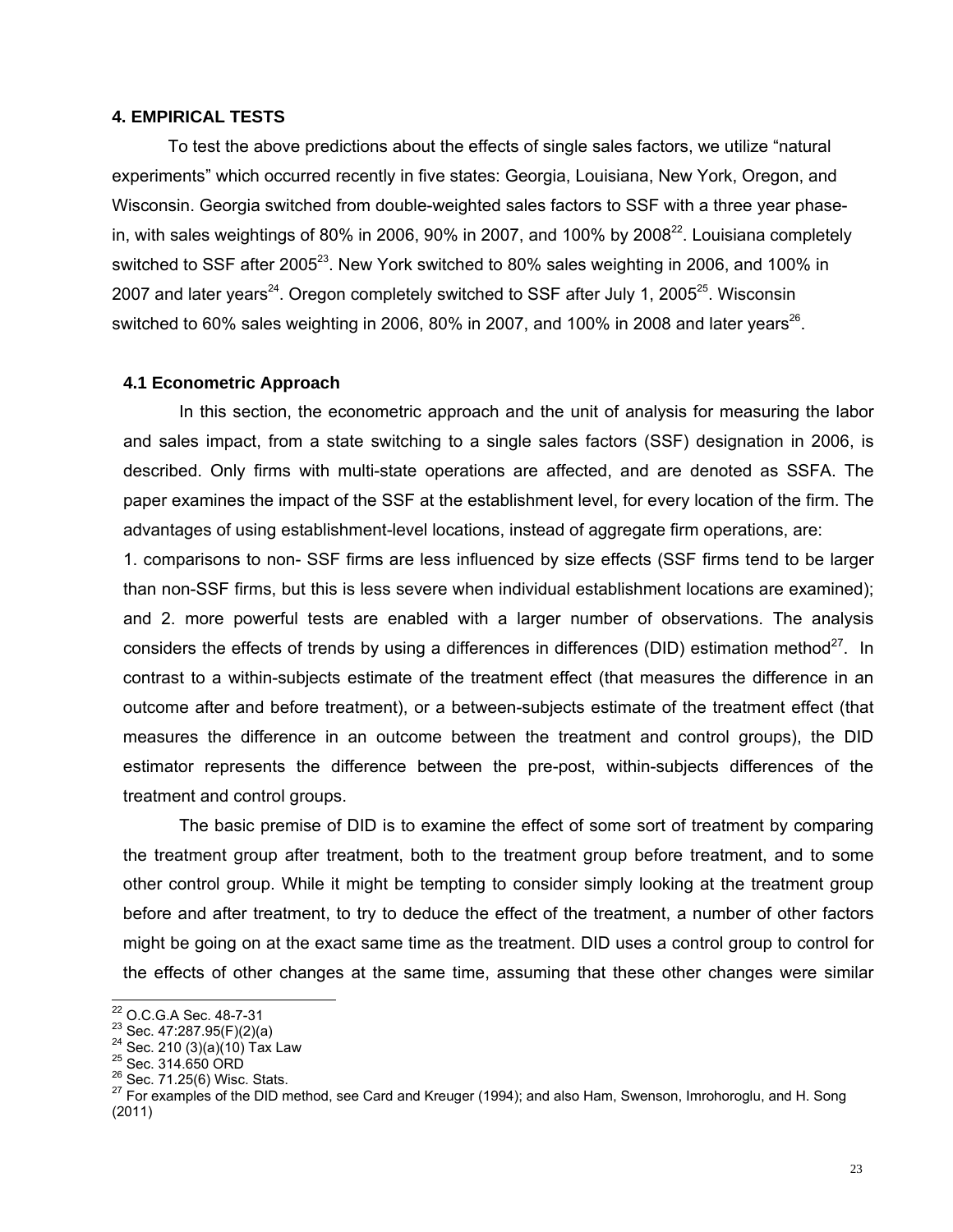between the treatment and control groups.

Because only some of the firms in a state have multi-state operations and are affected by the SSF, the control group of firms was designated which are single-state only, and are not affected by the SSF (denoted as SSFN). With DID estimation methods, we can use this latter group of firms as a control. Unfortunately, using matched pairs of SSFA and SSFN firms is problematic; because SSFA and SSFN firms may vary on a number of attributes, any resultant matching appears difficult. Instead, these two groups of firms are pooled in state-by-state regressions. Because the analysis did not have access to a national firm dataset (such a dataset is prohibitively costly<sup>28</sup>), standard errors may be inflated, which would bias against finding results. Later, we shall see that despite such a conservative approach, the data reveals the significant impacts of SSF adoption. The DID estimation method is discussed next.

Assume a state switches to SSF in year t. Consider SSFA and SSFN firm locations i. The employment changes in t+1 for these locations, are

$$
Y_{it+1} = X_{it+1}\beta + \alpha_i + \delta \mathcal{S} SFA + \gamma_i T_{t+1} + \sum_{i=1}^T \eta_j (T_{t+1})^j + \varepsilon_{it+1}
$$
\n(13)

where  $X_{i+1}$  is a vector of explanatory variables not affected by the SSFA designation, and T is time. Note that we are assuming that both SSFA and SSFN areas share general trends, and we can allow higher order trends as well.

The corresponding outcomes for t and t-1 for i (and omitting the  $\delta$ SSFA terms) are

$$
Y_{ii} = X_{ii}\beta + \alpha_i + \gamma_i T_t + \sum_{i=1}^T \eta_j (T_t)^j + \varepsilon_{ii} , \qquad (14)
$$

and

 $\overline{\phantom{a}}$ 

$$
Y_{it-1} = X_{it-1}\beta + \alpha_i + \gamma_i T_{t-1} + \sum_{i=1}^T \eta_j (T_{t-1})^j + \varepsilon_{it-1}, \qquad (15)
$$

respectively.

For each *i* we take first differences between t+1 and t in the outcome,

$$
Y_{it+1} - Y_{it} = (X_{it+1} - X_{it})\beta + \delta \text{S} SFA_{t+1} + \gamma_i + \eta_j \left[ (T_{t+1})^j - (T_t)^j \right] + \varepsilon_{it+1} - \varepsilon_{it}
$$
(16)

as well as differences in the outcome between

$$
Y_{it} - Y_{it-1} = (X_{it} - X_{it-1})\beta + \delta \mathcal{S} SFA_{t-1} + \gamma_i + \eta_j \left[ (T_t)^j - (T_{t-1})^j \right] + \varepsilon_{it} - \varepsilon_{it-1}
$$
(17)

 $^{28}$  A full national dataset costs in excess of \$100,000. One potential limitation of not having a national dataset is that we cannot compare outcomes (employment and sales) to similar, multistate firms in other states. The counter-argument is that by including multiple states into the analysis, we potential introduce idiosyncratic state effects (from another of other states) into the analysis.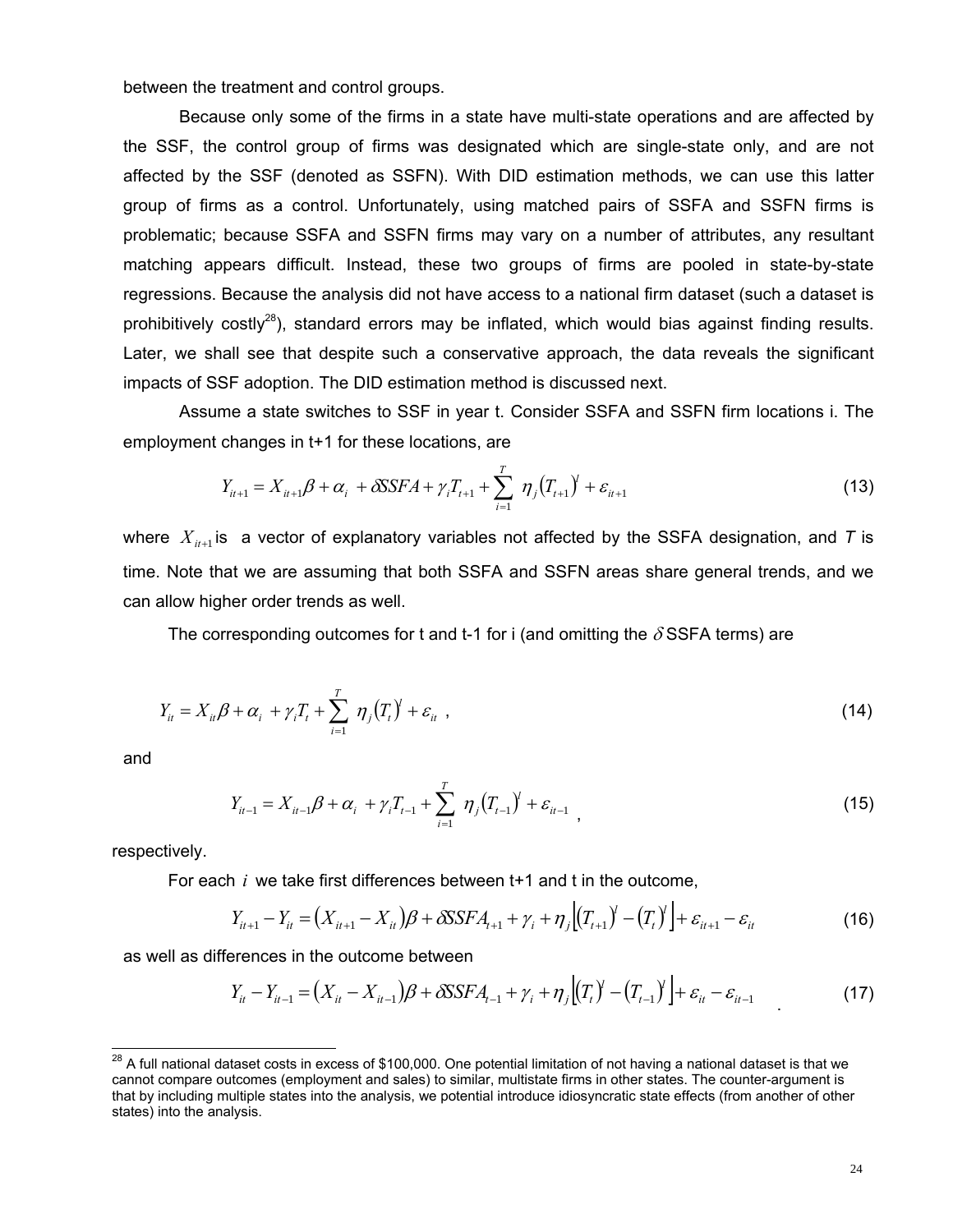Double differencing by subtracting (17) from (16) for each *i* yields

$$
Z_{i} = [(Y_{i_{t+1}} - Y_{i_{t}}) - (Y_{i_{t}} - Y_{i_{t-1}})]
$$
  
\n
$$
= [(X_{i_{t+1}} - 2X_{i_{t}} + X_{i_{t-1}})]\beta + \delta SSFA_{t+1}
$$
  
\n
$$
+ \eta_{j}[(T_{t+1})^{j} - 2(T_{t})^{j} + (T_{t-1})^{j}] + (\varepsilon_{i_{t+1}} - 2\varepsilon_{i_{t}} + \varepsilon_{i_{t-1}})
$$
\n(18)

 A research design questions is: what set of SSFN firms do we use as a control group? In the following analyses we use two such control groups: all other firms in the SSF state; and all other firms in the state which are multi-location (but have no multistate operations). This latter control group may bear more similarity to SSF firms, but the trade-off is that there are fewer of them, and this reduces the power of our tests.

 As a validation of the DID approach, we also use a simple levels change model, which looks at levels of employment over time in both the SSF and SSFN firms, as a function of the prior year's employment, as follows:

$$
Y_{it-1} = X_{it} \beta + \alpha_i + \delta \text{S} SFA_t + \zeta_t YR_t + \varepsilon_{it} \qquad (19)
$$

where YR are year indicator variables. SSFA is set to 1 if the firm is subject to SSF (and zero otherwise), and the year is set to 1 after SSF enactment (and zero otherwise).

 As a final specification test, we run the above models state-by-state, and also with all five states pooled.

### **4.2 Data**

 $\overline{\phantom{a}}$ 

The 2008 National Establishment Time-Series (NETS) Database is a unique, firm (and location) specific database derived from the Dun & Bradstreet data, the latter of which is used commercially. This data set became available to academics in 2007. The 2008 NETS Database includes an annual time-series of information on over 36.5 million U.S. establishments from January 1990 to January 2008. Since the current Database is based on 19 "snapshots" taken every January of the Dun and Bradstreet data, it reflects the economic activity of the previous years (1989-2008). The Database is as close to an annual census of American business as exists. Among other establishment level items, this database reports sales, employment, industry (at 8 digit levels), exact location, and affiliation with other establishments (parents, subsidiaries, number of other establishments within the same legal entity).

A number of academic papers have begun to use this database.<sup>29</sup> It is important to note that each observation is a single location, i.e., observations are not aggregated to the entity level. Such disaggregation allows for very powerful tests by increasing the number of observation, and

 $^{29}$  For example, N. Wallace (U.C. Berkeley) has a paper on "Agglomeration Economies and the HiTech Computer Sector": http://repositories.cdlib.org/iber/fcreue/fcwp/292 and "The Role of Job Creation and Job Destruction Dynamics" in Glaeser & Quigley, Housing Markets and the Economy (2009).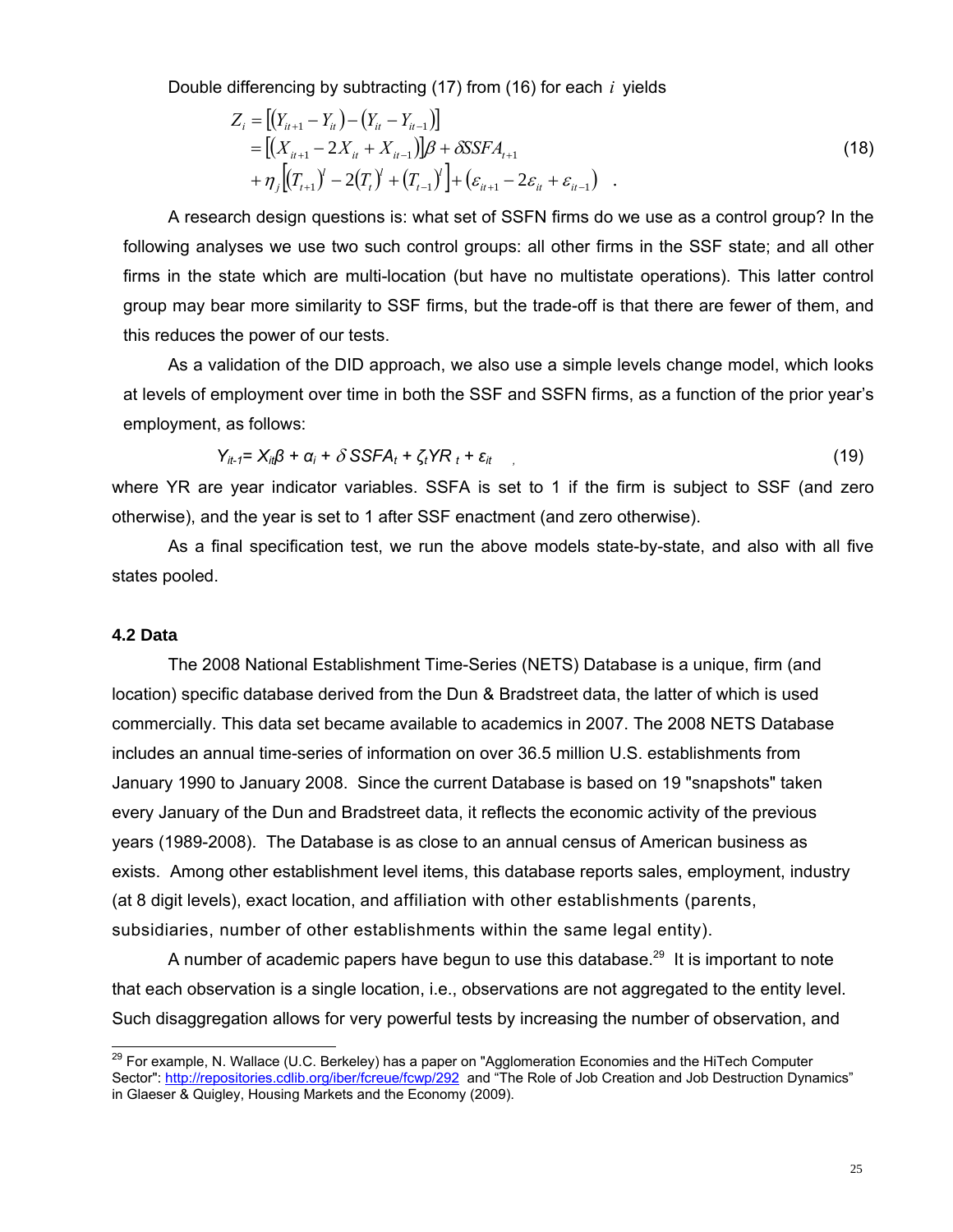avoiding any "masking" of effects, which might occur with aggregate data, if firms simply move employees from one location to another.

Recall from earlier in the paper that we predict potentially different results for in-state based firms, versus out of state firms. Accordingly, we identify each location as belonging to either set<sup>30</sup> for the SSFA firms. Although the primary variable of interest is employment, the NETS data also reports sales, so we examine this variable as a collateral measure of business expansion.

### **4.4 Results**

 $\overline{a}$ 

#### **4.4.1 Georgia**

Descriptive statistics for Georgia are shown in Table 1 for 2002 through 2008. There are 1,182,732 observations (recall that observations are individual locations). However, only 298,675 have complete sets of data; on average (sales and employment from 2002 through 2008), 45,668 of the complete observations belong to the SSFA group.

 The overall state sample (both SSFA and SSFN firms) shows a mean sales decline of 21% for 2006-2008 (post SSF). Throughout the analysis, it is important to note that the recession began in late 2007, and continued through 2008. Accordingly, we would expect downward trends in employment during this period. SSFA firms show sales changes in the same time period of +3.7%. Thus, average SSFA locations showed higher sales growth after SSF enactment. For employment, the Table shows that for all firms, employment declined 18.3%, post-SSF adoption, while SSFA firms exhibit a 4.1% employment growth, after Georgia became an SSF state.

 Regression results for Georgia are reported in Table 6. Regression results for sales are shown in the left side of the Table. Model 1 uses all non SSF firms as the control (omitted) group; Model 2 uses only multi-location, single state firms as a control group. Both models use a difference in differences (DID) design. Model 3 uses all non-SSF firms as controls, and instead of a DID specification, simply models annual sales as a lagged function of previous years' sales. Consistent with expectations, all three models show that locally-based multi-state firms expanded operations (in terms of local sales, significant at .001 for all models) after SSF enactment. In contrast, all models show that out of state-based firms scaled back their operations (in terms of locally based sales), indicating that the negative income effect of the SSF dominated the positive substitution effect.

 Regression results for employment, using the same three model specifications, are shown in the right side of Table 6. Consistent with expectations, locally based firms increased employment

 $30$  In the NETS dataset, a multi-state firm is out of state if its DUNSHQ state is different form the state in which in which the location operates. An instate, multi-state firm has a DUNSHQ in the same state.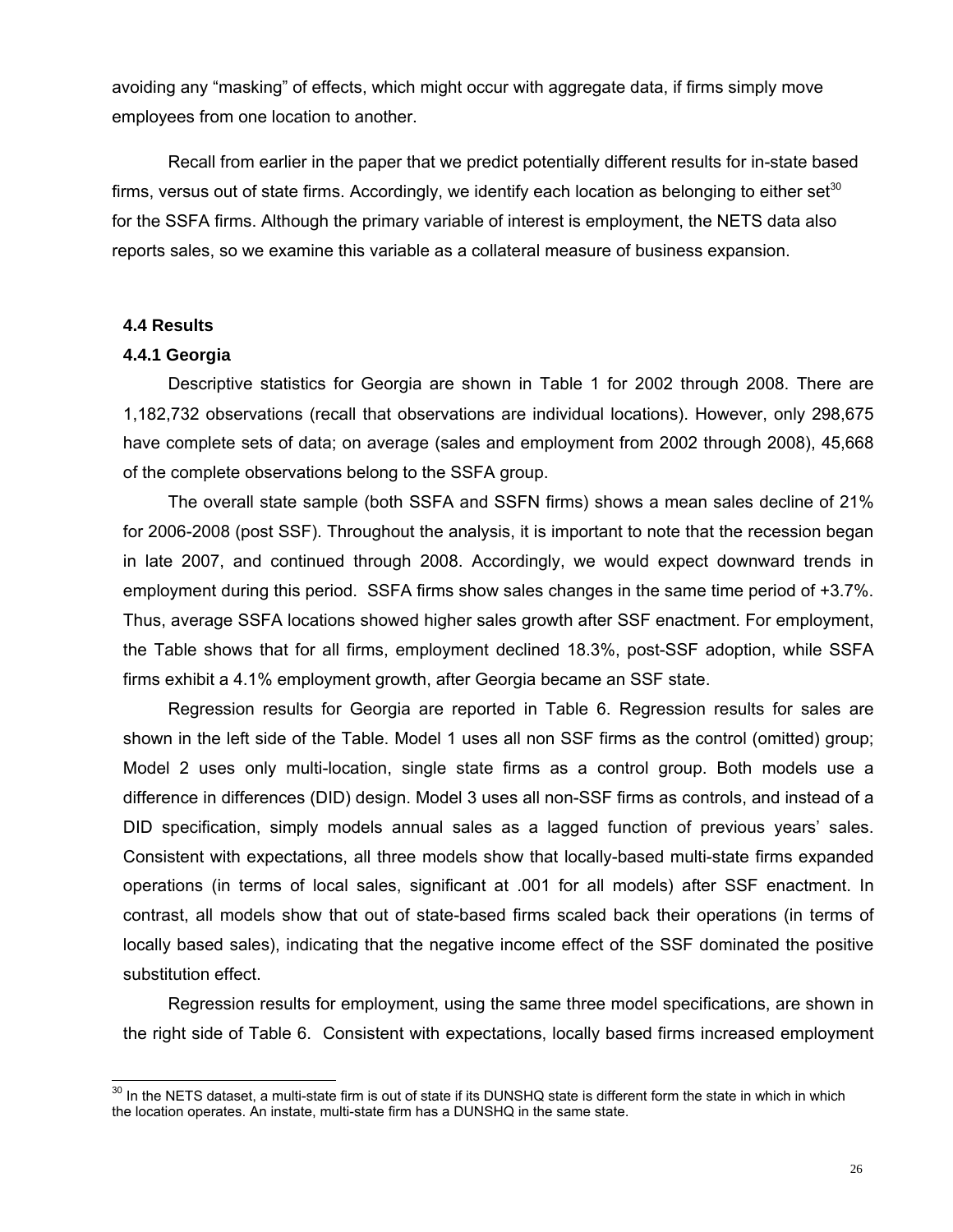(for all models, at a .001 level of significance) after enactment of SSF. Two of the three models show that out of state-based firms decreased their local employment, indicating that the negative income effect dominated the positive substitution effect.

#### **4.4.2.Louisiana**

Descriptive statistics for Louisiana are shown in Table 2 for 2002 through 2008. Note that major hurricanes hit Louisiana in late 2005, but their aftermaths have unclear differential effects on SSF versus non-SSF firms, a priori. There are 532,386 observations (recall that observations are individual locations). However, only 248,526 have complete sets of data, and on average (sales and employment from 2002 through 2008), 40,511 of these belong to the SSFA group.

 The overall state sample (both SSFA and SSFN firms) shows a mean sales increase of 13% from 2006 to 2008 (post SSF). SSFA firms show sales growth in the same time period of 3.7%. For employment, the Table shows that for all firms, employment declined 17% post-SSF adoption, while SSFA firms exhibit a 7% employment growth after Louisiana became an SSF state.

 Regression results for Louisiana are reported in Table 7. Regression results for sales are shown in the left of the Table. Model 1 uses all non SSF firms as the control (omitted) group; model 2 uses only multi-location, single state firms as a control group. Both models use a difference in differences (DID) design. Model 3 uses all non-SSF firms as controls, and instead of a DID specification, simply models annual sales as a lagged function of previous years' sales. Consistent with expectations, all three models show that locally-based multi-state firms expanded operations (in terms of local sales, significant at .001 for all models) after SSF enactment. In contrast, all models show that out of state based firms scaled back their operations (in terms of locally based sales), indicating that the negative income effect of the SSF, dominated the positive substitution effect.

 Regression results for employment, using the same three model specifications, are shown in the right side of Table 7. Consistent with expectations, locally based firms increased employment (for all models, at a .001 level of significance) after enactment of SSF. For out of state based firms, there is not much change in employment (although one of the three models shows a significant employment decline), indicating that the negative income effect may have offset the positive substitution effect.

### **4.4.3 New York**

Descriptive statistics for New York are shown in Table 3 for 2002 through 2008. There are 2,433,791 observations (recall that observations are individual locations). However, only 1,098,706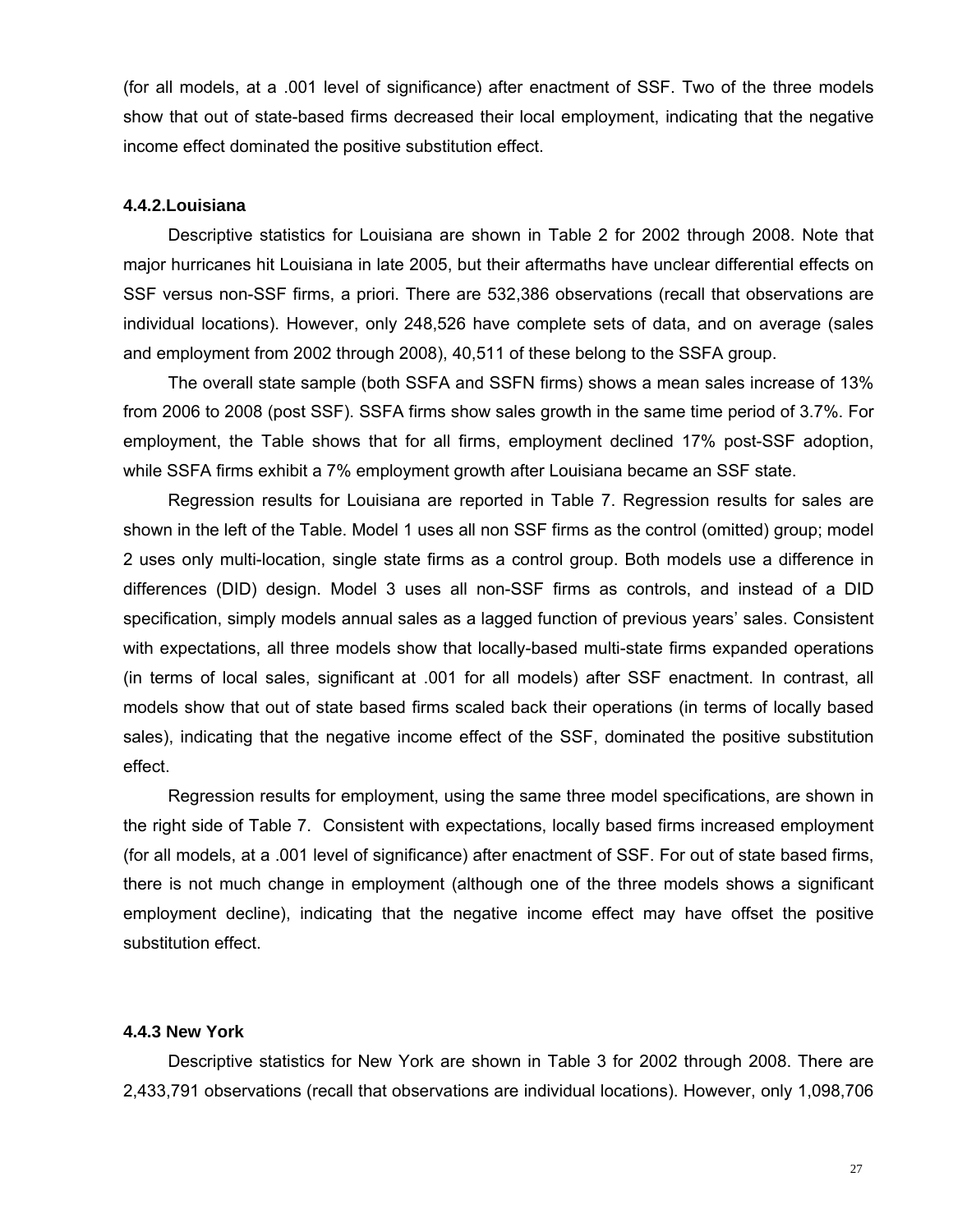have complete sets of data; on average (sales and employment from 2002 through 2008), 122,819 of these observations with complete data belong to the SSFA group.

 The overall state sample (both SSFA and SSFN firms) shows a 22.7% sales decline for 2006-2008 (post SSF). As noted previously, it is important to note that the recession began in late 2007, and continued through 2008. SSFA firms show sales changes in the same time period of +7.1%. Thus, average SSFA locations showed higher sales growth after SSF enactment. For employment, the Table shows that for all firms, sales declined 12.5% post-SSF adoption, while SSFA firms show sales growth of 3.1% for post SSF adoption.

 Regression results for New York are reported in Table 8. Regression results for sales are shown in the left side of the Table. Model 1 uses all non SSF firms as the control (omitted) group; Model 2 uses only multi-location, single state firms as a control group. Both models use a differences in differences (DID) design. Model 3 uses all non-SSF firms as controls, and instead of a DID specification, simply models annual sales as a lagged function of previous years' sales. Consistent with expectations, all three models show that locally-based multi-state firms expanded operations (in terms of local sales, significant at .001 for all models) after SSF enactment. In contrast, all models show that out of state based firms scaled back their operations (in terms of locally based sales), indicating that the negative income effect of the SSF, dominated the positive substitution effect.

 Regression results for employment, using the same three model specifications, are shown in the right side of Table 8. Consistent with expectations, locally based firms increased employment (for all models, at a .001 level of significance) after enactment of SSF. Two of the three models show that out of state-based firms decreased their local employment, indicating the negative income effect, dominated the positive substitution effect.

#### **4.4.4 Oregon**

Descriptive statistics for Oregon are shown in Table 4 for 2002 through 2008. There are 538,231 observations (recall that observations are individual locations). However, only 235,198 have complete sets of observations; on average (sales and employment from 2002 through 2008), 31,841 of these observations with complete data belong to the SSFA group.

 The overall state sample (both SSFA and SSFN firms) shows mean sales declines of 3.7% for 2006-2008 (post SSF). As noted previously, it is important to note that the recession began in late 2007, and continued through 2008. SSFA firms show sales increases in the same time period of 12.5%. Thus, average SSFA locations showed higher sales growth after SSF enactment. For employment, the Table shows that for all firms, employment declined 8.5% post-SSF adoption,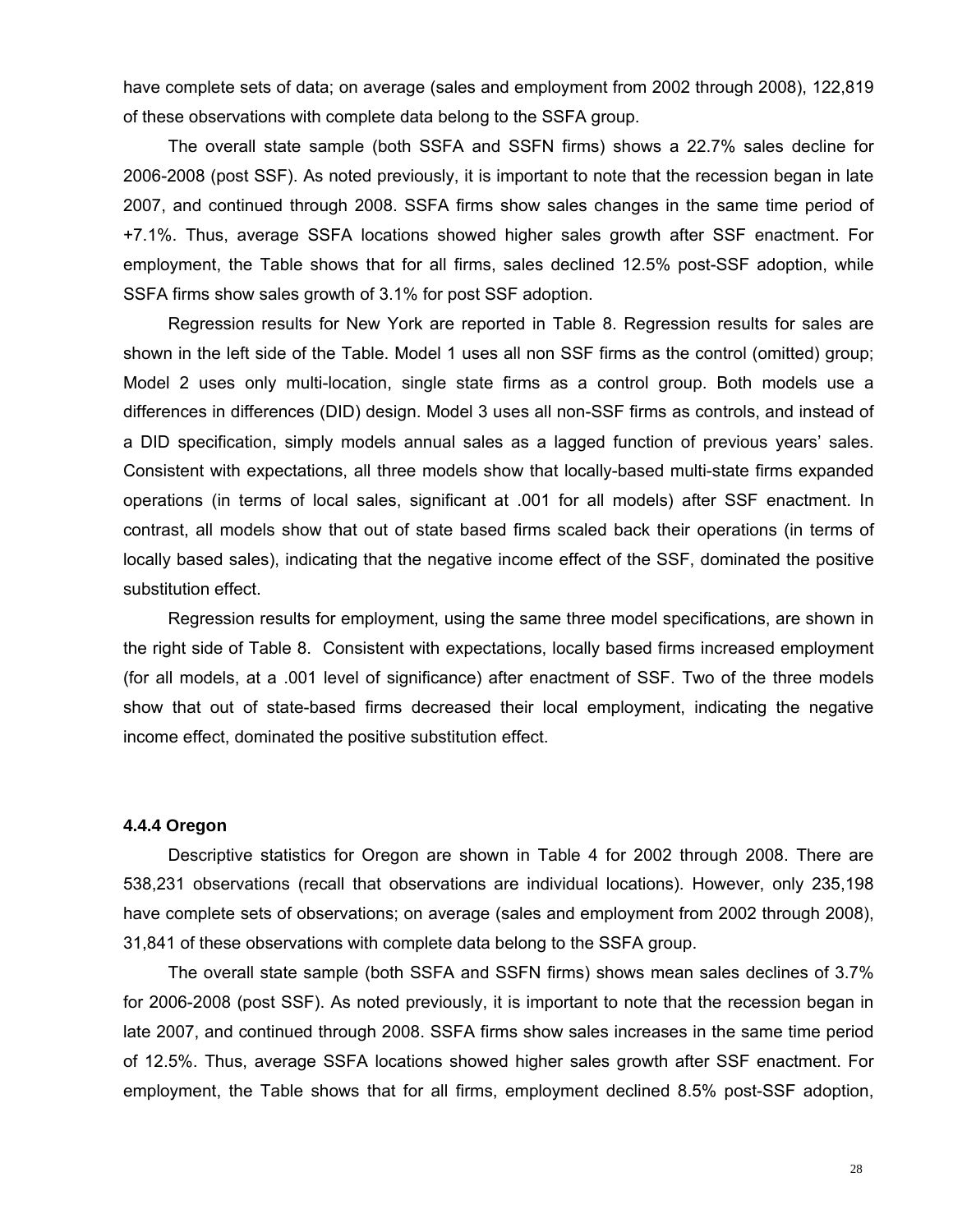while SSFA firms show 6.6% increases in employment post-SSF adoption.

 Regression results for Oregon are reported in Table 8. Regression results for sales are shown in the left side of the Table. Model 1 uses all non SSF firms as the control (omitted) group; Model 2 uses only multi-location, single state firms as a control group. Both models use a difference in differences (DID) design. Model 3 uses all non-SSF firms as controls, and instead of a DID specification; simply models annual sales as a lagged function of previous years' sales. Consistent with expectations, all three models show that locally-based multi-state firms expanded operations (in terms of local sales, significant at .001 for all models) after SSF enactment. In contrast, all models show that out of state-based firms scaled back their operations (in terms of locally based sales), indicating that the negative income effect of the SSF, dominated the positive substitution effect.

 Regression results for employment, using the same three model specifications, are shown in the right side of Table 8. Consistent with expectations, locally-based firms increased employment (for all models, at a .001 level of significance) after enactment of SSF. Two of the three models show that out of state-based firms decreased their local employment, indicating the negative income effect, dominated the positive substitution effect.

#### **4.4.5 Wisconsin**

Descriptive statistics for Wisconsin are shown in Table 5 for 2002 through 2008. There are 602,327 observations (recall that observations are individual locations). However, only 298,675 have complete sets of data; on average (sales and employment from 2002 through 2008), 45,668 of these observations with complete data belong to the SSFA group.

 The overall state sample (both SSFA and SSFN firms) shows a mean sales decline of 8.1% for 2006-2008 (post SSF). As noted previously, it is important to note that the recession began in late 2007, and continued through 2008. SSFA firms show sales changes in the same time period of +9.2%. Thus, average SSFA locations showed higher sales growth after SSF enactment. For employment, Table 5 shows that for all firms, employment declined 12.2% post-SSF adoption, while SSFA firms exhibit a 4.3 % employment growth after Georgia became an SSF state.

 Regression results for Wisconsin are reported in Table 10. Regression results for sales are shown in the left side of the Table. Model 1 uses all non SSF firms as the control (omitted) group; Model 2 uses only multi-location, single state firms as a control group. Both models use a difference in differences (DID) design. Model 3 uses all non-SSF firms as controls, and instead of a DID specification, simply models annual sales as a lagged function of previous years' sales. Consistent with expectations, all three models show that locally-based multi-state firms expanded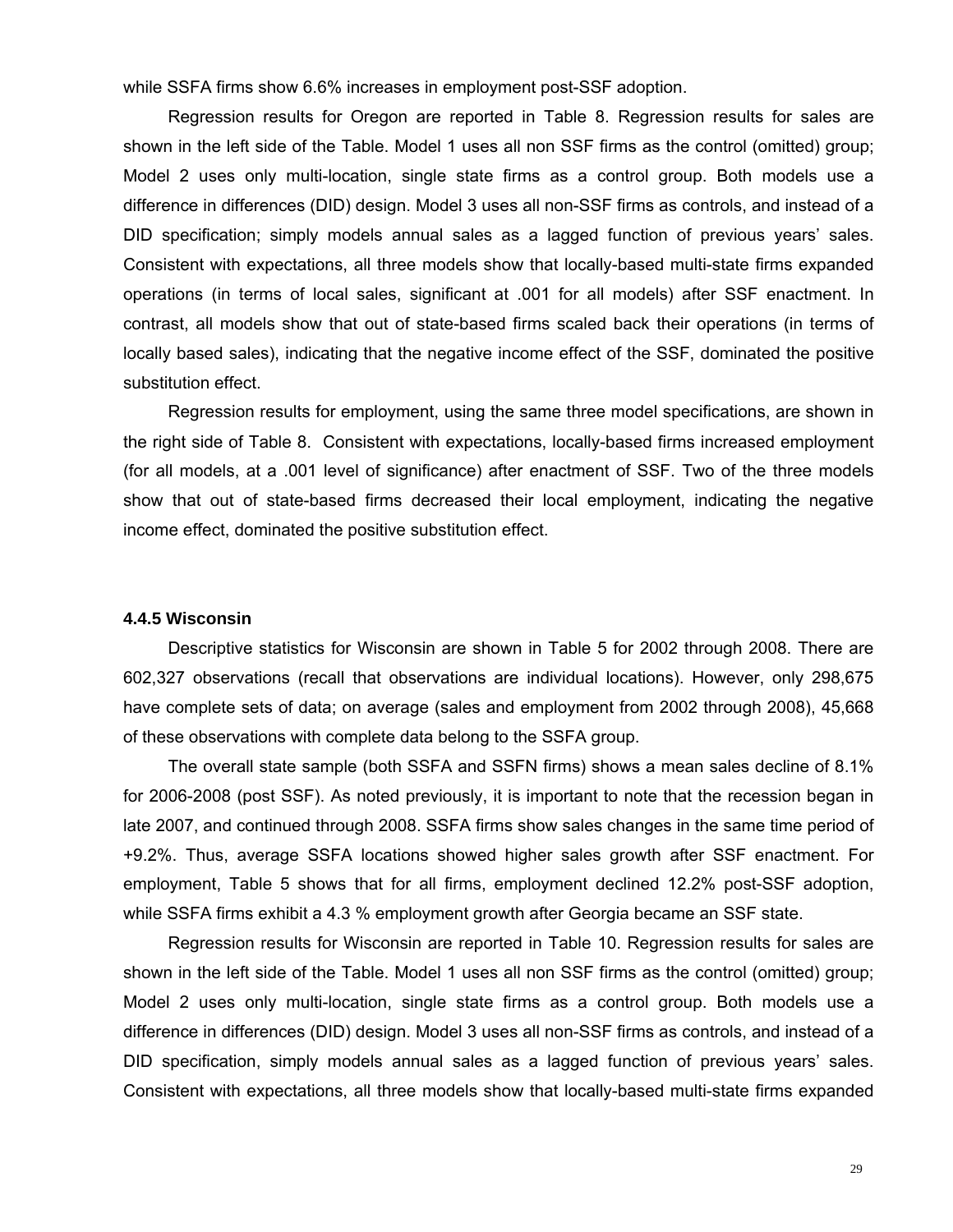operations (in terms of local sales, significant at .001 for all models) after SSF enactment. In contrast, all models show that out of state based firms scaled back their operations (in terms of locally based sales), indicating that the negative income effect of the SSF, dominated the positive substation effect.

 Regressions results for employment, using the same three model specifications, are shown in the right side of Table 6. Consistent with expectations, locally-based firms increased employment (for all models, at a .001 level of significance) after enactment of SSF. Two of the three models show that out of state-based firms did not significantly change their local employment, indicating the negative income effect may have offset the positive substitution effect.

#### **4.4.6 All States Combined**

 $\overline{\phantom{a}}$ 

The advantage of analyzing each of the five SSF states individually is that it allows for differing state trends. However, the effects of individual state policies, such as unitary versus separate accounting, and sales throwback, cannot be directly tested since the same policy applies to all firms in that state. If we pool observations from all states, we can test the mitigating effects of such state policies on investment after SSF, noting that noise may be introduced into the sample due to differing economic trends across the states.

 For this analysis, we add two dummy variables if the state follows unitary accounting/combined reporting (one for locally-based multistate firms, and one for out of state based multistate firms, and each set to zero for all other firms). Recall from the theory, that if the SSF state is also unitary, there is an additional tax advantage to investment in the state after SSF enactment (a positive substitution effect), which should be an increasing function of investment in that state (i.e., more significant for locally-based firms). Here, only Oregon follows unitary (combined) reporting. $31$ 

We also add two dummy variables if the state has sales throwback (one for locally-based multistate firms, and one for out of state based multistate firms, and each set to zero for all other firms). Recall from the theory, that if the SSF state has sales throwback, there is a decreased tax advantage to investment in the state after SSF enactment (a negative substitution effect), which should be an increasing function of investment in that state (i.e., more significant for locally-based firms). Here, only Oregon and Wisconsin have sales throwback.<sup>32</sup>

Regression results are reported in Table 11. Regression results for sales are shown in the

<sup>&</sup>lt;sup>31</sup> Note that after 2008, Wisconsin switched to combined reporting, and New York began requiring combined reporting for firms with substantial inter-company transactions

 $32$  For each dummy variable (unitary and throwback), the omitted state (to avoid colinearity) is Georgia, which follows separate accounting, and does not have throwback.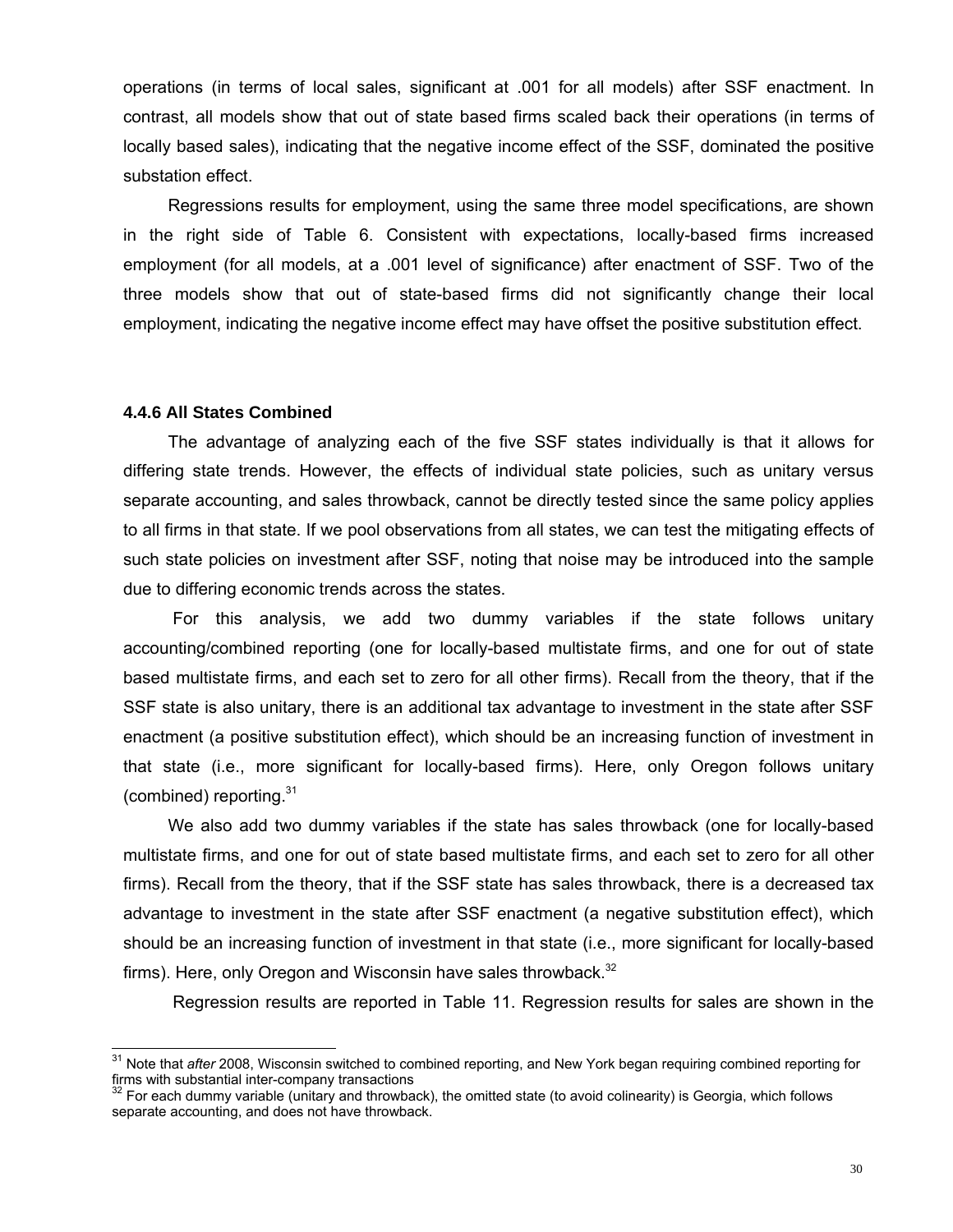left side of the Table. Model 1 uses all non SSF firms as the control (omitted) group; Model 2 uses only multi-location, single state firms as a control group. Both models use a difference in differences (DID) design. Model 3 uses all non-SSF firms as controls, and instead of a DID specification; simply models annual sales as a lagged function of previous years' sales. Consistent with expectations, all three models show that locally-based multi-state firms expanded operations (in terms of local sales, significant at .001 for all models) after SSF enactment. In contrast, all models show that out of state based firms scaled back their operations (in terms of locally based sales), indicating that the negative income effect of the SSF, dominated the positive substation effect. Both of these findings are consistent with the by-state regression results.

For throwback, we see that locally-based firms experience reduced sales in throwback states, after SSF enactment, in all regressions. In contrast, out of state-based firms' sales are not significantly affected by SSF in throwback states. Consistent with expectations, out of state-based firms experience sales growth after SSF enactment in unitary states, but there is very little effect for out of state-based firms.

Regressions results for employment, using the same three model specifications, are shown in the right of Table 11. Consistent with expectations, locally based firms increased employment (for all models, at a .001 level of significance) after enactment of SSF. Two of the three models show that out of state-based firms did not significantly change their local employment, indicating the negative income effect may have offset the positive substitution effect. For throwback, consistent with expectations, we see a negative effect for locally-based firms, and relatively little effect for out of state-based firms. For unitary tax structures, we see that employment increased for locally-based firms (in two out of the three models) in unitary states, but there was no effect for out of state-based firms in unitary states.

In summary, the pooled states' regressions are supportive of predictions. That is, after SSF enactment: locally-based firms expanded their operations; out of state-based firms did not change or decreased their operations; states with unitary tax structures (here, Oregon) resulted in incremental business activity for locally-based firms (but not out of state-based firms); and states with sales "throwback" (Oregon and Wisconsin) had a dampening effect on locally-based businesses (but not out of state-based businesses).

Recall from the theory section that there may be some accentuation of policy effects based on tax rates. While the tax rate effects are relative (rates in the state switching to SSF, versus rates in all other states where the firm operates) and we can only observe tax rates in the SSF state, we might nonetheless be able to detect some tax rate effects. Accordingly, variables were multiplied by average (of 2005-8) top corporate rates for each of the SSF states. Regression results from these newly-measured variables are reported in Table 12. As can be seen results are not much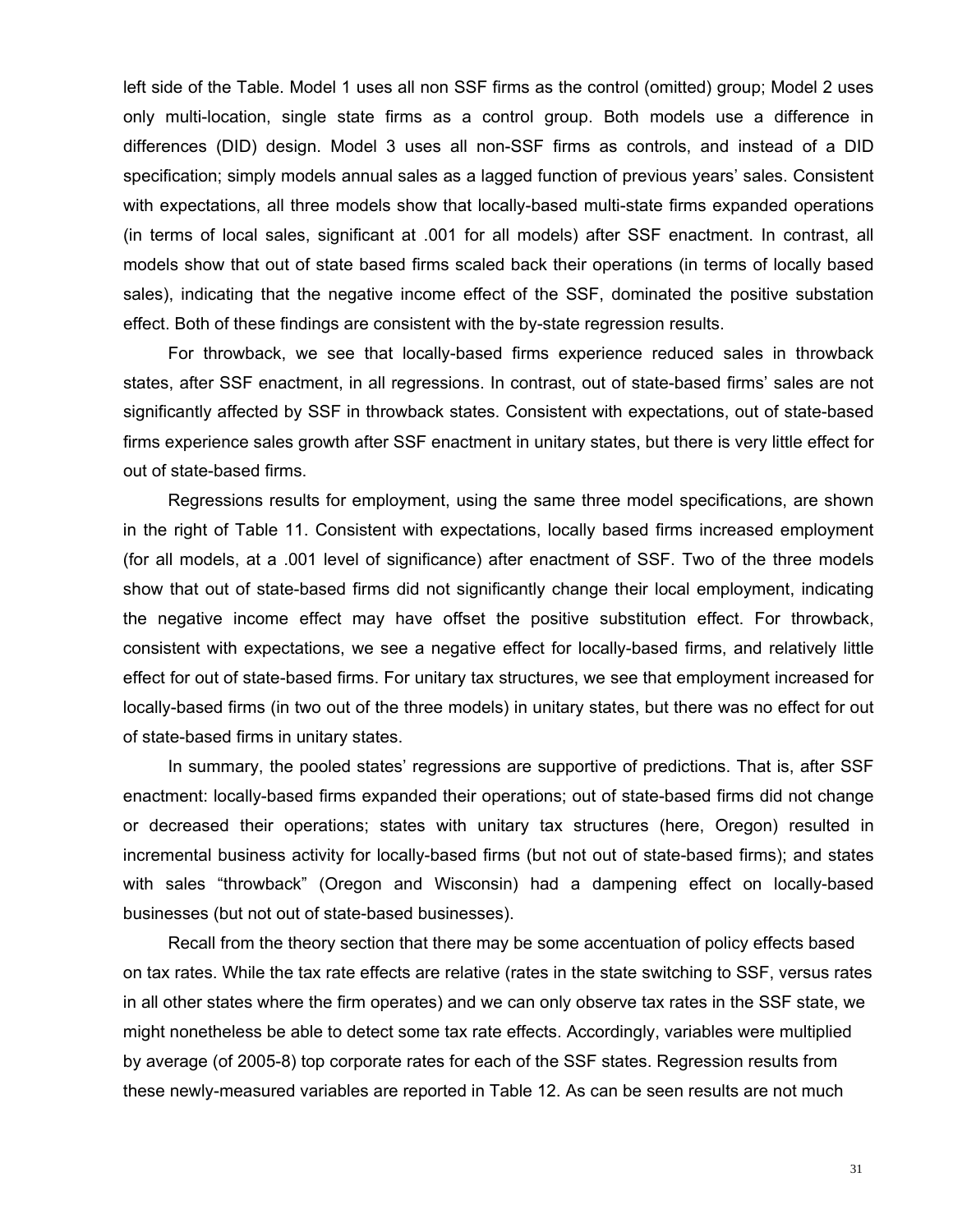different from Table 11 results, and F tests show these new models' fits are about the same as those shown in Table 11. The apparent lack of incremental explanatory power of tax rates may be due to the modest differences in tax rates across the 5 states examined, or alternatively, due to the inability (with the data available) to test for the effects of relative tax rates.

#### **5. CONCLUSION**

This study examines whether switching to an SSF weighting system for corporate state income taxation is effective in attracting business to a state. Because a firm's overall state tax liability is a function of where its payroll (people), property (factories or facilities) and sales are located, relative differences in state apportionment rules should result in the firm making such resource decisions. Results of a firm model find that the firm would make such resource allocation changes to minimize company-wide state taxes, but only under certain conditions. The theory's predictions are then empirically tested using firm/location specific data for five states which switched from double-weighted sales to SSF in 2006: Georgia, Louisiana, New York, Oregon, and Wisconsin. Using a difference in differences econometric model which is able to discern firms which are affected by SSF, the model finds that SSF does in fact increased overall employment in these states after adoption. However, this net employment increase was comprised of an employment increase for locally-based firms, and a decrease for out of state-based firms.

The policy implications of this may be important since policy-makers have assumed that switching to SSF would attract businesses to their states, and/or encourage expansion of already existing businesses. This study provides results which suggest that the policy-makers are generally right, but there will also be "winners" (locally-based firms) and losers (out of state based firms). Of course, such policy implications should be tempered; the use of a general equilibrium model may be appropriate to examine the total effects on both a state's economy and its overall tax base.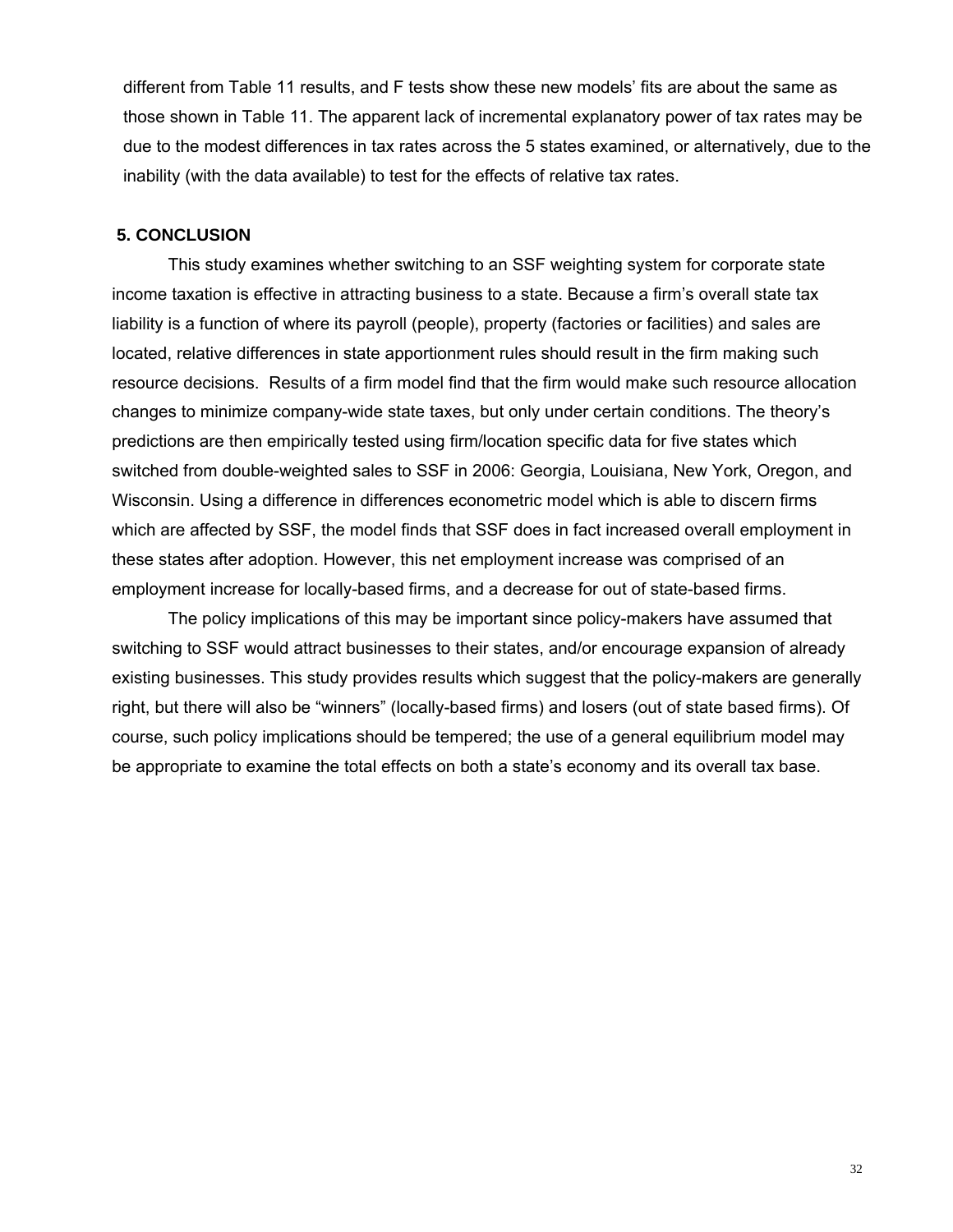### **REFERENCES**

*All-State Tax Guide, 2008*. Commerce Clearing House.

Anand, B. and R. Sansing. 2000. The weighting game: Formula apportionment as an instrument of public policy. *National Tax Journal* 53 (2): 183-1999.

Bartik, T. 1994. Jobs, productivity, and local economic development: What implications does economic research have for the role of government? *National Tax Journal* 47 (4): 847-861.

Brunori, D. 1997. Principles of tax policy and targeted tax incentives. *State Tax Notes* (June 9): 111-127.

Burstein, M. and A. Rolnick. 1996. Congress should end the economic war among the states. *State Tax Notes* (June 24): 125-44.

Card, D. and A Krueger. 1994. Minimum Wages and Employment: A Case Study of the Fast Food Industry in New Jersey and Pennsylvania. *American Economic Review* 84 (September): 774-775.

Carlton, D. 1983. The location and employment choices of new firms: an econometric model with discrete and continuous endogenous variables. *The Review of Economics and Statistics* 65 (Aug.): 440-449.

Carroll, R. and M. Wasylenko. 1994. Do state business climates still matter? Evidence of a structural change. *National Tax Journal* 47 (1): 19-37.

Coughlin, C., Terza, J., and V. Arromalee.1991. State characteristics and the location of foreign direct investment within the united states. *The Review of Economics and Statistics* 73 (Nov.): 675- 683.

Dubin, E. 2010. Changes in state corporate tax apportionment formulas and tax bases. *Tax Analysts* Feb.22: 563-572.

Edmiston, K. 2002. Strategic apportionment of the state corporate income tax. *National Tax Journal* 55 (2): 239-262.

Edmiston, K., and F. Arze. 2002. Firm-level effects of apportionment formula changes. Working paper, Georgia State University, Atlanta, GA.

Edmiston, K., and F. del Granado. 2006. Economic effects of apportionment formula change: results from a panel of corporate income tax returns. *Public Finance Review* 43 (September): 483- 504.

Fox, W., and L. Luna, 2002. State corporate tax revenue trends: causes and possible solutions. *National Tax Journal* 55 (3), 491–508.

Fox, W., and L. Luna, 2005. Do LLCs explain declining state corporate tax revenues? *Public Finance Review* 33 (6), 690–720.

Fox, W., L Luna, and M. Murray, 2005. How should a subnational corporate income tax on multistate businesses be structured? *National Tax Journal* 58 (1), 139–159.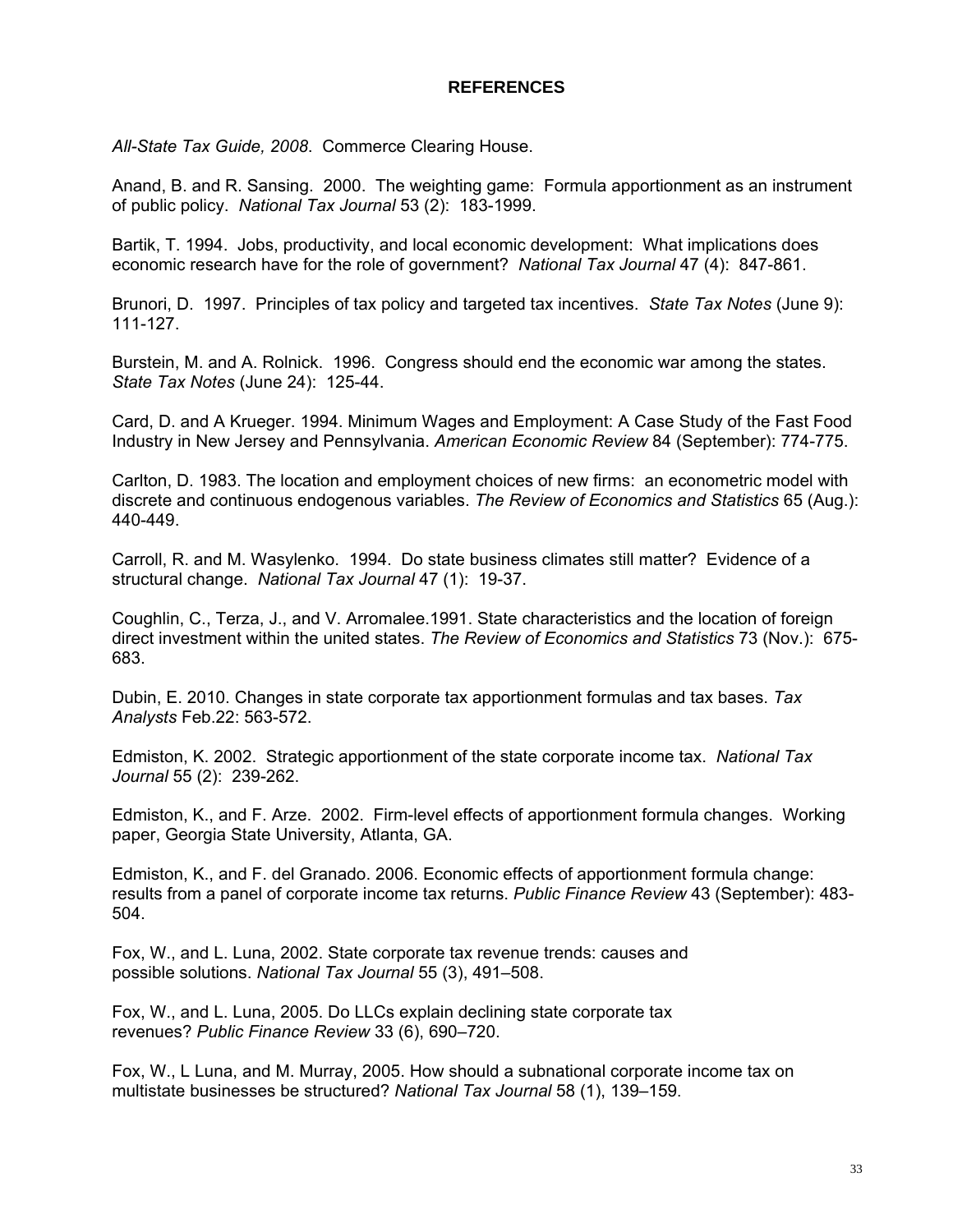Goolsbee, A. and E. Maydew. 2000. Coveting thy neighbor's manufacturing: The dilemma of state income and apportionment. *Journal of Public Economics* 75 (1): 125-143.

Gordon, R., and J. Wilson .1986. An examination of multijurisdictional corporate income taxation under formula apportionment. *Econometrica* (Nov.): 1357-1373.

Gupta. S. and M. Hofmann. 2002. The effect of state income tax apportionment and tax incentives on new capital expenditures. *Working paper*. Arizona State University.

Gupta, S. and L. Mills. 2002. Corporate multistate tax planning: benefits of multiple jurisdictions. *Journal of Accounting and Economics* (22 No. 1): 117-139.

Gupta, S., Moore, J., Gramlich, J., and M. Hoffman. 2009. Empirical evidence on the revenue effects of State corporate income tax policies. *National Tax Journal* (June): 243.

Ham, J., Swenson, C., Imrohoroglu, A., and H. Song. 2011. Government programs can improve local labor markets: evidence form state enterprise zones, Federal empowerment zones, and Federal enterprise communities. *Journal of Public Economics*. (forthcoming)

Helms, L. 1985. The effect of state and local taxes on economic growth: A time series-cross section approach. *The Review of Economics and Statistics* 67 (4): 574-582. Hofmann, M. A. 2002. The state corporate income tax: a synthesis of recent research. *Journal of Accounting Literature* (21): 76-119.

Klassen, K. and D. Shackelford. 1998. State and provincial corporate tax planning: income shifting and sales apportionment factor management. *Journal of Accounting and Economics* 25 (3): 385-406.

Knight, B. 2001. State capital taxes and the location of investment: Empirical lessons from the tax competition models. Working paper, Federal Reserve Board, Washington, D.C.

Lightner, T. 2000. The effect of the formulary apportionment system on state-level economic development and multijurisdictional tax planning." *Journal of the American Taxation Association* (Supplement)

Lopez, S., and J. Martinez-Vazquez. 1998. State corporate income taxation: an evaluation of the formula apportionment system. *National Tax Journal* (Supplement): 155-161.

Luna, L. and M Murray. 2010. The effects of state tax structures on business organizational form. *National Tax Journal* (63): 995-1022

McLure, C. 1980. The state corporate income tax: lambs in wolves' clothing. In Aaron, H. & Boskin, M. (Ed.), *The Economics of Taxation*. Washington, D.C.: Brookings Institution.

McClure, C. 1981. The illusive incidence of the corporate income tax: the state case. *Public Finance Quarterly* (Oct.): 395-413.

Mofidi, A. and J. Stone. 1990. Do state and local taxes affect economic growth? *The Review of Economics and Statistics* 72 (4): 686-691.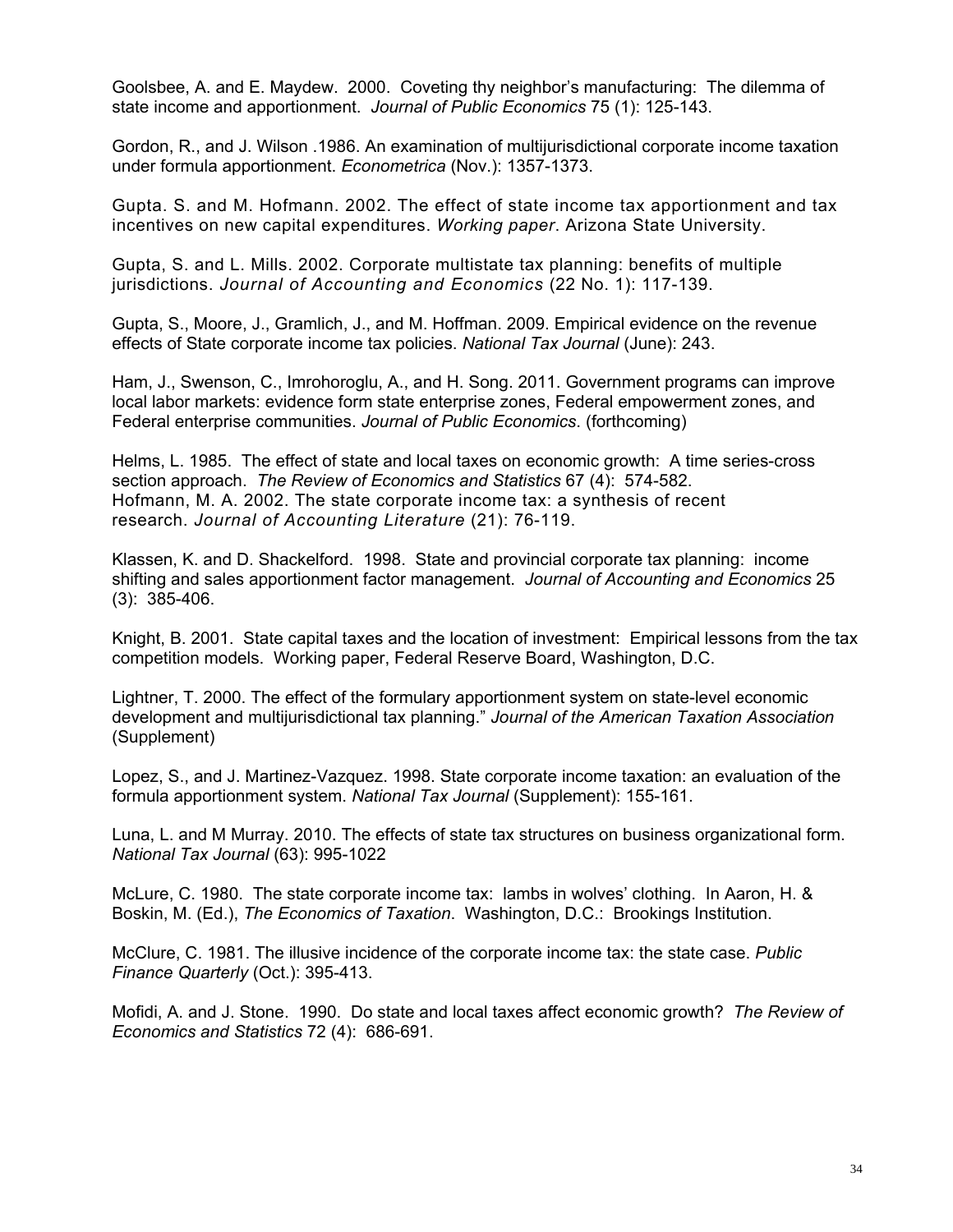Moore, M., Steece, B., and C. Swenson .1987. An economic analysis of the impact of state tax rates and bases on foreign investment in the United States. *The Accounting Review* (October): 671 – 685.

Omer, T. and M. Shelley. 2004. Competitive, political, and economic factors influencing state tax policy changes. *Journal of the American Taxation Association* (26, supplement):103-126.

Swenson, C. (ed.). 2009. *Bender's State Taxation: Principles and Practice*. Treatise, LexisNexis.

Wasylenko, M. 1997. Taxation and economic development: The state of the economic literature. *New England Economic Review* (March/April): 37-52.

Weiner, J. 1996. *Estimates of How the Unitary Tax Affects Business Investment*. Paper presented at the Allied Social Science Meetings, San Francisco, California.

Wetzler, J. 1995. Should the U.S. adopt formula apportionment? *National Tax Journal* (Sept): 357- 362.

Williams, M., Swenson, C., and T. Lease. 2001. Effects of unitary versus non-unitary state income taxes on resource allocation: some analytical and simulation results. *Journal of the American Taxation Association* 23 (Spring).

Wilson, J. 1999. Theories of tax competition. *National Tax Journal* 52 (June): 269-304.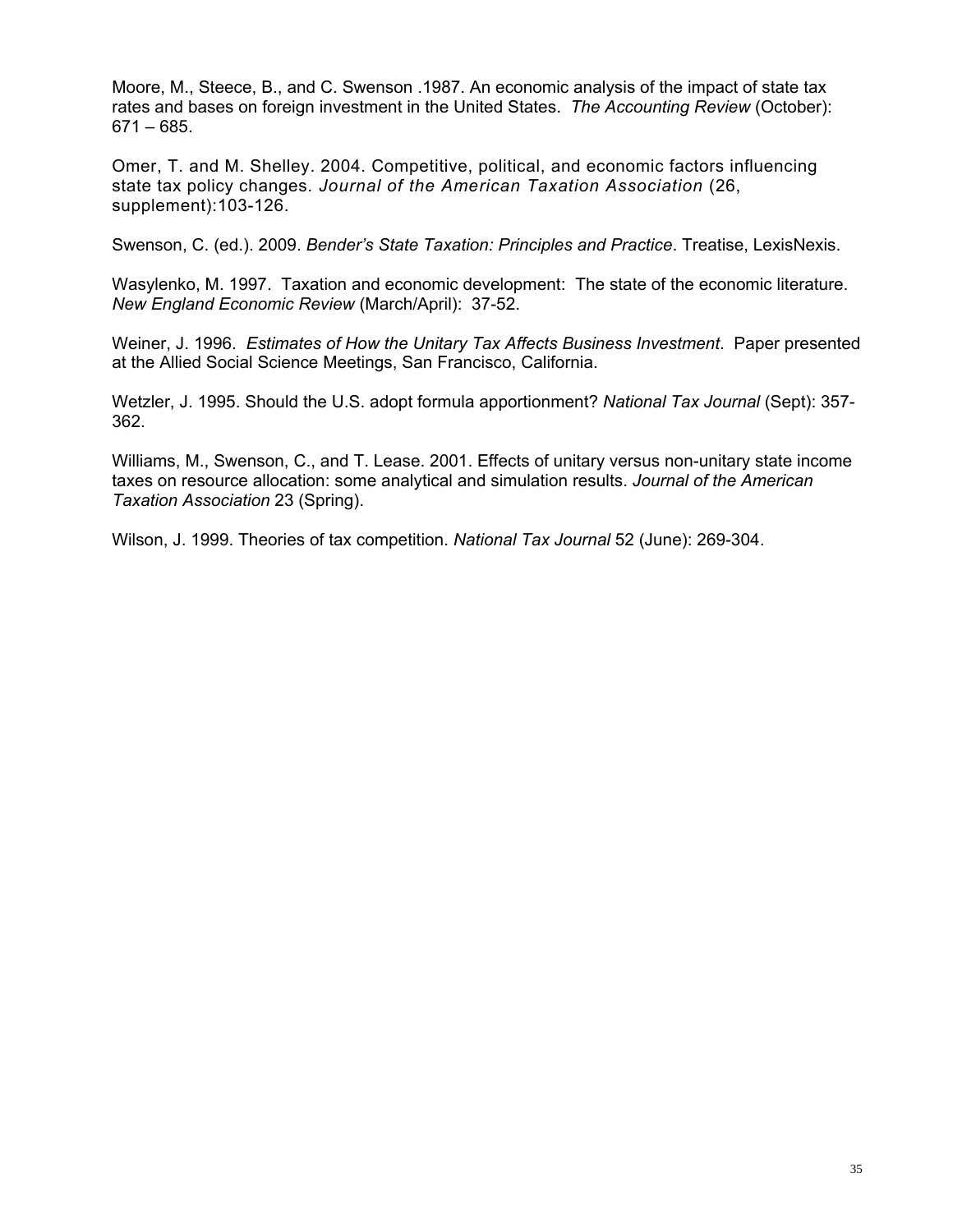## **Appendix 1**

| Table 1a-General <sup>33</sup> Factor Apportionment, and Sales Throwback, by State for Time |  |
|---------------------------------------------------------------------------------------------|--|
| Period Examined (as of 12/31/2008; top statutory corporate income tax rate in parentheses)  |  |

| <b>State (Top</b><br><b>Marginal</b><br>Rate) | Sales,<br><u>Property,</u><br><u>and Payroll</u><br>Weights: | <b>Sales</b><br><u>Throwback</u> | <b>State (Top</b><br><b>Marginal</b><br><u>Tax Rate)</u> | Sales,<br><u>Property,</u><br>and Payroll<br><b>Weights</b> | <b>Sales</b><br><b>Throwback</b> |
|-----------------------------------------------|--------------------------------------------------------------|----------------------------------|----------------------------------------------------------|-------------------------------------------------------------|----------------------------------|
|                                               |                                                              |                                  |                                                          |                                                             |                                  |
|                                               |                                                              |                                  | Missouri<br>(6.25%)                                      | $1/3$ each                                                  | Yes                              |
| Alabama<br>$(6.5\%)$                          | $1/3$ each                                                   | Yes                              | Montana<br>(6.75%)                                       | $1/3$ each                                                  | Yes                              |
| Arizona<br>(6.968%)                           | .5, .25, .25                                                 | No                               | Nebraska<br>$(7.81\%)$                                   | 1.0, 0, 0                                                   | No                               |
| Arkansas<br>$(6.5\%)$                         | .5, .25, .25                                                 | Yes                              | Nevada                                                   | N/a-no tax                                                  | N/a-no tax                       |
| California<br>$(8.84\%)$                      | .5, .25, .25                                                 | Yes                              | <b>New</b><br>Hampshire<br>$(8.5\%)$                     | .43,.285,.285                                               | Yes                              |
| Colorado<br>(4.63%)                           | $1/3$ each                                                   | Yes                              | New Jersey<br>(9%)                                       | .5, .25, .25                                                | No                               |
| Connecticut<br>$(7.5\%)$                      | .5, .25, .25                                                 | No                               | <b>New Mexico</b><br>$(7.6\%)$                           | $1/3$ each                                                  | Yes                              |
| Delaware<br>$(8.7\%)$                         | $1/3$ each                                                   | No                               | New York<br>$(7.5\%)$                                    | 1.0, 0, 0                                                   | No                               |
| Florida (5.5%)                                | .5, .25, .25                                                 | No                               | <b>North</b><br>Carolina<br>$(6.9\%)$                    | .5, .25, .25                                                | No                               |
| Georgia (6%)                                  | 1.0, 0, 0                                                    | No                               | North Dakota                                             | $1/3$ each                                                  | Yes                              |
| Hawaii (6.4%)                                 | $1/3$ each                                                   | Yes                              | Ohio (6.8%)*                                             | .5, .25, .25                                                | No                               |
| Idaho (7.6%)                                  | .5, .25, .25                                                 | Yes                              | Oklahoma<br>(6%)                                         | $1/3$ each                                                  | No                               |
| Illinois $(4.8\%)$                            | 1.0, 0, 0                                                    | Yes                              | Oregon<br>$(6.6\%)$                                      | 1.0, 0, 0                                                   | Yes                              |
| Indiana $(8.5%)$                              | .5, .25, .25                                                 | Yes                              | Pennsylvania<br>$(9.99\%)$                               | .5, .25, .25                                                | No                               |
| lowa (12%)                                    | 1.0, 0, 0                                                    | No                               | Rhode Island<br>(9%)                                     | $1/3$ each                                                  | No                               |
| Kansas (4%)                                   | $1/3$ each                                                   | Yes                              | South<br>Carolina<br>(5%)                                | $1/3$ each                                                  | No                               |
| Kentucky (7%)                                 | .5, .25, .25                                                 | No                               | South Dakota                                             | N/a-no tax                                                  | N/a-no tax                       |
| Louisiana (8%)                                | 1.0, 0, 0                                                    | No                               | <b>Tennessee</b><br>$(6.5\%)$                            | .5, .25, .25                                                | No                               |
| Maine (8.93%)                                 | .5, .25, .25                                                 | Yes                              | Texas*(4.5%)                                             | 1.0, 0, 0                                                   |                                  |
| Maryland (7%)                                 | .5, .25, .25                                                 | No                               | Utah $(5%)$                                              | $1/3$ each                                                  | Yes                              |
| Massachusetts<br>$(9.5\%)$                    | 1.0, 0, 0                                                    | Yes                              | Vermont<br>$(8.9\%)$                                     | $1/3$ each                                                  | Yes                              |

 $33$  Note that these formulas are general; certain industries may elect (or are required) to use different formulas

 $\overline{\phantom{a}}$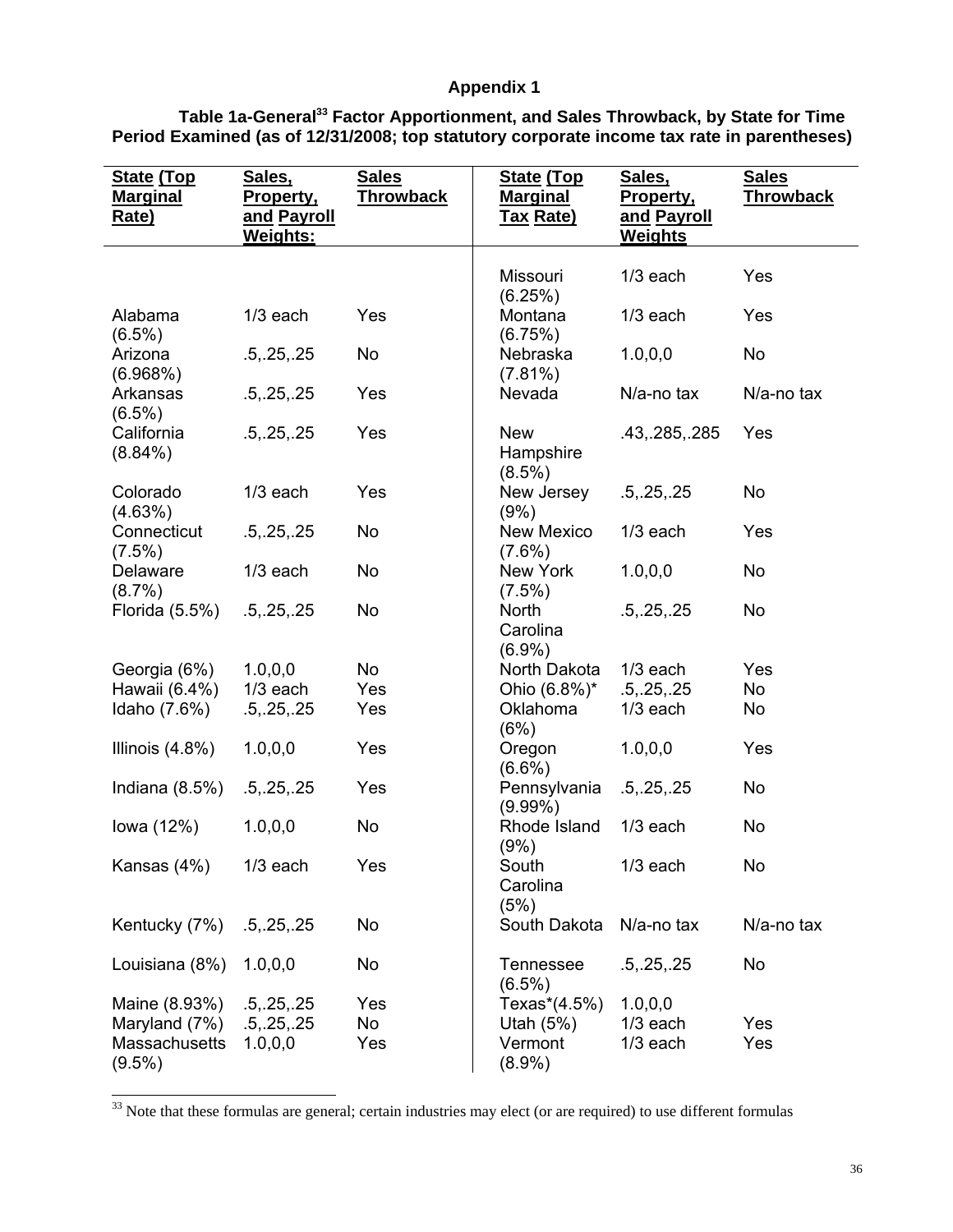| Michigan*<br>$(1.9\%)$                                                        | .9, .05, .05 | Yes                                            | Virginia (6%)            | $1/3$ each              | No                      |
|-------------------------------------------------------------------------------|--------------|------------------------------------------------|--------------------------|-------------------------|-------------------------|
| Minnesota<br>$(9.8\%)$                                                        | .7, .15, .15 | No.                                            | Washington               | $N/a$ -no<br>income tax | $N/a$ -no<br>income tax |
| Mississippi<br>(5%)                                                           | $1/3$ each   | Yes                                            | West Virginia<br>$(9\%)$ | .5, .25, .25            | No                      |
|                                                                               |              |                                                | Wisconsin<br>$(7.9\%)$   | 1,0,0                   | Yes                     |
|                                                                               |              |                                                | Wyoming                  | $N/a$ -no tax           | $N/a$ -no tax           |
| *Michigan, Ohio, and Texas had structural<br>not reflected in the above table |              | changes largely effective after 2008 which are |                          |                         |                         |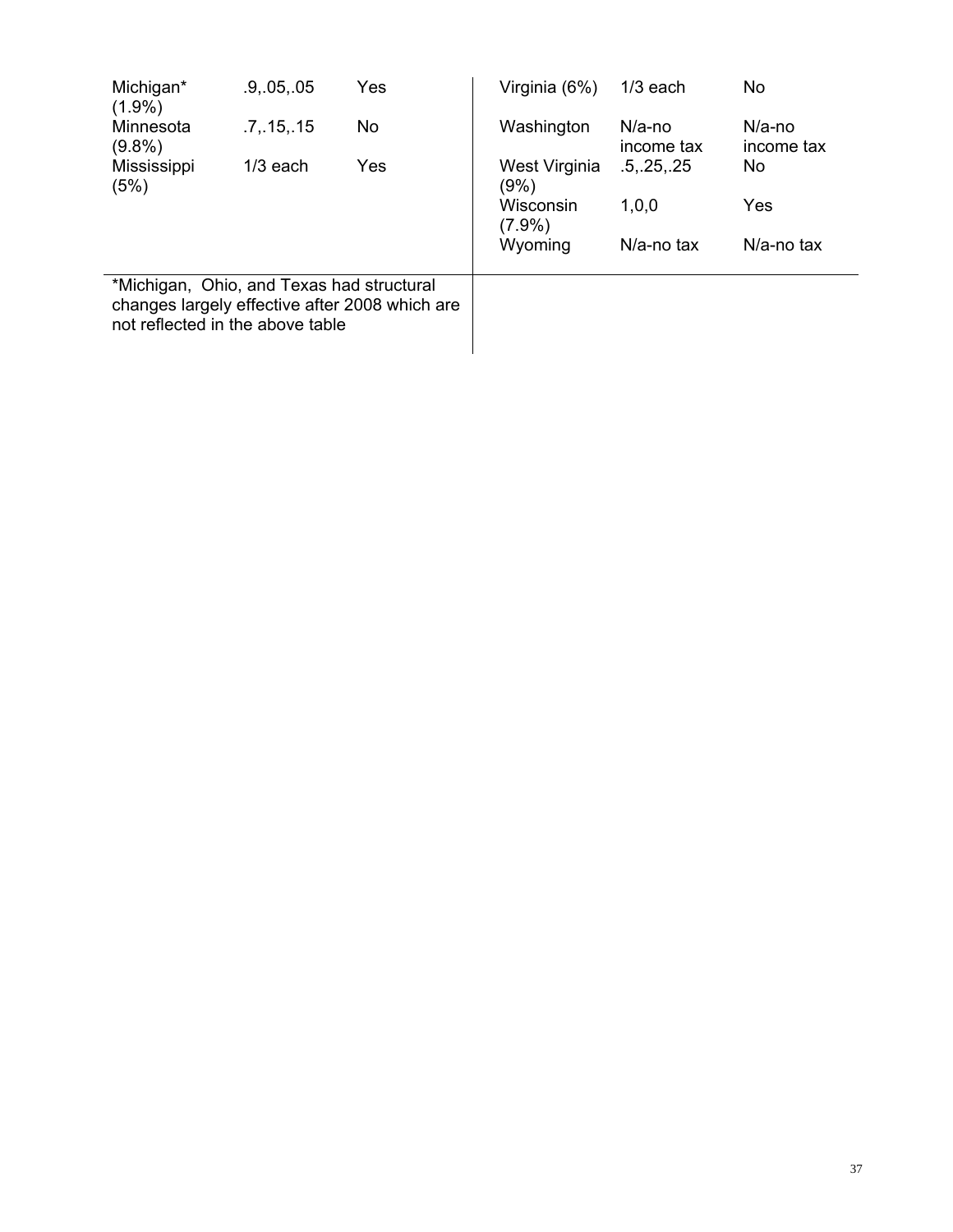| Table 1b-Updated Factor Apportionments (As of 2010) |                          |                   |                 |  |  |  |  |
|-----------------------------------------------------|--------------------------|-------------------|-----------------|--|--|--|--|
| <b>State</b>                                        | Sales,                   | <b>State</b>      | Sales,          |  |  |  |  |
|                                                     | Property,                |                   | Property,       |  |  |  |  |
|                                                     | and Payroll              |                   | and Payroll     |  |  |  |  |
|                                                     | Weights:                 |                   | <b>Weights</b>  |  |  |  |  |
|                                                     |                          |                   |                 |  |  |  |  |
|                                                     |                          | Missouri          | $1/3$ each $34$ |  |  |  |  |
| Alabama                                             | $1/3$ each               | Montana           | $1/3$ each      |  |  |  |  |
| Arizona                                             | .5, .25, .25             | Nebraska          | 1.0, 0.0        |  |  |  |  |
| Arkansas                                            | .5, .25, .25             | Nevada            | N/a-no tax      |  |  |  |  |
| California                                          | .5, .25, .25             | <b>New</b>        | .43,.285,.285   |  |  |  |  |
|                                                     |                          | Hampshire         |                 |  |  |  |  |
| Colorado                                            | $1/3$ each <sup>35</sup> | New Jersey        | .5, .25, .25    |  |  |  |  |
| Connecticut                                         | $.5, .25, .25^{36}$      | <b>New Mexico</b> | $1/3$ each      |  |  |  |  |
| Delaware                                            | $1/3$ each               | <b>New York</b>   | 1.0, 0, 0       |  |  |  |  |
| Florida                                             | .5, .25, .25             | <b>North</b>      | .5, .25, .25    |  |  |  |  |
|                                                     |                          | Carolina          |                 |  |  |  |  |
| Georgia                                             | 1.0, 0.0                 | North Dakota      | $1/3$ each      |  |  |  |  |
| Hawaii                                              | $1/3$ each               | Ohio              | $1.0, 0.0^{37}$ |  |  |  |  |
| Idaho                                               | .5, .25, .25             | Oklahoma          | $1/3$ each      |  |  |  |  |
| Illinois                                            | 1.0, 0.0                 | Oregon            | 1.0, 0.0        |  |  |  |  |
| Indiana                                             | $.5, .25, .25^{38}$      | Pennsylvania      | .5, .25, .25    |  |  |  |  |
| lowa                                                | 1.0, 0, 0                | Rhode Island      | $1/3$ each      |  |  |  |  |
| Kansas                                              | $1/3$ each <sup>39</sup> | South             | $1/3$ each $40$ |  |  |  |  |
|                                                     |                          | Carolina          |                 |  |  |  |  |
| Kentucky                                            | .5, .25, .25             | South Dakota      | N/a-no tax      |  |  |  |  |
|                                                     |                          |                   |                 |  |  |  |  |
| Louisiana                                           | 1.0, 0, 0                | <b>Tennessee</b>  | .5, .25, .25    |  |  |  |  |
| Maine                                               | 1.0, 0, 0                | Texas             | 1.0, 0, 0       |  |  |  |  |
| Maryland                                            | $.5, .25, .25^{41}$      | Utah              | $1/3$ each      |  |  |  |  |
| Massachusetts                                       | 1.0, 0, 0                | Vermont           | $1/3$ each      |  |  |  |  |
| Michigan                                            | $.9, .05, .05^{42}$      | Virginia          | .5, .25, .25    |  |  |  |  |
| Minnesota                                           | 1.0, 0.0                 | Washington        | N/a-no          |  |  |  |  |
|                                                     |                          |                   | income tax      |  |  |  |  |
| Mississippi                                         | 1.0, 0, 0                | West Virginia     | .5, .25, .25    |  |  |  |  |
|                                                     |                          | Wisconsin         | 1,0,0           |  |  |  |  |
|                                                     |                          | Wyoming           | N/a-no tax      |  |  |  |  |

` **Appendix 1** 

See also notes in text about SSF restrictions to certain industries, for certain states.

l

<sup>&</sup>lt;sup>34</sup> SSF is elective

<sup>&</sup>lt;sup>35</sup> Starting in on or after January 1, 2009, multistate corporations must use SSF  $^{36}$  Financial service companies, broadcasters, and manufacturers must use SSF Under commercial activity tax

 $38$  SSF is being phased in and will be complete in 2011.

<sup>&</sup>lt;sup>39</sup> SSF applies to certain industries

<sup>&</sup>lt;sup>40</sup> SSF applies to certain industries

<sup>&</sup>lt;sup>41</sup> SSF applies to certain industries

 $42$  SSF applies to certain situations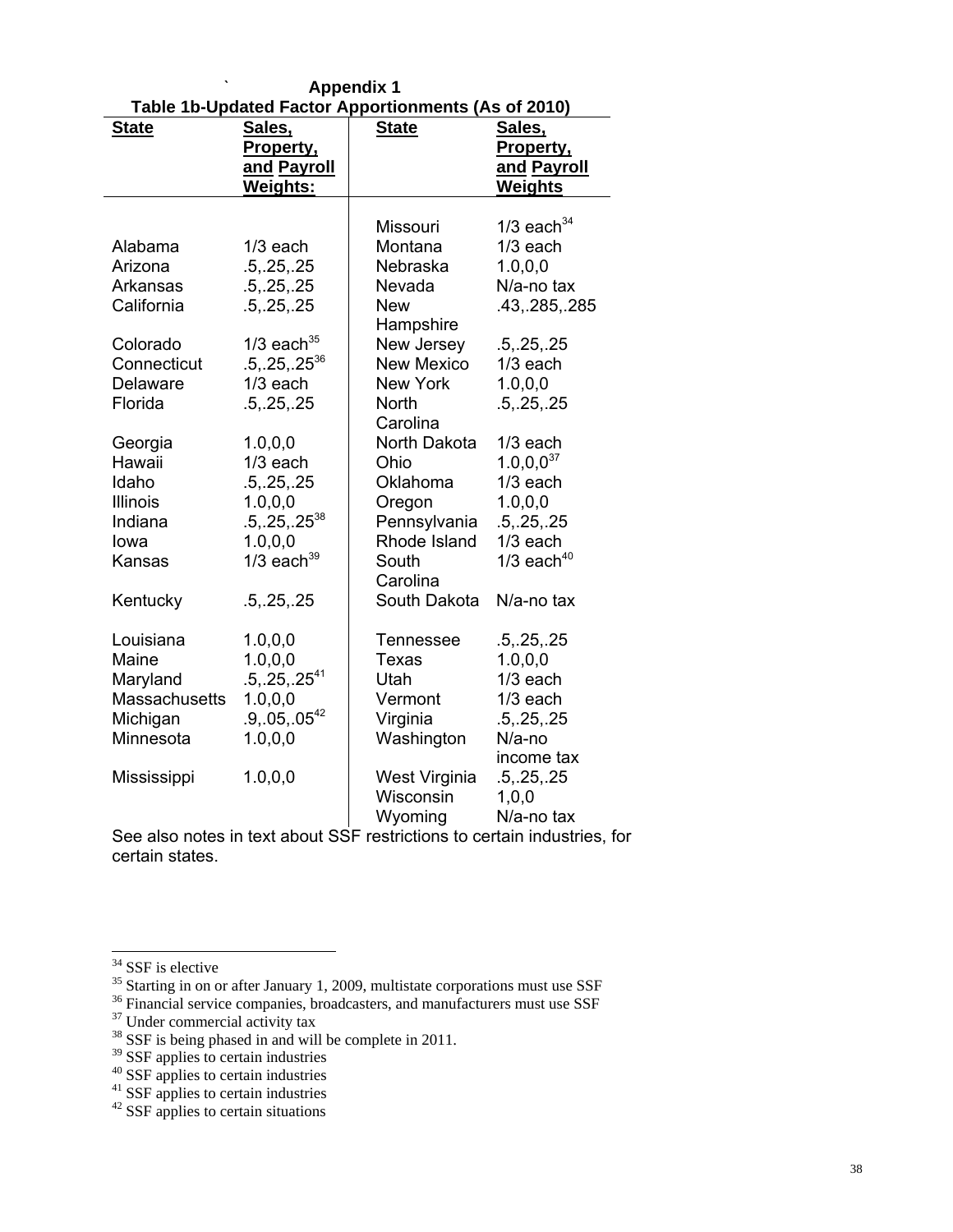## **Appendix 2**

## **Supporting Equations**

#### **Second Order Effects Of Tax Rates Where Firm Operates In Only Separate Accounting States**

As noted, the transfer price is the average unit cost of the manufacturing center. Since the production function exhibits decreasing returns to scale, the transfer price is increasing in total sales. This means that each state imposes an externality on the other state. By increasing sales in one state, costs increase for the other state. Given this externality, in the global optimum solution, it is desirable to under-produce in each state such that the marginal after-tax profit in each state of an additional unit exactly equals the externality imposed on the other state. If the tax rate increases, the marginal pre-tax profit must increase to maintain this balance. Therefore, sales can be expected to decline slightly in response to a tax rate increase due to this indirect effect. Analytically, given (4) and with  $\pi s_1^{\text{p}}$  defined as State 1 pretax profit:

$$
(1 - \tau_1) \frac{\partial \pi_{S_1}^p}{\partial Q_1} = (1 - \tau_2) Q_2 \frac{\partial p_t}{\partial Q_1},
$$
  

$$
\frac{\partial p_t}{\partial Q_1} / \frac{\partial \pi_{S_1}^p}{\partial Q_1} = \frac{(1 - \tau_1)}{(1 - \tau_2) Q_2}.
$$
 (A1)

The left hand side of (5) is a function of  $Q_1$ . Define it as

$$
h(Q_1) = \frac{\partial p_t}{\partial Q_1} / \frac{\partial \pi_{S_1}^p}{\partial Q_1}.
$$

Given that the transfer price is convex (since production is concave) and pre-tax profits are concave in output, *h* is monotone increasing, which implies that its inverse is also monotone increasing. Define that inverse as  $H = h^{-1}$ . Then  $H' > 0$ . From (A1),

$$
Q_1 = H \left[ \frac{(1 - \tau_1)}{(1 - \tau_2) Q_2} \right],
$$
  
\n
$$
\frac{\partial Q_1}{\partial \tau_1} = \frac{-1}{(1 - \tau_2) Q_2} H' \left[ \frac{(1 - \tau_1)}{(1 - \tau_2) Q_2} \right] < 0.
$$
\n(A2)

It can be readily demonstrated that  $\partial Q_2 / \partial \tau_1 > 0$  since a decrease in  $Q_1$  decreases the transfer price, providing an incentive to increase  $Q_2$  (this effect will partially offset the change in  $p_t$ , so that on net the impact of the tax rate on the transfer price will be small). The effect of the tax rate on *Ф* is unclear; it is possible for the sign to be either positive or negative. As a consequence, the effect of the tax rate on labor and capital is also unclear, although labor and capital in each state are likely to move in the same direction as sales.

The analysis of  $\tau$ , is identical to the analysis of  $\tau$ . The effects of tax rates in this setting are summarized as follows. First, higher rates in State 1 will decrease that state's sales and increase the State 2 sales (from 6). Conversely lower rates in State 1 will increase that state's sales, and decrease sales in the State 2. Second, tax rates have an ambiguous effect on other decision variables in the firm. Finally, all effects of tax rates are second order in nature.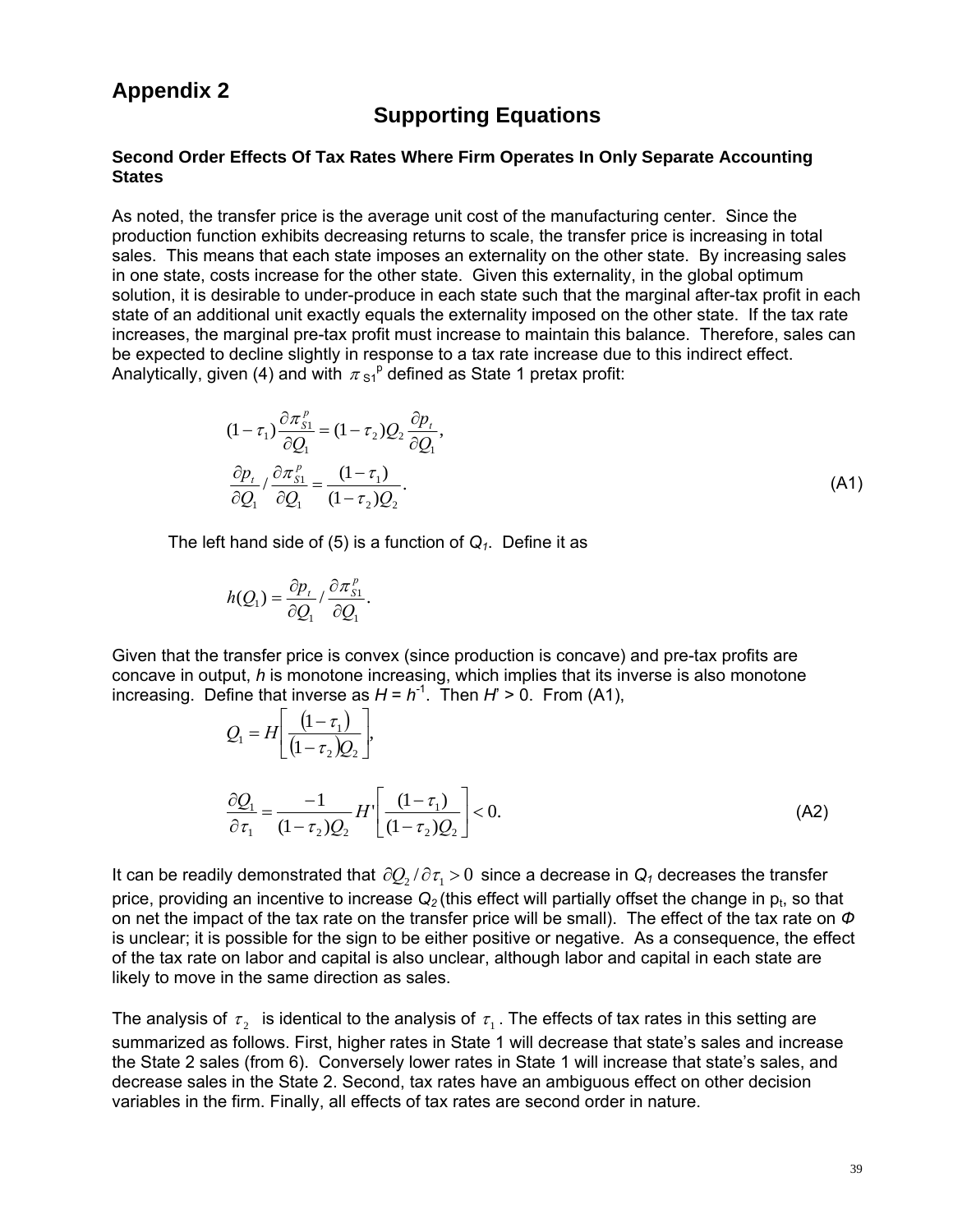#### **Effects Of Sales Throwback Where Firm Only Operates in Separate Accounting States**

Since taxes are the identical on sales into either state (both are taxed by state 2 under throwback), they are non-distortionary on interstate sales decisions. The rate of substitution between state sales is:

$$
\Theta_2 = \frac{(a_2 - 2b_2)(1 - \tau_2)}{(a_3 - 2b_3)(1 - \tau_2)}\tag{A3}
$$

The tax rates cancel out, and  $\Theta_2$  is unaffected by taxes. On the other hand, where State 2 has no throwback, State 3 sales escape income taxation, and (4) is rewritten:

$$
\pi_{S2} = (1 - \tau_2) \Theta_2 [(a_2 Q_2 - bQ_2^2) + (-w_2 L_2 - rK_2 - p_t Q_2 - sQ_2)] + (a_3 Q_2 - b_3 Q_2^2)(1 - Q) \tag{A4}
$$

and the rate of substitution of sales between states is:

$$
\Theta_2 = \frac{(a_2 - 2b_2)(1 - \tau_2)}{(a_3 - 2b_3)}\tag{A5}
$$

 Thus, depending on the relative state demand curves, some sales may be shifted from State 2 to State 4.

## **Effects of Tax Rates in Purely Unitary Setting, Or Where State 2 Operations are Not Separately Incorporated**

First consider the effect of changes in tax rates on  $\phi$  (holding the *Q*'s constant). Consider the first order condition for the optimal choice of  $\phi$ :

$$
\frac{\partial \pi}{\partial \phi} = -\frac{\partial \tau_u}{\partial \phi} \pi^p - (1 - \tau_u) \left[ w_1 \left( \frac{\partial L_m}{\partial \phi} + \frac{\partial L_1}{\partial \phi} \right) + w_2 \frac{\partial L_2}{\partial \phi} + r \left( \frac{\partial K_m}{\partial \phi} + \frac{\partial K_1}{\partial \phi} + \frac{\partial K_2}{\partial \phi} \right) \right] = 0 \tag{A6}
$$

where  $\pi^p$  is pre-tax profit. Define

$$
f(\phi) = w_1 \left( \frac{\partial L_m}{\partial \phi} + \frac{\partial L_1}{\partial \phi} \right) + w_2 \frac{\partial L_2}{\partial \phi} + r \left( \frac{\partial K_m}{\partial \phi} + \frac{\partial K_1}{\partial \phi} + \frac{\partial K_2}{\partial \phi} \right). \tag{A7}
$$

Also define  $F$  =  $f^{-1}$ . It can easily be shown that  $\frac{\partial^2 L_i}{\partial x^2}$  >  $0$ > ∂ ∂  $\frac{d^2 L_i}{d \phi^2}$  > 0 and  $\frac{\partial^2 K_i}{\partial \phi^2}$  > 0 > ∂ ∂ φ  $\frac{K_i}{\sigma^2}$  > 0 for all *i*. Thus,  $f'(\phi)$  > 0 .

The inverse of every monotone function is also monotone; hence,  $F > 0$ . Rearranging (A7),

$$
f(\phi) = -\frac{\pi^{\mathsf{P}}}{1 - \tau_u} \frac{\partial \tau_u}{\partial \phi}, \text{ and}
$$

$$
\phi = F\left(-\frac{\pi^{\mathsf{P}}}{1 - \tau_u} \frac{\partial \tau_u}{\partial \phi}\right).
$$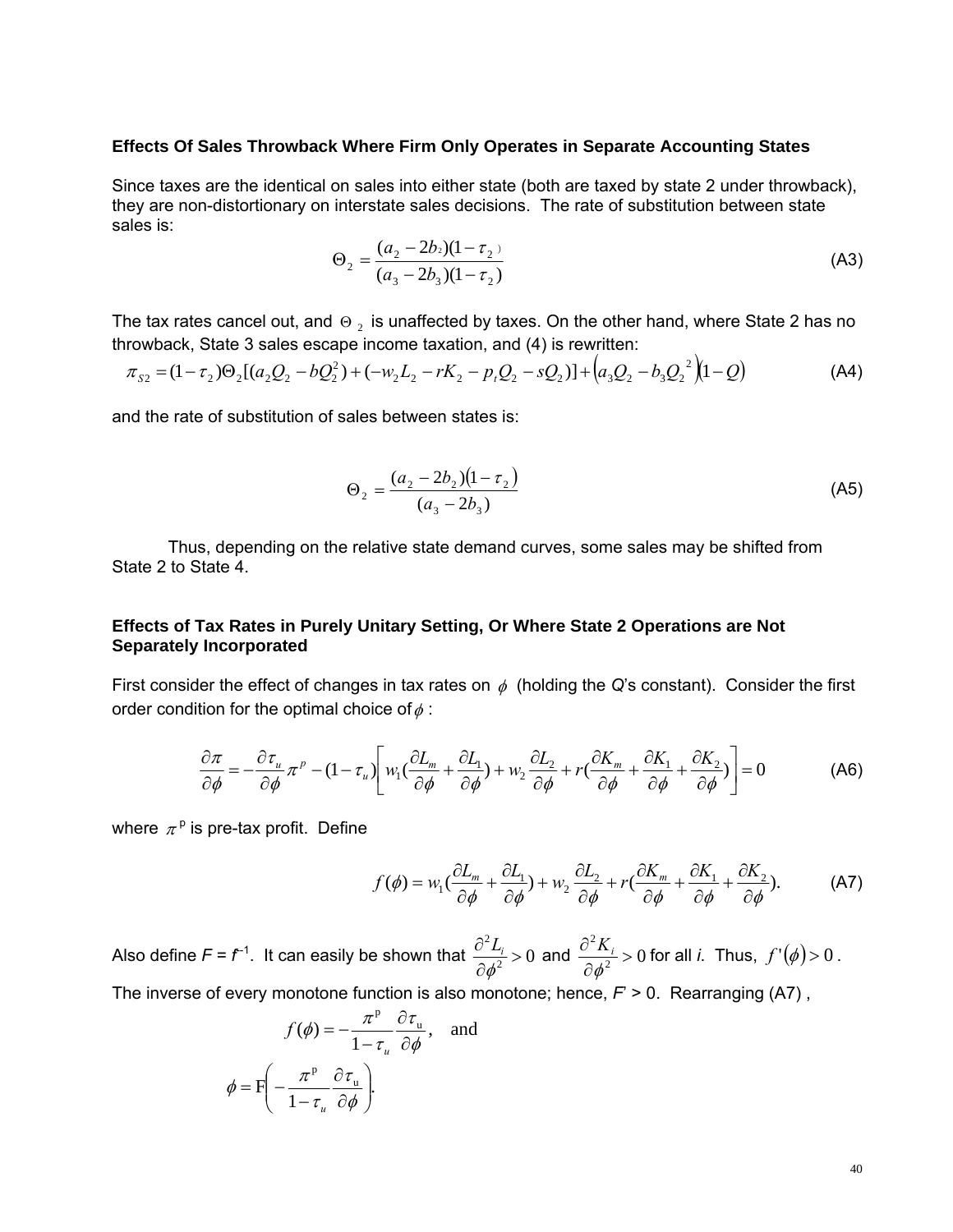Holding the *Q*'s constant,  $\phi$  's only effect on  $\tau_u$  is through a shift in property and payroll between the manufacturing center and the State 2 final production center. Increasing  $\phi$  increases the weight given to State 1 for those two components:

$$
\frac{\partial \tau_u}{\partial \phi} = \frac{(\tau_1 - \tau_2)}{4} \left[ \frac{w_1 (L_m + L_1)}{w_1 (L_m + L_1) + w_2 L_2} / \partial \phi + \frac{K_m + K_1}{K_m + K_1 + K_2} / \partial \phi \right].
$$

Both partial derivatives in the brackets are positive, thus  $\partial \left| \frac{\partial u}{\partial \phi} \right| / \partial (\tau_1 - \tau_2) > 0$ .  $\left(\frac{\partial \tau_{_u}}{\partial \phi}\right)$ ⎝  $\sqrt{}$ ∂  $\partial \left( \frac{\partial \tau_u}{\partial \tau_u} \right) / \partial (\tau_1 - \tau)$  $\phi$  $\left[\frac{\tau_u}{\sqrt{2}}\right]$  /  $\partial(\tau_1-\tau_2)$  > 0. Given (A5),

$$
\frac{\partial \phi}{\partial (\tau_1 - \tau_2)} = -F' \left( -\frac{\pi^p}{1 - \tau_u} \frac{\partial \tau_u}{\partial \phi} \right) \frac{\pi^p}{1 - \tau_u} \partial \left( \frac{\partial \tau_u}{\partial \phi} \right) / \partial (\tau_1 - \tau_2) < 0.
$$
 (A9)

Note that in the above differentiation, the minor effect that the tax rate differential can have on *u p* τ  $\frac{\pi^r}{1-\tau_{\nu}}$  . is ignored. That is a necessary simplification that is not expected to affect the results.

Now consider the effect of changes in tax rates on sales quantities, holding  $\phi$  constant. The first order condition is

$$
\frac{\partial \pi}{\partial Q_i} = -\frac{\partial \tau_u}{\partial Q_i} \pi^p - (1 - \tau_u) \left( -a_1 + 2bQ_i + w_i \frac{\partial L_m}{\partial Q_i} + w_i \frac{\partial L_i}{\partial Q_i} + r(\frac{\partial K_m}{\partial Q_i} + \frac{\partial K_i}{\partial Q_i}) + s \frac{\partial Q_2}{\partial Q_i} \right) = 0 \ . \tag{A10}
$$

Define

$$
g_i(Q_i) = -a_1 + 2bQ_i + w_1 \frac{\partial L_m}{\partial Q_i} + w_i \frac{\partial L_i}{\partial Q_i} + r(\frac{\partial K_m}{\partial Q_i} + \frac{\partial K_i}{\partial Q_i}) + s \frac{\partial Q_2}{\partial Q_i}.
$$

Also define  $G_i = g_i^{-1}$ . Due to decreasing returns to scale, the second derivatives of capital and labor usage with respect to *Qi* are all positive. The second derivative of *Q2* with respect to *Qi* is 0. Therefore, *gi*' > 0 and *Gi*' > 0. Rearranging (A7) yields

$$
g_i(Q_i) = -\frac{\pi^p}{1 - \tau_u} \frac{\partial \tau_u}{\partial Q_i}.
$$
  
\n
$$
Q_i = G_i \left( -\frac{\pi^p}{1 - \tau_u} \frac{\partial \tau_u}{\partial Q_i} \right).
$$
  
\n
$$
\frac{\partial Q_i}{\partial (\tau_1 - \tau_2)} = -G_i \left( -\frac{\pi^p}{1 - \tau_u} \frac{\partial \tau_u}{\partial Q_i} \right) \frac{\pi^p}{1 - \tau_u} \frac{\partial (\tau_u)}{\partial Q_i} + \partial (\tau_1 - \tau_2).
$$
\n(A11)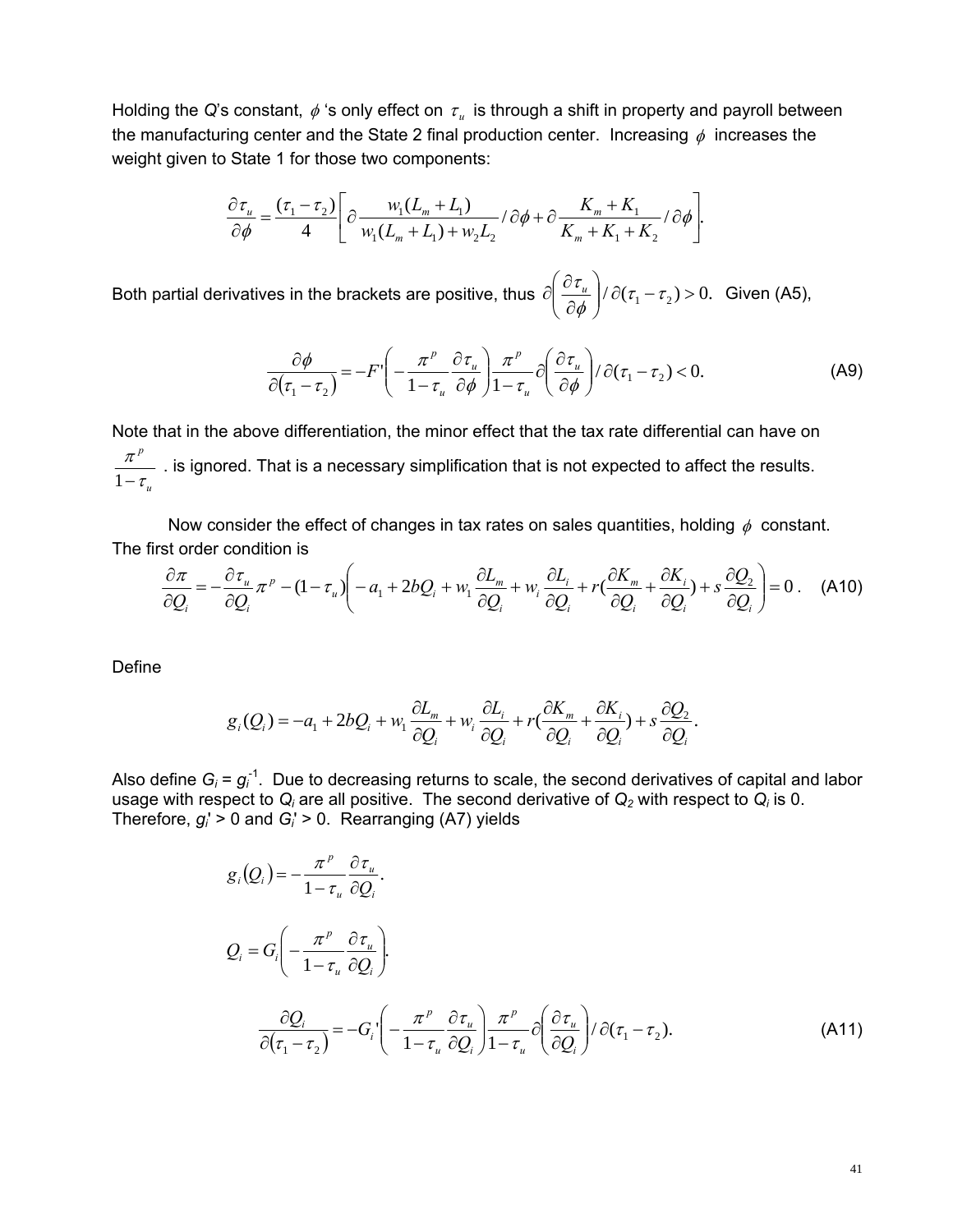Holding φ constant, increasing *Qi* increases state *i*'s weight on all three factors.

$$
\frac{\partial \tau_u}{\partial Q_i} = \frac{(\tau_1 - \tau_2)}{4} \left[ \frac{\partial \frac{w_1 (L_m + L_1)}{w_1 (L_m + L_1) + w_2 L_2}}{\partial (L_m + L_1) + w_2 L_2} \right] \frac{K_m + K_1}{K_m + K_1 + K_2} \left( \frac{\partial Q_i}{\partial Q_i} + 2 \frac{\partial Q_i}{\partial (L_m - L_1) + w_2 L_2} \right) \frac{d Q_i}{\partial Q_i} \frac{d Q_i}{\partial Q_i} + O \frac{Q_i^2}{L_m + L_1 + L_2} \left( \frac{\partial Q_i}{\partial Q_i} + \frac{\partial Q_i}{\partial Q_i} + \frac{\partial Q_i}{\partial Q_i} \right) \frac{d Q_i}{\partial Q_i} \frac{d Q_i}{\partial Q_i} \frac{d Q_i}{\partial Q_i} \frac{d Q_i}{\partial Q_i} \frac{d Q_i}{\partial Q_i} \frac{d Q_i}{\partial Q_i} \frac{d Q_i}{\partial Q_i} \frac{d Q_i}{\partial Q_i} \frac{d Q_i}{\partial Q_i} \frac{d Q_i}{\partial Q_i} \frac{d Q_i}{\partial Q_i} \frac{d Q_i}{\partial Q_i} \frac{d Q_i}{\partial Q_i} \frac{d Q_i}{\partial Q_i} \frac{d Q_i}{\partial Q_i} \frac{d Q_i}{\partial Q_i} \frac{d Q_i}{\partial Q_i} \frac{d Q_i}{\partial Q_i} \frac{d Q_i}{\partial Q_i} \frac{d Q_i}{\partial Q_i} \frac{d Q_i}{\partial Q_i} \frac{d Q_i}{\partial Q_i} \frac{d Q_i}{\partial Q_i} \frac{d Q_i}{\partial Q_i} \frac{d Q_i}{\partial Q_i} \frac{d Q_i}{\partial Q_i} \frac{d Q_i}{\partial Q_i} \frac{d Q_i}{\partial Q_i} \frac{d Q_i}{\partial Q_i} \frac{d Q_i}{\partial Q_i} \frac{d Q_i}{\partial Q_i} \frac{d Q_i}{\partial Q_i} \frac{d Q_i}{\partial Q_i} \frac{d Q_i}{\partial Q_i} \frac{d Q_i}{\partial Q_i} \frac{d Q_i}{\partial Q_i} \frac{d Q_i}{\partial Q_i} \frac{d Q_i}{\partial Q_i} \frac{d Q_i}{\partial Q_i} \frac{d Q_i}{\partial Q_i} \frac{d Q_i}{\partial Q_i} \frac{d Q_i}{\partial Q_i} \frac{d Q_i}{\
$$

The partial derivatives are all positive for  $i = 1$  and negative for  $i = 2$ . Thus,

$$
\partial \left(\frac{\partial \tau_u}{\partial Q_1}\right)/\partial (\tau_1 - \tau_2) > 0 \quad \text{and} \quad \partial \left(\frac{\partial \tau_u}{\partial Q_2}\right)/\partial (\tau_1 - \tau_2) < 0.
$$

Given that *Gi*' > 0, (12) implies that

$$
\frac{\partial Q_1}{\partial (\tau_1 - \tau_2)} < 0 \quad \text{and} \quad \frac{\partial Q_2}{\partial (\tau_1 - \tau_2)} > 0. \tag{A12}
$$

 The effect of tax rates on the labor and capital inputs can be derived from the effects on the *Q*'s and φ. Unfortunately, these effects rarely all work in the same direction, so comparative statics are clear in only two cases, those involving  $L_2$  and  $K_2$ . Both of those are increasing in  $Q_2$ , decreasing in φ, and unaffected by *Q1*. Therefore,

$$
\frac{\partial L_2}{\partial (\tau_1 - \tau_2)} > 0 \quad \text{and} \quad \frac{\partial K_2}{\partial (\tau_1 - \tau_2)} > 0.
$$
 (A13)

The effect of tax rates on  $L_1$  and  $K_1$  is unclear since they are positively affected by  $Q_1$  and negatively affected byφ , leading to a conflicting effect with an ambiguous net result. *Lm* and *Km* are also ambiguous since they are positively affected by  $\phi$ ,  $Q_1$ , and  $Q_2$ . The effects of  $Q_1$  and  $Q_2$ are roughly offsetting, so it is likely that the  $\phi$  effect dominates, in which case

$$
\frac{\partial L_m}{\partial (\tau_1 - \tau_2)} < 0 \quad \text{and} \quad \frac{\partial K_m}{\partial (\tau_1 - \tau_2)} < 0. \tag{A14}
$$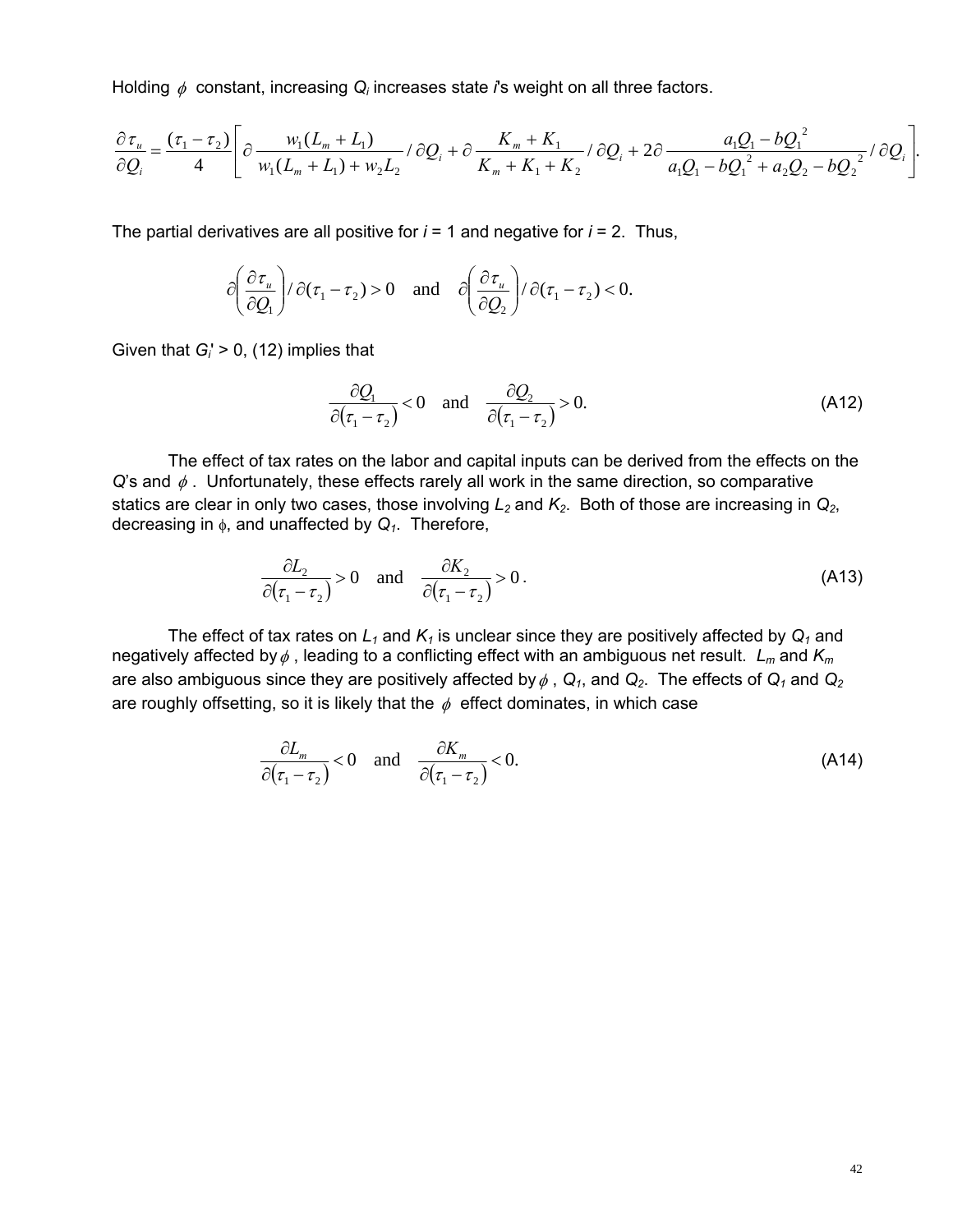#### **Table 1 Descriptive Statistics Georgia**

| ovvi giu<br><b>All Firms</b><br>(298, 675)<br>locations*) |                                  |                |                   | <b>Purely</b><br><b>Multi-state</b><br><b>Firms</b><br>(45, 668)<br>locations*) |              |                   |
|-----------------------------------------------------------|----------------------------------|----------------|-------------------|---------------------------------------------------------------------------------|--------------|-------------------|
|                                                           | <b>Mean</b>                      | Mini-<br>mum   | <b>Maximum</b>    | <b>Mean</b>                                                                     | Mini-<br>mum | <b>Maximum</b>    |
| <b>Sales-2002</b>                                         | \$2,931,292                      | $\mathbf 0$    | \$30,641,819,300  | \$12,653,724                                                                    | \$258        | \$30,641,819,300  |
| Sales-2003                                                | \$2,618,963                      | $\overline{0}$ | \$38,472,998,100  | \$12,573,779                                                                    | \$446        | \$38,472,998,100  |
| Sales-2004                                                | \$2,335,852                      | $\mathbf 0$    | \$39,479,732,100  | \$12,039,723                                                                    | \$237        | \$39,479,732,100  |
| <b>Sales-2005</b>                                         | \$2,262,225                      | $\mathbf 0$    | \$37,115,475,400  | \$12,220,759                                                                    | \$500        | \$37,115,475,400  |
| Sales-2006                                                | \$2,342,061                      | $\mathbf 0$    | \$122,324,566,000 | \$15,136,786                                                                    | \$500        | \$122,324,566,000 |
| <b>Sales-2007</b>                                         | \$1,953,795                      | $\mathbf 0$    | \$21,205,800,000  | \$12,795,421                                                                    | \$104        | \$21,205,800,000  |
| Sales-2008                                                | \$1,793,890                      | 0              | \$23,295,600,000  | \$12,670,457                                                                    | \$900        | \$23,295,600,000  |
| Employees-<br>2002                                        | 18.23                            | 1              | 31,680            | 70.04                                                                           | 1            | 31,680            |
| Employees-<br>2003                                        | 16.37                            | 1              | 30,000            | 69.75                                                                           | 1            | 30,000            |
| Employees-<br>2004                                        | 15.70                            | 1              | 30,000            | 69.33                                                                           | $\mathbf{1}$ | 30,000            |
| Employees-<br>2005                                        | 15.07                            | 1              | 30,000            | 70.01                                                                           | $\mathbf{1}$ | 30,000            |
| Employees-<br>2006                                        | 13.82                            | 1              | 32,000            | 72.87                                                                           | $\mathbf{1}$ | 30,500            |
| Employees-<br>2007                                        | 13.29                            | 1              | 34,000            | 72.95                                                                           | 1            | 30,500            |
| Employees-<br>2008                                        | 12.30                            | 1              | 36,000            | 72.85                                                                           | 1            | 31,000            |
|                                                           |                                  |                | <b>All Firms</b>  |                                                                                 |              | <b>SSF Firms</b>  |
|                                                           | Change in Mean Sales: 2005-2008: |                | $-21.0%$          |                                                                                 |              | $+3.7%$           |

Change in Mean Employment: 2005-2008: -18.3% +4.1%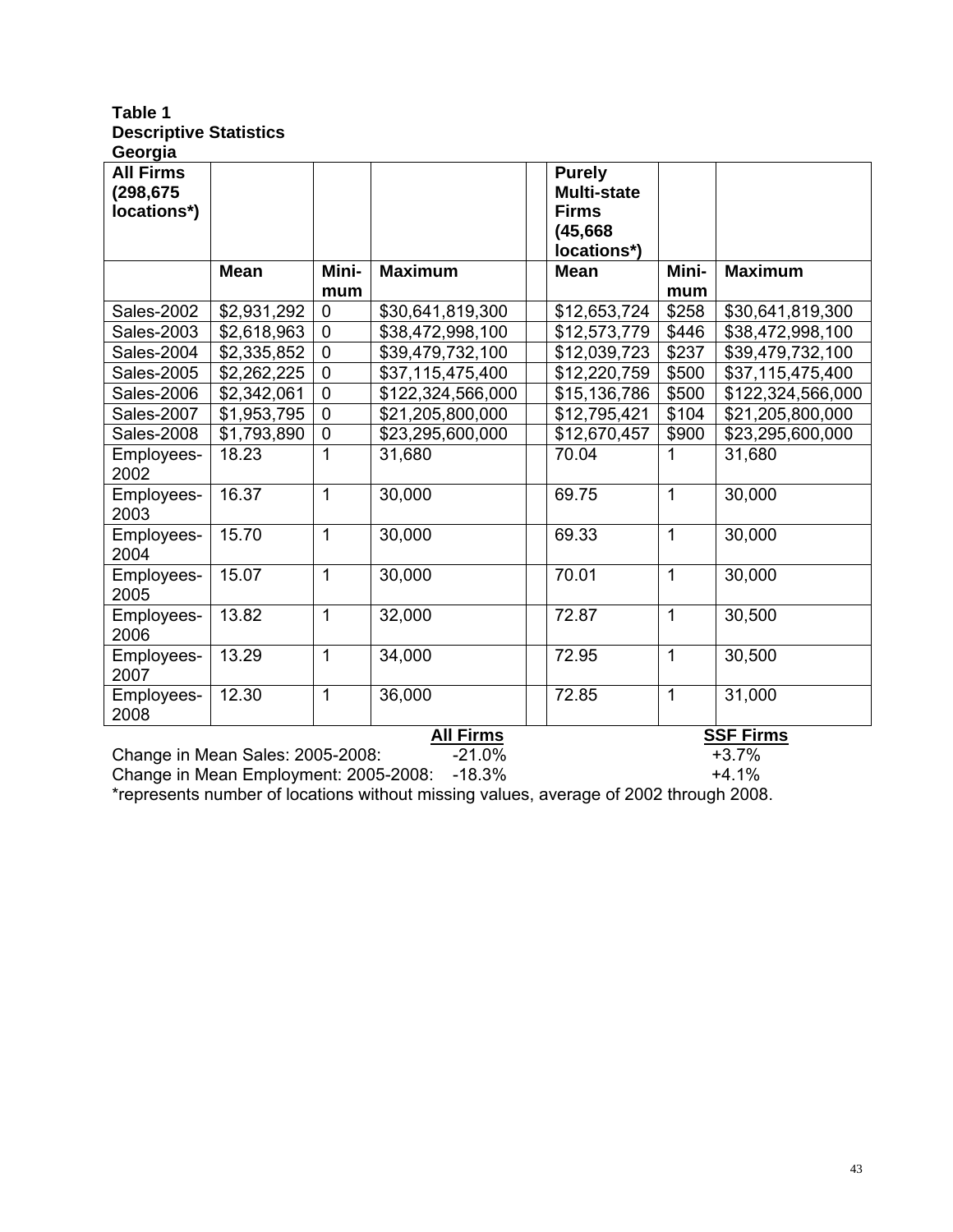## **Table 2 Descriptive Statistics Louisiana**

| <b>All Firms</b><br>(248, 526)<br>locations*) |                                  |                |                  | <b>Purely</b><br><b>Multi-state</b><br><b>Firms</b><br>(40, 511)<br>locations*) |              |                  |
|-----------------------------------------------|----------------------------------|----------------|------------------|---------------------------------------------------------------------------------|--------------|------------------|
|                                               | <b>Mean</b>                      | Mini-<br>mum   | <b>Maximum</b>   | <b>Mean</b>                                                                     | Mini-<br>mum | <b>Maximum</b>   |
| <b>Sales-2002</b>                             | \$2,981,158                      | $\mathbf 0$    | 30,641,819,300   | \$12,452,498                                                                    | \$1          | \$30,641,819,300 |
| Sales-2003                                    | \$2,831,592                      | $\mathbf 0$    | 38,472,998,100   | \$12,992,438                                                                    | \$100        | \$38,472,998,100 |
| <b>Sales-2004</b>                             | \$2,653,019                      | $\overline{0}$ | \$39,479,731,200 | \$13,098,552                                                                    | \$906        | \$39,479,731,200 |
| <b>Sales-2005</b>                             | \$2,651,500                      | $\mathbf 0$    | \$37,115,475,400 | \$13,278,639                                                                    | \$906        | \$37,115,475,400 |
| Sales-2006                                    | \$2,760,453                      | $\mathbf 0$    | \$82,520,508,000 | \$15,187,409                                                                    | \$8600       | \$82,520,508,000 |
| <b>Sales-2007</b>                             | \$2,405,525                      | $\mathbf{0}$   | \$10,000,060,000 | \$13,308,060                                                                    | \$7966       | \$10,060,000,000 |
| <b>Sales-2008</b>                             | \$2,305,506                      | 0              | \$20,069,000,000 | \$13,769,021                                                                    | \$359        | \$20,069,000,000 |
| Employees-<br>2002                            | 19.51                            | 1              | 31,680           | 71.07                                                                           | 1            | 31,680           |
| Employees-<br>2003                            | 17.82                            | 1              | 30,000           | 71.26                                                                           | 1            | 30,000           |
| Employees-<br>2004                            | 17.06                            | 1              | 30,000           | 70.76                                                                           | 1            | 30,000           |
| Employees-<br>2005                            | 16.98                            | $\mathbf 1$    | 30,000           | 71.14                                                                           | 1            | 30,000           |
| Employees-<br>2006                            | 16.52                            | 1              | 30,500           | 74.29                                                                           | 1            | 30,500           |
| Employees-<br>2007                            | 15.93                            | 1              | 30,500           | 74.56                                                                           | 1            | 30,500           |
| Employees-<br>2008                            | 14.95                            | 1              | 31,000           | 76.10                                                                           | 1            | 31,000           |
|                                               |                                  |                | <b>All Firms</b> |                                                                                 |              | <b>SSF Firms</b> |
|                                               | Change in Mean Sales: 2005-2008: |                | 13.0%            |                                                                                 |              | $+3.7%$          |

Change in Mean Employment: 2005-2008: -12.0% +7.0%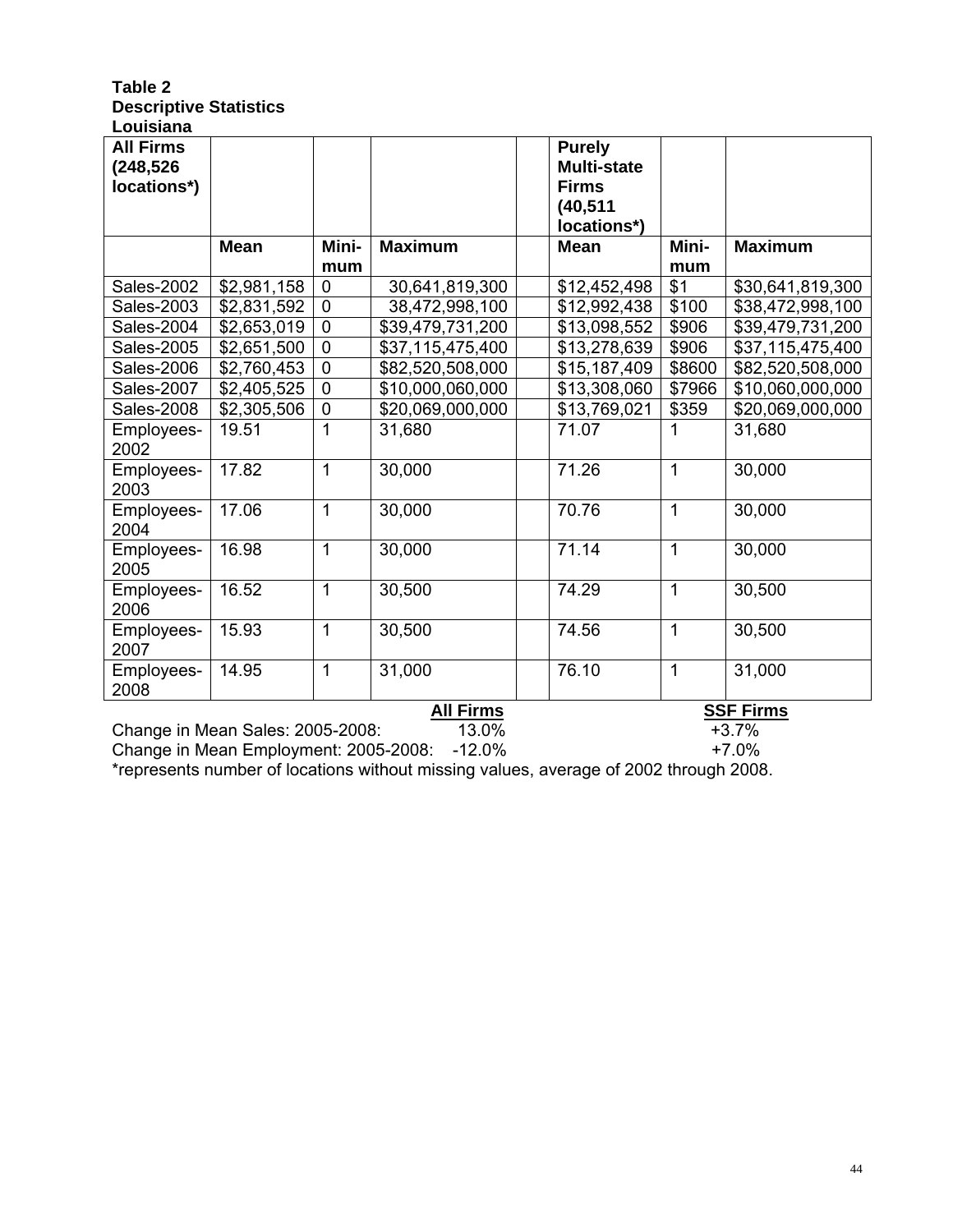#### **Table 3 Descriptive Statistics New York**

| <b>All Firms</b><br>(1,098,706)<br>locations*) |                                 |              |                   | <b>Purely</b><br><b>Multi-state</b><br><b>Firms</b><br>(122, 819)<br>locations*) |              |                  |
|------------------------------------------------|---------------------------------|--------------|-------------------|----------------------------------------------------------------------------------|--------------|------------------|
|                                                | <b>Mean</b>                     | Mini-<br>mum | <b>Maximum</b>    | <b>Mean</b>                                                                      | Mini-<br>mum | <b>Maximum</b>   |
| <b>Sales-2002</b>                              | \$2,262,655                     | $\mathbf 0$  | \$190,587,00,0000 | \$9,613,417                                                                      | \$258        | \$13,285,000,000 |
| Sales-2003                                     | \$2,2175,44                     | $\mathbf 0$  | \$376,401,000,000 | \$9,709,666                                                                      | \$1          | \$15,727,600,000 |
| Sales-2004                                     | \$2,132,121                     | $\mathbf 0$  | \$386,267,060,200 | \$9,557,946                                                                      | $\sqrt{$1}$  | \$16,385,600,000 |
| Sales-2005                                     | \$2,258,790                     | $\mathbf 0$  | \$369,962,420,000 | \$9,880,471                                                                      | $\sqrt{$1}$  | \$21,000,000,000 |
| Sales-2006                                     | \$2,389,812                     | $\mathbf 0$  | \$437,978,563,000 | \$11,120,419                                                                     | \$1          | \$82,520,508,000 |
| <b>Sales-2007</b>                              | \$2,330,815                     | $\mathbf 0$  | \$566,189,235,300 | \$10,306,572                                                                     | \$1          | \$21,205,800,000 |
| <b>Sales-2008</b>                              | \$1,745,115                     | $\mathbf 0$  | \$363,004,959,400 | \$10,589,152                                                                     | \$1          | \$23,295,600,000 |
| Employees-<br>2002                             | 14.37                           | 1            | 31,680            | 61.05                                                                            | $\mathbf 1$  | 31,680           |
| Employees-<br>2003                             | 12.82                           | $\mathbf{1}$ | 30,000            | 60.78                                                                            | $\mathbf 1$  | 30,000           |
| Employees-<br>2004                             | 12.56                           | $\mathbf 1$  | 30,000            | 62.01                                                                            | $\mathbf{1}$ | 30,000           |
| Employees-<br>2005                             | 12.39                           | $\mathbf 1$  | 30,000            | 62.41                                                                            | $\mathbf{1}$ | 30,000           |
| Employees-<br>2006                             | 12.08                           | $\mathbf 1$  | 32,000            | 64.36                                                                            | $\mathbf 1$  | 32,000           |
| Employees-<br>2007                             | 11.61                           | $\mathbf{1}$ | 34,000            | 63.87                                                                            | $\mathbf 1$  | 34,000           |
| Employees-<br>2008                             | 10.84                           | $\mathbf 1$  | 36,000            | 64.33                                                                            | $\mathbf 1$  | 36,000           |
|                                                |                                 |              | <b>All Firms</b>  |                                                                                  |              | <b>SSF Firms</b> |
|                                                | Change in Mean Sales: 2002-2005 |              | 0%                |                                                                                  |              | $+2.8%$          |

Change in Mean Employment: 2005-2008: -12.5% +3.1%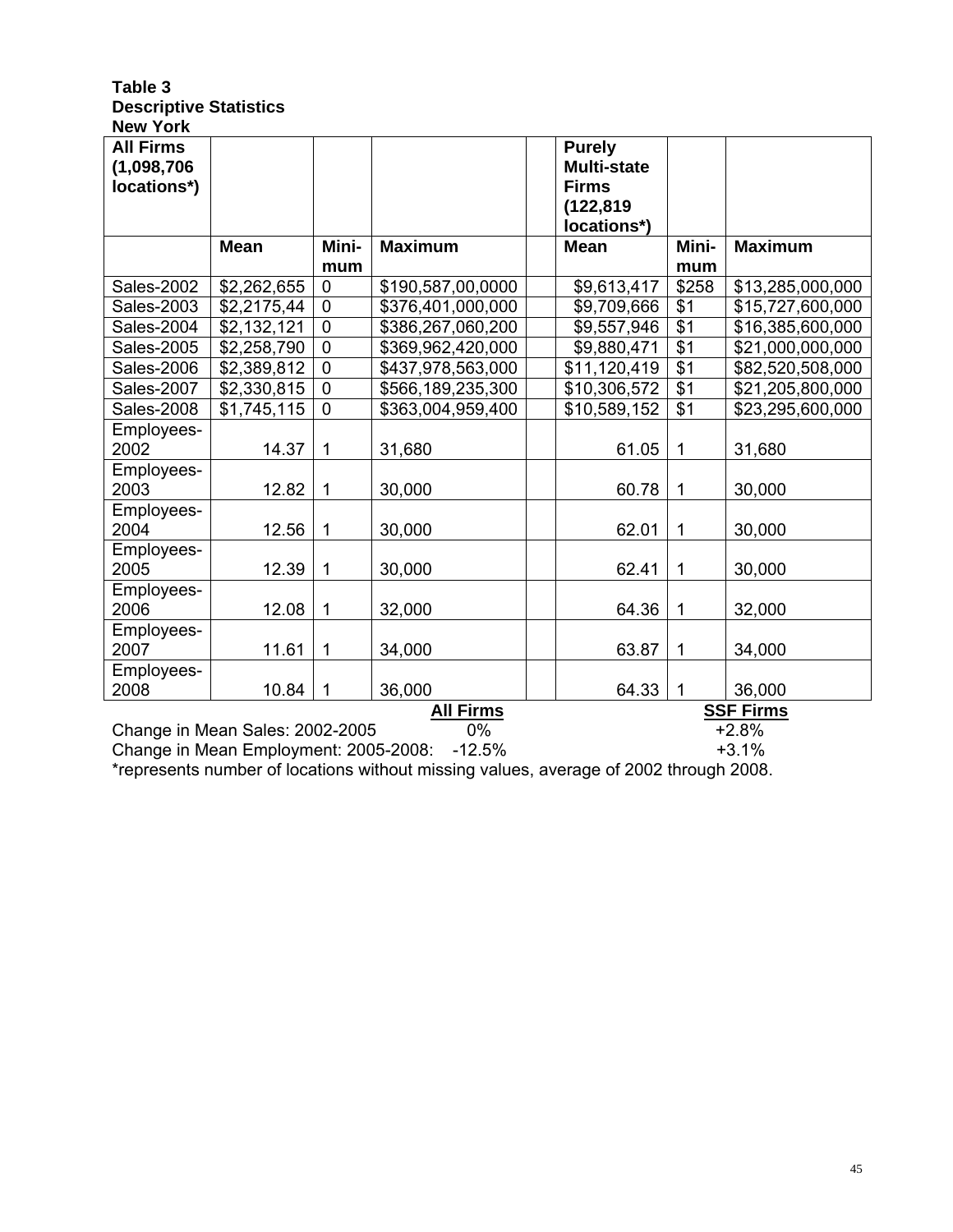#### **Table 4 Descriptive Statistics Oregon**

| u ugun<br><b>All Firms</b><br>(236, 198)<br>locations*) |             |                |                   | <b>Purely</b><br><b>Multi-state</b><br><b>Firms</b><br>(31, 841)<br>locations*) |        |                   |
|---------------------------------------------------------|-------------|----------------|-------------------|---------------------------------------------------------------------------------|--------|-------------------|
|                                                         | <b>Mean</b> | Mini-          | <b>Maximum</b>    | <b>Mean</b>                                                                     | Mini-  | <b>Maximum</b>    |
|                                                         |             | mu<br>m        |                   |                                                                                 | mum    |                   |
| <b>Sales-2002</b>                                       |             | $\mathbf 0$    | \$13,285,000,000  | \$15,035,816                                                                    | \$800  | \$13,285,000,000  |
|                                                         | \$2,699,061 |                |                   |                                                                                 |        |                   |
| Sales-2003                                              | \$2,509,898 | $\mathbf 0$    | \$15,727,600,000  | \$15,457,535                                                                    | \$1300 | \$15,727,600,000  |
| Sales-2004                                              | \$2,426,035 | 0              | \$16,385,600,000  | \$15,780,647                                                                    | \$1900 | \$16,385,600,000  |
| Sales-2005                                              | \$2,454,225 | $\mathbf 0$    | \$19,386,000,000  | \$16,245,671                                                                    | \$2400 | \$19,386,000,000  |
| Sales-2006                                              | \$3,246,997 | $\overline{0}$ | \$122,324,566,000 | \$24,085,507                                                                    | \$3800 | \$122,324,566,000 |
| <b>Sales-2007</b>                                       | \$2,432,327 | $\mathbf 0$    | \$21,205,800,000  | \$17,538,015                                                                    | \$1756 | \$21,205,800,000  |
| Sales-2008                                              | \$2,364,386 | $\mathbf 0$    | \$23,295,600,000  | \$18,275,436                                                                    | \$1    | \$23,295,600,000  |
| Employees-<br>2002                                      | 17.63       | $\mathbf{1}$   | 31,680            | 86.84                                                                           | 1      | 31,680            |
| Employees-<br>2003                                      | 16.11       | $\mathbf{1}$   | 30,000            | 88.14                                                                           | 1      | 30,000            |
| Employees-<br>2004                                      | 15.74       | $\mathbf{1}$   | 30,000            | 88.38                                                                           | 1      | 30,000            |
| Employees-<br>2005                                      | 15.51       | $\mathbf{1}$   | 30,000            | 87.97                                                                           | 1      | 30,000            |
| Employees-<br>2006                                      | 15.41       | $\mathbf{1}$   | 32,000            | 91.95                                                                           | 1      | 30,500            |
| Employees-<br>2007                                      | 15.03       | $\mathbf{1}$   | 34,000            | 92.39                                                                           | 1      | 30,500            |
| Employees-<br>2008                                      | 14.19       | $\mathbf{1}$   | 36,000            | 93.79                                                                           | 1      | 31,000            |
|                                                         |             |                | <b>All Firms</b>  |                                                                                 |        | <b>SSF Firms</b>  |
| Change in Mean Sales: 2002-2005                         |             |                | $-9.1%$           |                                                                                 |        | $+8.0%$           |

Change in Mean Employment: 2005-2008: -8.5% +6.6%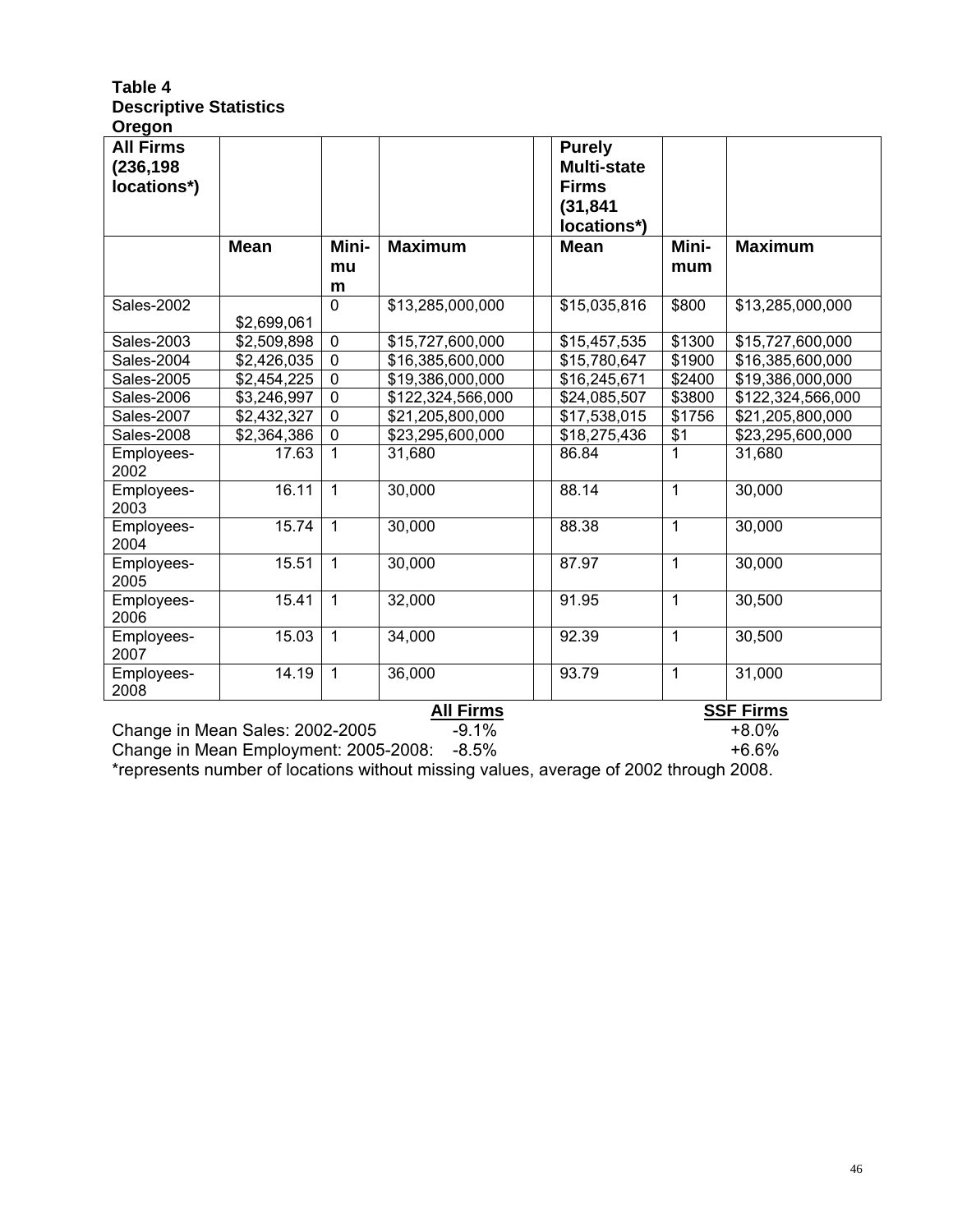### **Table 5 Descriptive Statistics Wisconsin**

| <b>All Firms</b><br>(298, 675)<br>locations*) |             |                |                   | <b>Purely</b><br><b>Multi-state</b><br><b>Firms</b><br>(45, 688)<br>locations*) |                  |                   |
|-----------------------------------------------|-------------|----------------|-------------------|---------------------------------------------------------------------------------|------------------|-------------------|
|                                               | <b>Mean</b> | <b>Minimum</b> | <b>Maximum</b>    | <b>Mean</b>                                                                     | <b>Minimum</b>   | <b>Maximum</b>    |
| <b>Sales-2002</b>                             | \$2,834,363 | $\mathbf 0$    | \$13,285,000,000  | \$13,136,735                                                                    | \$200            | \$13,285,000,000  |
| Sales-2003                                    | \$2,795,799 | $\mathbf 0$    | \$15,727,600,000  | \$13,305,929                                                                    | \$400            | \$15,727,600,000  |
| Sales-2004                                    | \$2,622,070 | $\overline{0}$ | \$16,385,600,000  | \$13,733,820                                                                    | \$400            | \$16,385,600,000  |
| Sales-2005                                    | \$2,592,110 | $\overline{0}$ | \$19,386,000,000  | \$13,768,048                                                                    | \$500            | \$19,386,000,000  |
| Sales-2006                                    | \$2,924,127 | $\mathbf 0$    | \$122,324,566,000 | \$17,324,920                                                                    | \$500            | \$122,324,566,000 |
| Sales-2007                                    | \$2,505,768 | $\overline{0}$ | \$21,205,800,000  | \$14,586,134                                                                    | \$102            | \$21,205,800,000  |
| Sales-2008                                    | \$2,381,445 | $\mathbf 0$    | \$23,295,600,000  | \$15,036,254                                                                    | \$850            | \$23,295,600,000  |
| Employees-<br>2002                            | 19.68       | 1              | 31,680            | 80.03                                                                           | 1                | 31,680            |
| Employees-<br>2003                            | 18.96       | $\mathbf{1}$   | 30,000            | 79.25                                                                           | 1                | 30,000            |
| Employees-<br>2004                            | 18.18       | 1              | 30,000            | 79.22                                                                           | 1                | 30,000            |
| Employees-<br>2005                            | 17.69       | 1              | 30,000            | 79.63                                                                           | 1                | 30,000            |
| Employees-<br>2006                            | 17.13       | 1              | 32,000            | 82.34                                                                           | $\mathbf 1$      | 32,000            |
| Employees-<br>2007                            | 16.67       | $\mathbf{1}$   | 34,000            | 82.61                                                                           | 1                | 34,000            |
| Employees-<br>2008                            | 15.53       | $\mathbf 1$    | 36,000            | 83.02                                                                           | 1                | 36,000            |
|                                               |             |                | <b>All Firms</b>  |                                                                                 | <b>SSF Firms</b> |                   |

Change in Mean Sales: 2002-2005<br>
Change in Mean Employment: 2005-2008: -12.2%<br>
+4.3% Change in Mean Employment:  $2005-2008$ : -12.2%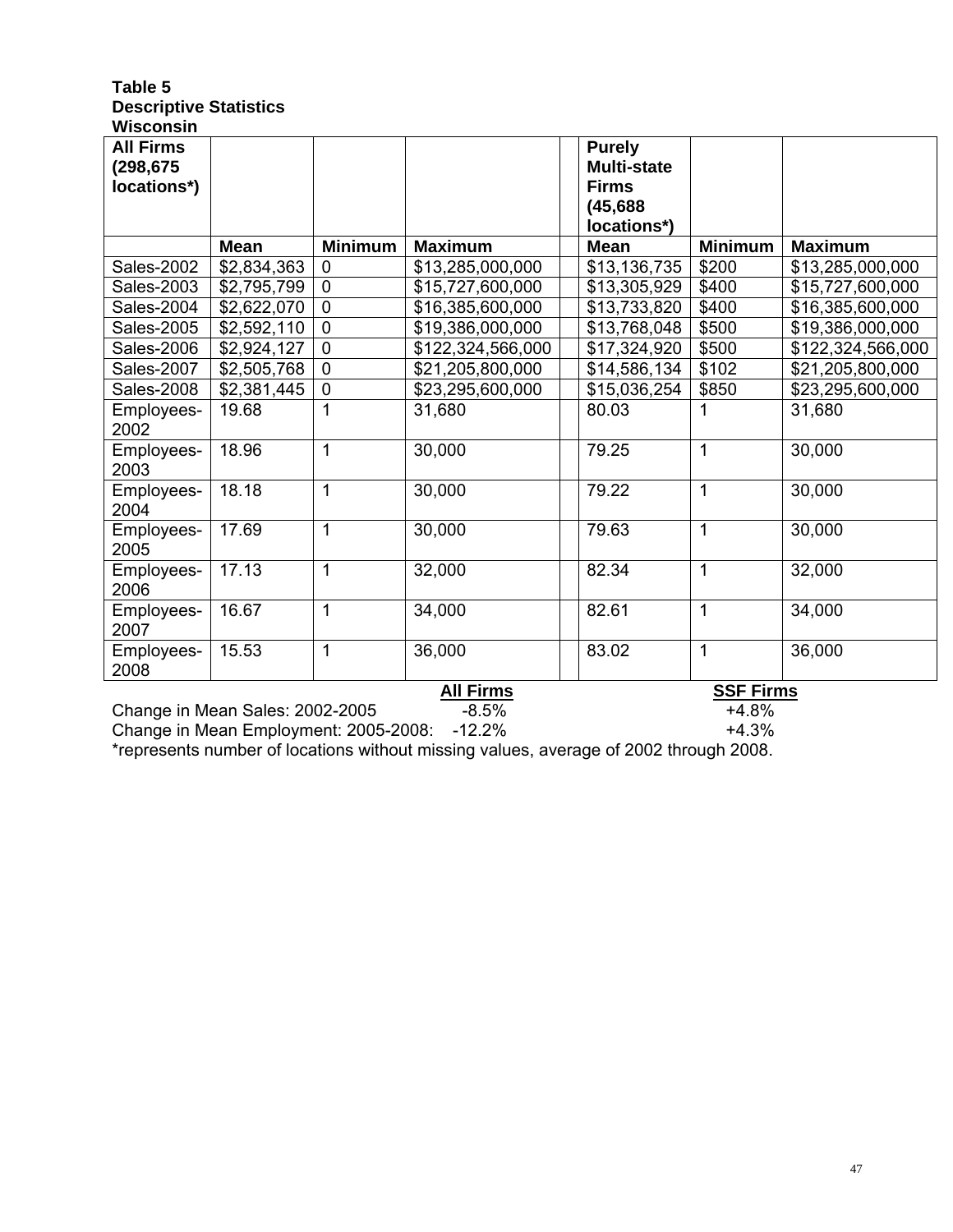## **Table 6 Regression Results Georgia**

| <b>Parameter</b><br>(expected sign)                  | Change in<br><b>Sales</b><br>(Model 1) | Change<br>in Sales<br>(Model 2) | <b>Sales</b><br>(Model 3) | <b>Change in</b><br><b>Employ-</b><br>ment<br>(Model 1) | Change in<br><b>Employ-</b><br>ment<br>(Model 2) | Employ-<br>ment<br>(Model 3) |
|------------------------------------------------------|----------------------------------------|---------------------------------|---------------------------|---------------------------------------------------------|--------------------------------------------------|------------------------------|
| Intercept                                            | .4222<br>$(.0091)***$                  | $-0.0184$<br>(.0244)            | 3.459<br>$(0.0063)$ ***   | .0803<br>$(.0009)***$                                   | .0097<br>(.0053)                                 | .1247<br>$(.0001)***$        |
| Locally-Based<br><b>Multistate Firms</b><br>$^{(+)}$ | 6.372<br>$(.0347)$ ***                 | .4132<br>$(.1413)***$           | 2.691<br>$(.0142)***$     | .2325<br>$(.0032)***$                                   | .0414<br>$(.01244)***$                           | .1475<br>$(.0018)***$        |
| Out of State<br><b>Multistate Firms</b><br>(+ or -)  | $-5332$<br>$(.0307)$ ***               | $-1001$<br>$(.0385)***$         | $-0.8799$<br>$(.0165)***$ | $-0732$<br>$(.0060)$ ***                                | $-0.0027$<br>(.0080)                             | $-0.0193$<br>$(.0029)***$    |
| <b>Industry Dummies</b>                              | Yes                                    | Yes                             | Yes                       | Yes                                                     | Yes                                              | Yes                          |
| Lagged Sales (+)                                     |                                        |                                 | .5754<br>$(0007)$ ***     |                                                         |                                                  |                              |
| Lagged<br>Employment $(+)$                           |                                        |                                 |                           |                                                         |                                                  | .8581<br>$(.0009)***$        |
| Model F                                              | 11197.6***                             | $5.23***$                       | 205600***                 | 1644.56***                                              | $2.42**$                                         | 1059676***                   |
| No. Observations                                     | 1,159,768                              | 142,418                         | 1,159,768†                | 1,159,768                                               | 142,418                                          | 1,159,768†                   |
| Durbin-Watson D                                      |                                        |                                 | 1.264                     |                                                         |                                                  | 1.715                        |

\*\*\*significant at .001 or better

\*\*significant at .01 or better

\*significant at .05 or better

† per year, 2002-2008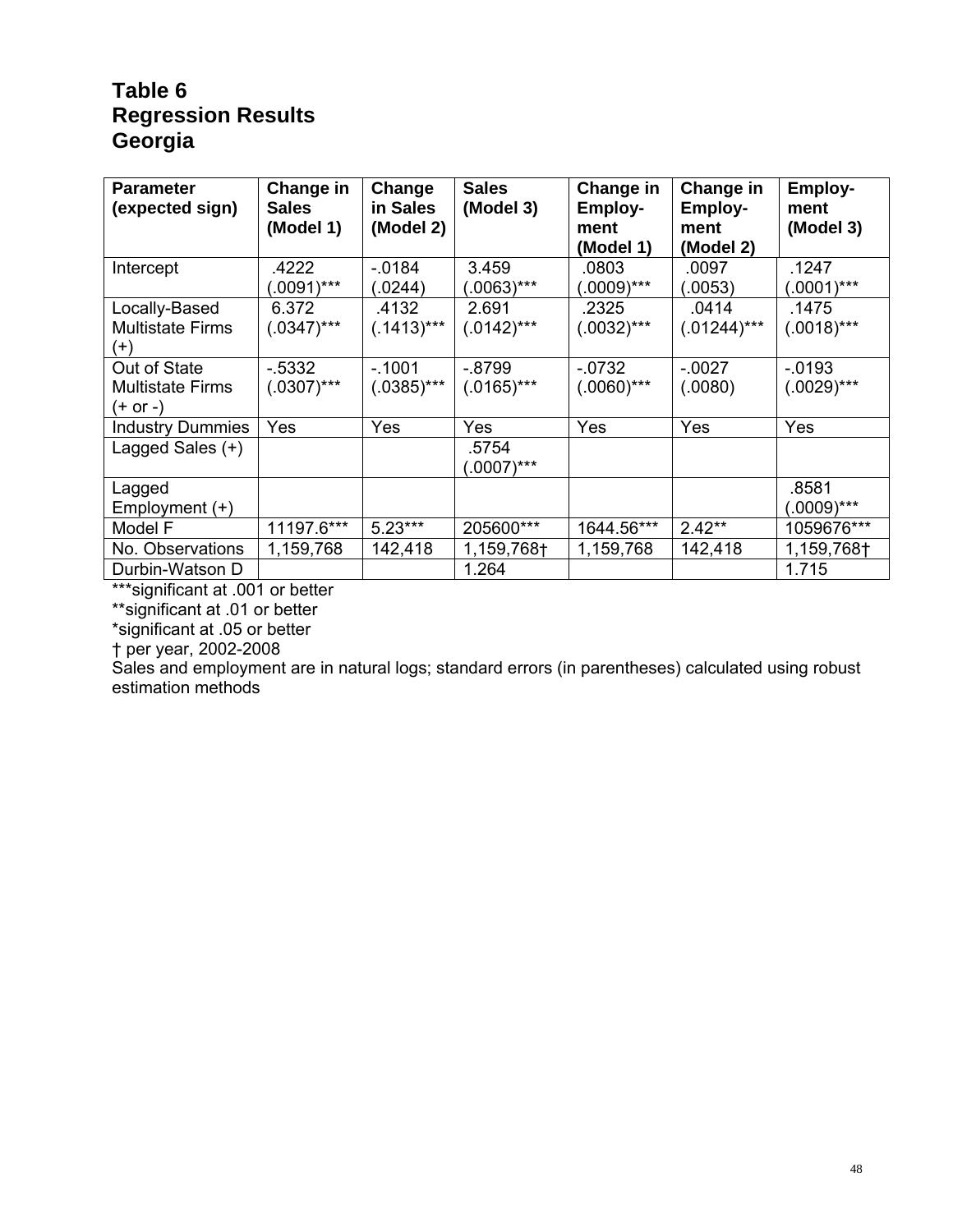## **Table 7 Regression Results Louisiana**

| <b>Parameter</b><br>(expected sign) | Change in<br><b>Sales</b><br>(Model 1) | Change<br>in Sales<br>(Model 2) | <b>Sales</b><br>(Model 3) | Change in<br><b>Employ-</b><br>ment | Change in<br><b>Employ-</b><br>ment | Employ-<br>ment<br>(Model 3) |
|-------------------------------------|----------------------------------------|---------------------------------|---------------------------|-------------------------------------|-------------------------------------|------------------------------|
|                                     |                                        |                                 |                           | (Model 1)                           | (Model 2)                           |                              |
| Intercept                           | .3274                                  | $-0.089$                        | 2.371                     | .0722                               | .0001                               | .0970                        |
|                                     | $(.0123)***$                           | (.0138)                         | (.0086)***                | $(.0013)***$                        | (.0069)                             | (.0007)***                   |
| Locally-Based                       | 6.5409                                 | .4642                           | 2.842                     | .1767                               | .1162                               | .1218                        |
| <b>Multistate Firms</b>             | $(.0513)***$                           | $(.1783)***$                    | $(.0188)***$              | $(.0046)***$                        | $(.0397)***$                        | $(.0026)***$                 |
| $(+)$                               |                                        |                                 |                           |                                     |                                     |                              |
| Out of State                        | $-4780$                                | $-1487$                         | $-4566$                   | $-0857$                             | $-0.0144$                           | $-0.0051$                    |
| <b>Multistate Firms</b>             | $(.0443)***$                           | $(.0534)***$                    | $(.0229)***$              | $(.0084)***$                        | (.0108)                             | (.0042)                      |
| (+ or -)                            |                                        |                                 |                           |                                     |                                     |                              |
| <b>Industry Dummies</b>             | Yes                                    | Yes                             | Yes                       | Yes                                 | Yes                                 | Yes                          |
| Lagged Sales (+)                    |                                        |                                 | .6736                     |                                     |                                     |                              |
|                                     |                                        |                                 | $(.0001)***$              |                                     |                                     |                              |
| Lagged                              |                                        |                                 |                           |                                     |                                     | .8687                        |
| Employment (+)                      |                                        |                                 |                           |                                     |                                     | $(.0012)***$                 |
| Model F                             | 6111.39***                             | $5.54**$                        | 152834***                 | 509.29***                           | $2.91*$                             | 536801***                    |
| No. Observations                    | 521,599                                | 685,235.                        | 521,599†                  | 521,599                             | 685,235                             | 521,599†                     |
| Durbin-Watson D                     |                                        |                                 | 1.289                     |                                     |                                     | 1.714                        |

\*\*\*significant at .001 or better

\*\*significant at .01 or better

\*significant at .05 or better

† per year, 2002-2008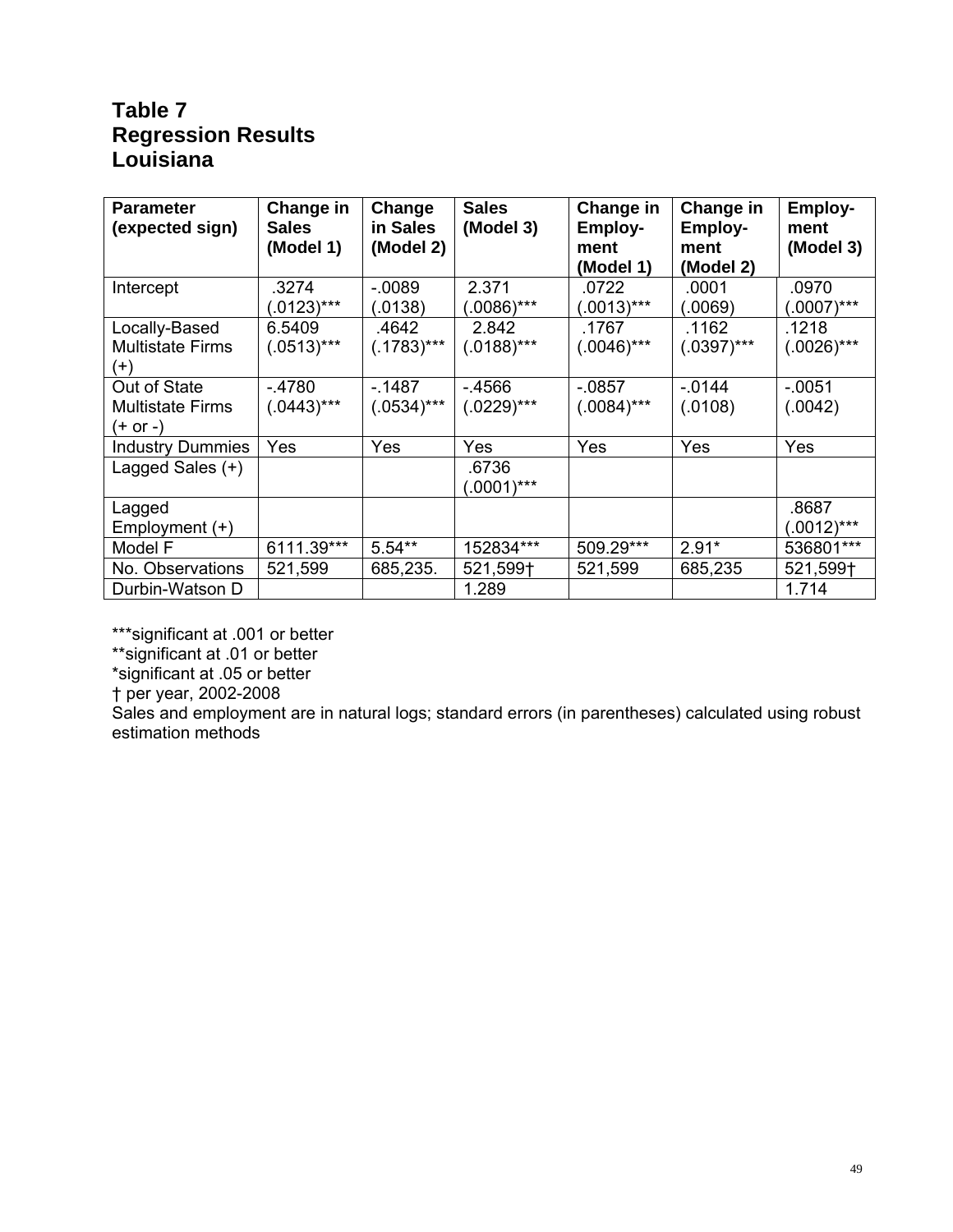## **Table 8 Regression Results New York**

| <b>Parameter</b><br>(expected sign)                 | Change in<br><b>Sales</b><br>(Model 1) | Change<br>in Sales<br>(Model 2) | <b>Sales</b><br>(Model 3)    | Change in<br><b>Employ-</b><br>ment<br>(Model 1) | Change in<br><b>Employ-</b><br>ment<br>(Model 2) | <b>Employ-</b><br>ment<br>(Model 3) |
|-----------------------------------------------------|----------------------------------------|---------------------------------|------------------------------|--------------------------------------------------|--------------------------------------------------|-------------------------------------|
| Intercept                                           | .1558<br>$(.0059)***$                  | .0737<br>$(.0167)***$           | 2.2810<br>$(.0039)***$       | .0409<br>$(.0006)***$                            | .0085<br>$(.0034)***$                            | .0618<br>$(.0003)***$               |
| Locally-Based<br><b>Multistate Firms</b><br>$(+)$   | 6.654<br>$(.0319)***$                  | 1.0568<br>$(.1542)***$          | 3.5104<br>$(.0127)***$       | .1816<br>$(.0030)$ ***                           | .1361<br>$(.0293)***$                            | .1865<br>$(.0017)***$               |
| Out of State<br><b>Multistate Firms</b><br>(+ or -) | $-0.3614$<br>$(.0270)$ ***             | $-2942$<br>$(.0324)***$         | $-4383$<br>$(.0141)***$      | $-0474$<br>$(.0052)***$                          | $-0.0159$<br>$(.0065)$ **                        | .0152<br>$(.0026)***$               |
| <b>Industry Dummies</b><br>Lagged Sales (+)         | Yes                                    | Yes                             | Yes<br>.6382<br>$(.0004)***$ | Yes                                              | Yes                                              | Yes                                 |
| Lagged<br>Employment $(+)$                          |                                        |                                 |                              |                                                  |                                                  | .8641<br>$(.0006)$ ***              |
| Model F                                             | 5849.23***                             | 62.48***                        | 582431***                    | 1330.76***                                       | $9.05***$                                        | 2467300***                          |
| No. Observations                                    | 2,395,613                              | 230,036                         | 2,395,613+                   | 2,395,613                                        | 230,036                                          | 2,395,613+                          |
| Durbin-Watson D                                     |                                        |                                 | 1.313                        |                                                  |                                                  | 1.761                               |

\*\*\*significant at .001 or better

\*\*significant at .01 or better

\*significant at .05 or better

† per year, 2002-2008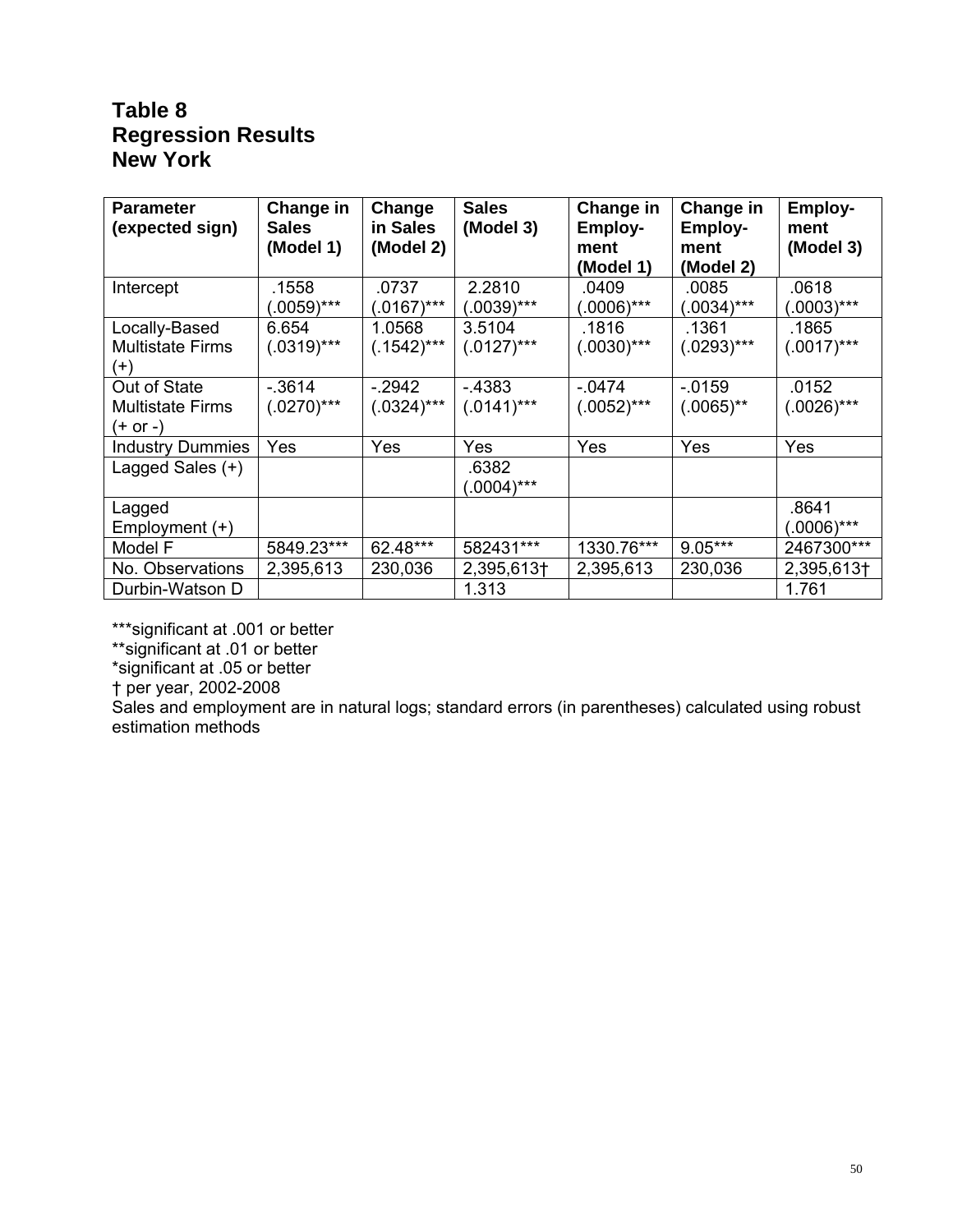## **Table 9 Regression Results Oregon**

| <b>Parameter</b><br>(expected sign)                 | Change in<br><b>Sales</b><br>(Model 1) | Change<br>in Sales<br>(Model 2) | <b>Sales</b><br>(Model 3)    | <b>Change in</b><br><b>Employ-</b><br>ment<br>(Model 1) | Change in<br><b>Employ-</b><br>ment<br>(Model 2) | <b>Employ-</b><br>ment<br>(Model 3) |
|-----------------------------------------------------|----------------------------------------|---------------------------------|------------------------------|---------------------------------------------------------|--------------------------------------------------|-------------------------------------|
| Intercept                                           | .0553<br>$(.0128)***$                  | .1229<br>$(0.0356)$ ***         | 2.4159<br>$(.0088)$ ***      | .0585<br>$(.0012)***$                                   | .0319<br>(.0078)*                                | .0634<br>$(0.001)$ ***              |
| Locally-Based<br><b>Multistate Firms</b><br>$(+)$   | 6.875<br>$(.0524)***$                  | .6005<br>$(.2120)***$           | 3.5203<br>$(.02258)***$      | .2022<br>$(.0045)***$                                   | .03700<br>(.0405)                                | .1718<br>$(.0026)***$               |
| Out of State<br><b>Multistate Firms</b><br>(+ or -) | $-0.3049$<br>$(.0507)$ ***             | $-.3774$<br>$(.0621)***$        | $-.0179$<br>(.0281)          | $-0728$<br>$(.0099)$ ***                                | $-0476$<br>$(.0127)***$                          | .0267<br>$(.0052)***$               |
| <b>Industry Dummies</b><br>Lagged Sales (+)         | Yes                                    | Yes                             | Yes<br>.6204<br>$(.0001)***$ | Yes                                                     | Yes                                              | Yes                                 |
| Lagged<br>Employment $(+)$                          |                                        |                                 |                              |                                                         |                                                  | .8792<br>$(.0013)***$               |
| Model F                                             | 5672.34***                             | 31.86***                        | 113431***                    | 629.37***                                               | $7.51***$                                        | 577348***                           |
| No. Observations                                    | 528,499                                | 52,833                          | 528,499†                     | 528,499                                                 | 52,833                                           | 528,499†                            |
| Durbin-Watson D                                     |                                        |                                 | 1.286                        |                                                         |                                                  | 1.754                               |

\*\*\*significant at .001 or better

\*\*significant at .01 or better

\*significant at .05 or better

† per year, 2002-2008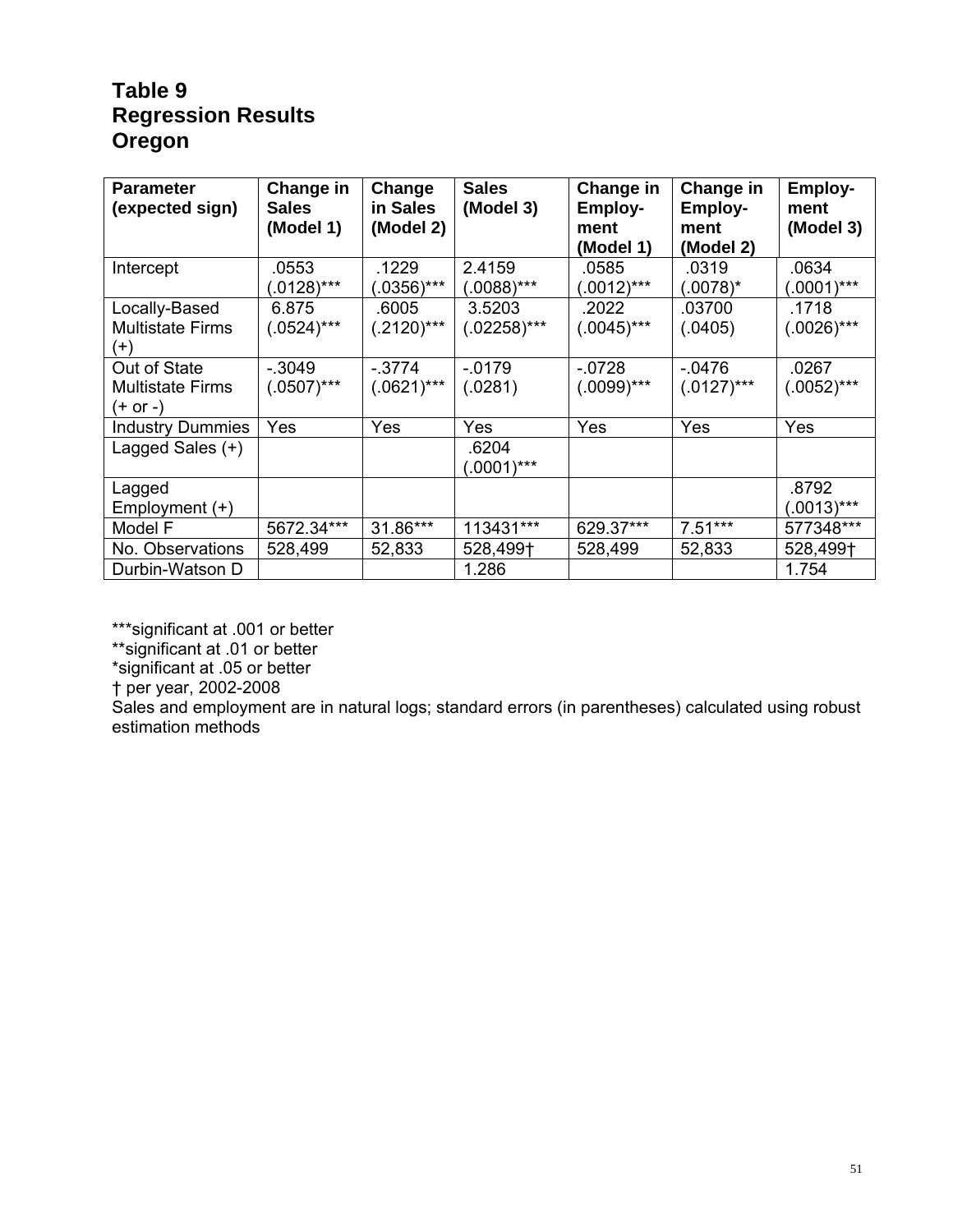## **Table 10 Regression Results Wisconsin**

| <b>Parameter</b><br>(expected sign)                 | Change in<br><b>Sales</b><br>(Model 1) | Change<br>in Sales<br>(Model 2) | <b>Sales</b><br>(Model 3)    | Change in<br><b>Employ-</b><br>ment<br>(Model 1) | Change in<br><b>Employ-</b><br>ment<br>(Model 2) | <b>Employ-</b><br>ment<br>(Model 3) |
|-----------------------------------------------------|----------------------------------------|---------------------------------|------------------------------|--------------------------------------------------|--------------------------------------------------|-------------------------------------|
| Intercept                                           | .3995<br>$(.0107)***$                  | $-0.0327$<br>(.0281)            | 2.253<br>(.0079)***          | .0466<br>$(.0011)***$                            | $-0.0032$<br>(.0062)                             | .0773<br>$(0.0006)$ ***             |
| Locally-Based<br><b>Multistate Firms</b><br>$(+)$   | 6.1803<br>$(.0550***$                  | .4947<br>$(.1437)$ ***          | 4.0718<br>$(.0249)***$       | .1859<br>$(.0047)$ ***                           | .0615<br>$(.0279)$ **                            | .1529<br>$(.0028)***$               |
| Out of State<br><b>Multistate Firms</b><br>(+ or -) | $-5576$<br>$(.0449)***$                | $-1458$<br>$(.0523)***$         | $-5543$<br>$(.0241)***$      | $-0554$<br>$(.0091)***$                          | $-.0058$<br>(.0110)                              | $-0.062$<br>(.0048)                 |
| <b>Industry Dummies</b><br>Lagged Sales (+)         | Yes                                    | Yes                             | Yes<br>.7002<br>$(.0008)***$ | Yes                                              | Yes                                              | Yes                                 |
| Lagged<br>Employment $(+)$                          |                                        |                                 |                              |                                                  |                                                  | .8881<br>$(.0011)***$               |
| Model F                                             | 5608.51***                             | $6.24**$                        | 206473***                    | 458.73***                                        | .71                                              | 749489***                           |
| No. Observations                                    | 592,671                                | 77,162                          | 592,671†                     | 592,671                                          | 77,162                                           | 592,671†                            |
| Durbin-Watson D                                     |                                        |                                 | 1.327                        |                                                  |                                                  | 1.793                               |

\*\*\*significant at .001 or better

\*\*significant at .01 or better

\*significant at .05 or better

† per year, 2002-2008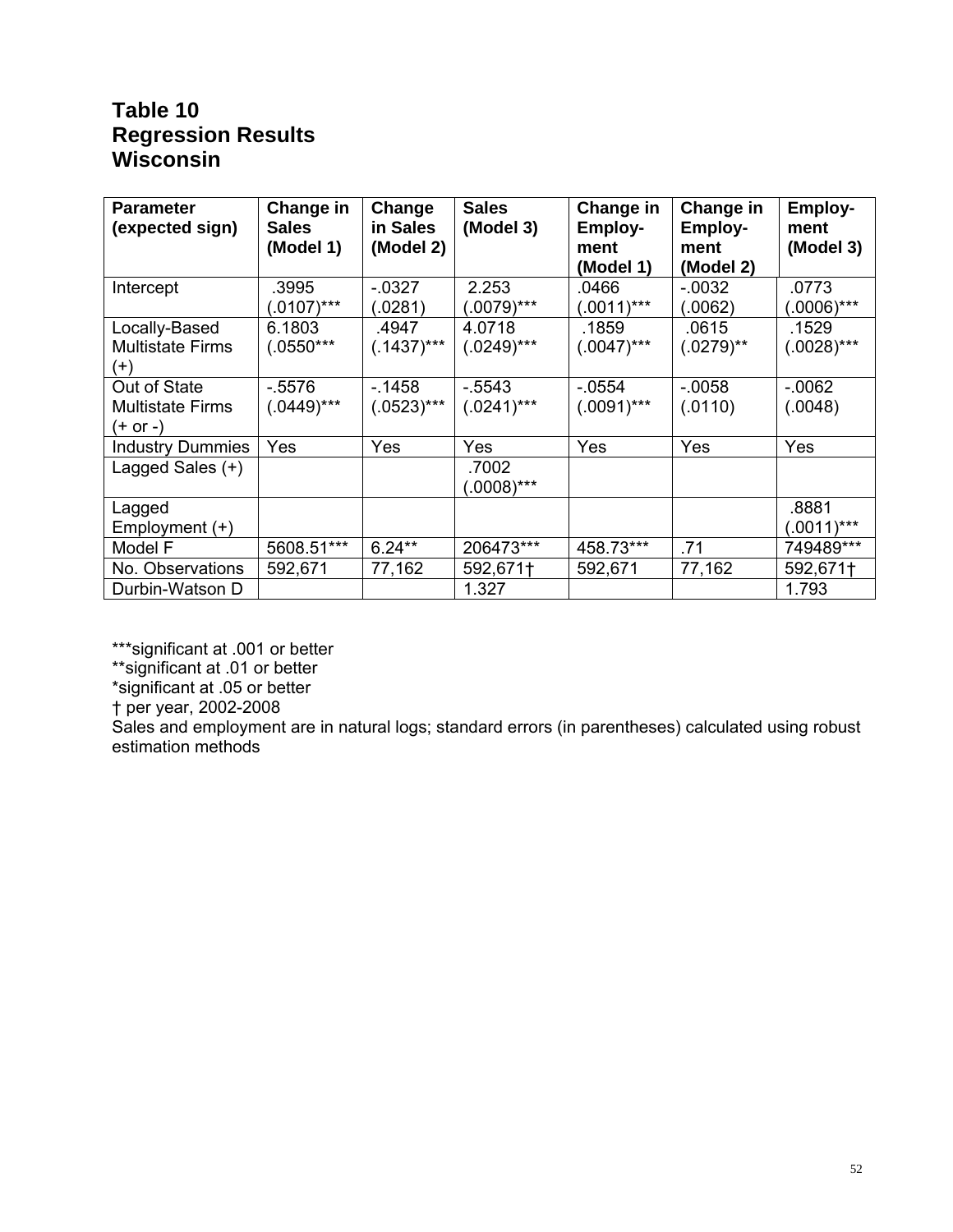## **Table 11 Regression Results All States Combined-Without State Tax Rates**

| <b>Parameter</b><br>(expected sign)                            | Change in<br><b>Sales</b><br>(Model 1) | Change<br>in Sales<br>(Model 2) | <b>Sales</b><br>(Model 3)  | Change in<br><b>Employ-</b><br>ment<br>(Model 1) | Change in<br><b>Employ-</b><br>ment<br>(Model 2) | Employ-<br>ment<br>(Model 3) |
|----------------------------------------------------------------|----------------------------------------|---------------------------------|----------------------------|--------------------------------------------------|--------------------------------------------------|------------------------------|
| Intercept                                                      | .2641<br>$(.0041)***$                  | .0080<br>(.0124)                | 2.5921<br>$(.0028)$ ***    | .0557<br>$(.0004)***$                            | $-.0013$<br>(.0025)                              | .0848<br>$(.0002)***$        |
| Locally-Based<br><b>Multistate Firms</b><br>$(+)$              | 6.1765<br>$(.0214)***$                 | 1.0133<br>$(.1325)***$          | 3.2258<br>$(.0085)$ ***    | .2093<br>$(.0020)$ ***                           | .1622<br>$(.0255)***$                            | .1677<br>$(.0011)***$        |
| Out of State<br><b>Multistate Firms</b><br>$(+ or -)$          | $-4393$<br>$(.0188)***$                | $-1932$<br>$(.0226)***$         | $-0.5536$<br>$(.0098)$ *** | $-0603$<br>$(.0036)***$                          | $-.0040$<br>(.0045)                              | .0116<br>$(.0018)***$        |
| State has<br>Throwback:<br><b>Locally Based</b><br>Firms $(-)$ | $-2217$<br>$(.0582)***$                | $-4325$<br>$(.2241)^*$          | $-.8098$<br>$(.0246)***$   | $-0293$<br>$(.0050)$ ***                         | $-0890$<br>$(.0446)^*$                           | $-0.0139$<br>$(.0030)$ ***   |
| State has<br>Throwback: Out<br>of State Based<br>Firms (-)     | $-.0191$<br>(.0483)                    | $-0.0098$<br>(.0491)            | .1781<br>(.2066)           | $-.0079$<br>(.0097)                              | $-.0077$<br>(.0099)                              | .0164<br>(.0501)             |
| State is Unitary:<br><b>Locally Based</b><br>Firms $(+)$       | .3648<br>$(.0745)$ ***                 | .7184<br>$(.3081)^*$            | .7068<br>$(.0319)***$      | .0289<br>$(.0064)***$                            | .0700<br>(.0776)                                 | .0011<br>$(.0060)^*$         |
| State is Unitary:<br>Out of State<br>Based Firms (+)           | $-0827$<br>(.0684)                     | $-0884$<br>(.0694)              | $-0768$<br>$(.0374)***$    | $-0.069$<br>(.0314)                              | $-0885$<br>(.0136)                               | .0053<br>(.0070)             |
| <b>Industry Dummies</b>                                        | Yes                                    | Yes                             | Yes                        | Yes                                              | Yes                                              | Yes                          |
| Lagged Sales (+)                                               |                                        |                                 | .6251<br>$(.0003)***$      |                                                  |                                                  |                              |
| Lagged<br>Employment (+)                                       |                                        |                                 |                            |                                                  |                                                  | .8553<br>$(.0004)***$        |
| Model F                                                        | 13238.3***                             | 26.41***                        | 490762***                  | 1650.41***                                       | $5.47***$                                        | 1975041***                   |
| No. Observations                                               | 5,080,596                              | 504,192                         | 5,080,596†                 | 5,080,596                                        | 504,192                                          | 5,080,596†                   |
| Durbin-Watson D                                                |                                        |                                 | 1.319                      |                                                  |                                                  | 1.720                        |

\*\*\*significant at .001 or better

\*\*significant at .01 or better

\*significant at .05 or better

† per year, 2002-2008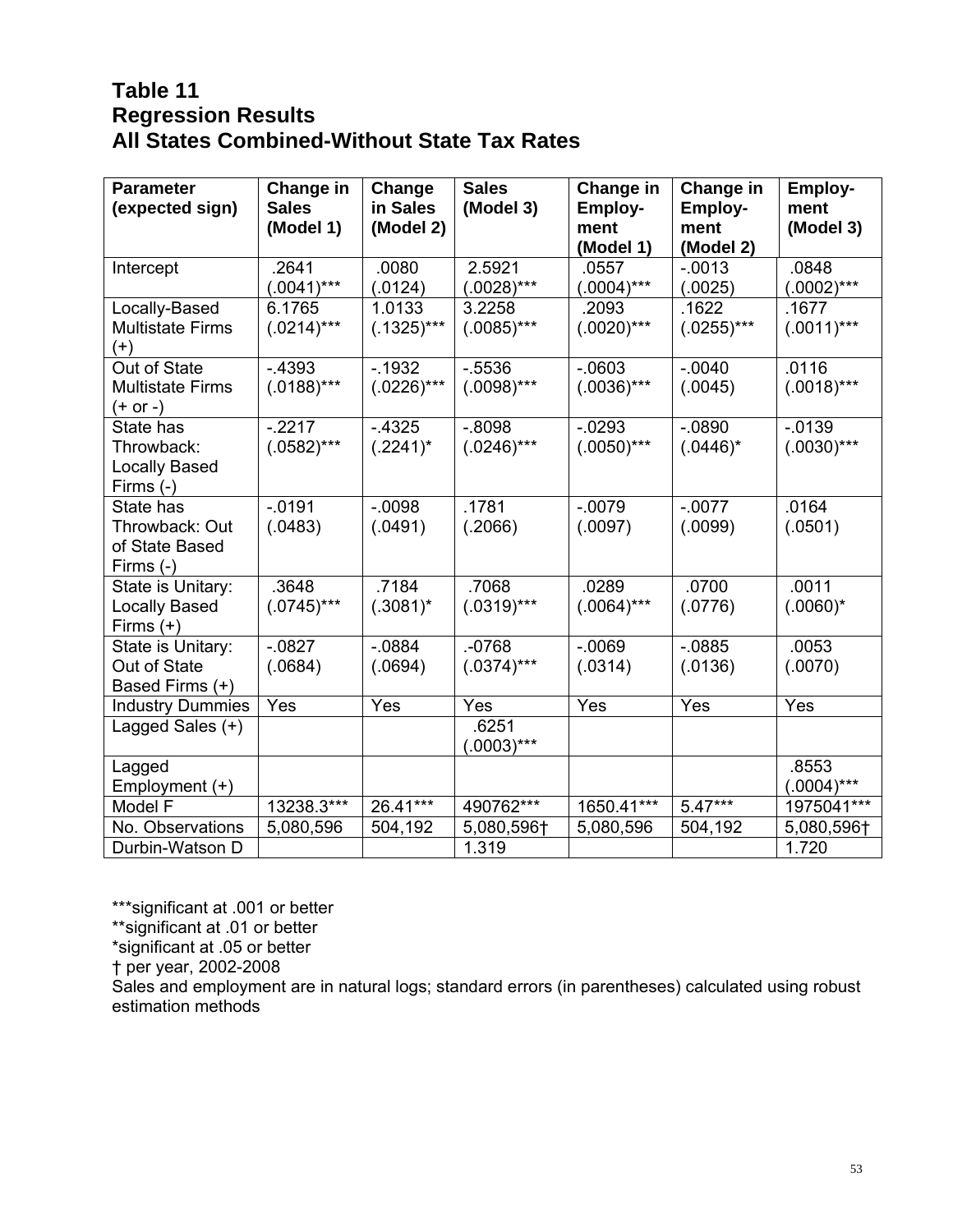## **Table 12 Regression Results All States Combined—With State Tax Rates**

| <b>Parameter</b><br>(expected sign)                            | Change in<br><b>Sales</b><br>(Model 1) | Change<br>in Sales<br>(Model 2)  | <b>Sales</b><br>(Model 3) | Change in<br>Employ-<br>ment<br>(Model 1) | Change in<br><b>Employ-</b><br>ment<br>(Model 2) | Employ-<br>ment<br>(Model 3) |
|----------------------------------------------------------------|----------------------------------------|----------------------------------|---------------------------|-------------------------------------------|--------------------------------------------------|------------------------------|
| Intercept                                                      | .2661<br>$(.0041)***$                  | .0086<br>(.0124)                 | 2.5939<br>$(.0028)***$    | .0558<br>$(.008)***$                      | $-.0007$<br>(.0025)                              | .0847<br>$(.0002)***$        |
| Locally-Based<br><b>Multistate Firms</b><br>$(+)$              | 89.1752<br>$(.3128)***$                | 14.5449<br>$(1.8758)^*$<br>$***$ | .46.4377<br>$(.1243)***$  | 2.9769<br>$(.0286)***$                    | 2.3497<br>$(.3654)***$                           | .1677<br>$(.0111)***$        |
| Out of State<br><b>Multistate Firms</b><br>$(+ or -)$          | $-6.433$<br>$(.2721)***$               | $-2.8519$<br>$(.3272)***$        | $-7.7769$<br>$(.1425)***$ | $-0.8886$<br>$(.05200)***$                | $-.0792$<br>(.0643)                              | .0116<br>$(.0018)***$        |
| State has<br>Throwback:<br><b>Locally Based</b><br>Firms $(-)$ | $-8.212$<br>$(.7523)***$               | $-7.201$<br>$(3.0789)^{*}$       | $-4.627$<br>$(.3167)$ *** | $-0.7003$<br>$(.0644)***$                 | $-1.4298$<br>$(.5901)***$                        | $-0.0140$<br>$(.0030)$ ***   |
| State has<br>Throwback: Out<br>of State Based<br>Firms (-)     | .6047<br>(.6750)                       | .2748<br>(.6358)                 | 1.2242<br>(.7439)         | .0224<br>(.1249)                          | $-0748$<br>(.1274)                               | .0164<br>(.0151)             |
| State is Unitary:<br><b>Locally Based</b><br>Firms $(+)$       | 21.4743<br>$(1.0325)***$               | 12.3079<br>$(5.9655)^*$          | $-0.6514$<br>(.4431)      | .8865<br>$(.0889)$ ***                    | 2.2386<br>$(1.1360)$ **                          | .0001<br>(.0038)             |
| State is Unitary:<br>Out of State<br>Based Firms (+)           | $-2.404$<br>$(.9674)$ **               | 1.8465<br>(.9813)                | .2742<br>(.5474)          | $-.2751$<br>(.1890)                       | $-1569$<br>(.1921)                               | .0053<br>(.0070)             |
| <b>Industry Dummies</b>                                        | Yes                                    | Yes                              | Yes                       | Yes                                       | Yes                                              | Yes                          |
| Lagged Sales (+)                                               |                                        |                                  | 2.5939<br>$(.0028)***$    |                                           |                                                  |                              |
| Lagged<br>Employment (+)                                       |                                        |                                  |                           |                                           |                                                  | .8553<br>$(.0004)***$        |
| Model F                                                        | 13075***                               | 26.91***                         | 490434***                 | 1602***                                   |                                                  | 1975401***                   |
| No. Observations                                               | 5,080,596                              | 504,192                          | 5,080,596†                | 5,080,596                                 | 504,192                                          | 5,080,596†                   |
| Durbin-Watson D                                                |                                        |                                  | 1.276                     |                                           |                                                  | 1.729                        |

\*\*\*significant at .001 or better

\*\*significant at .01 or better

\*significant at .05 or better

† per year, 2002-2008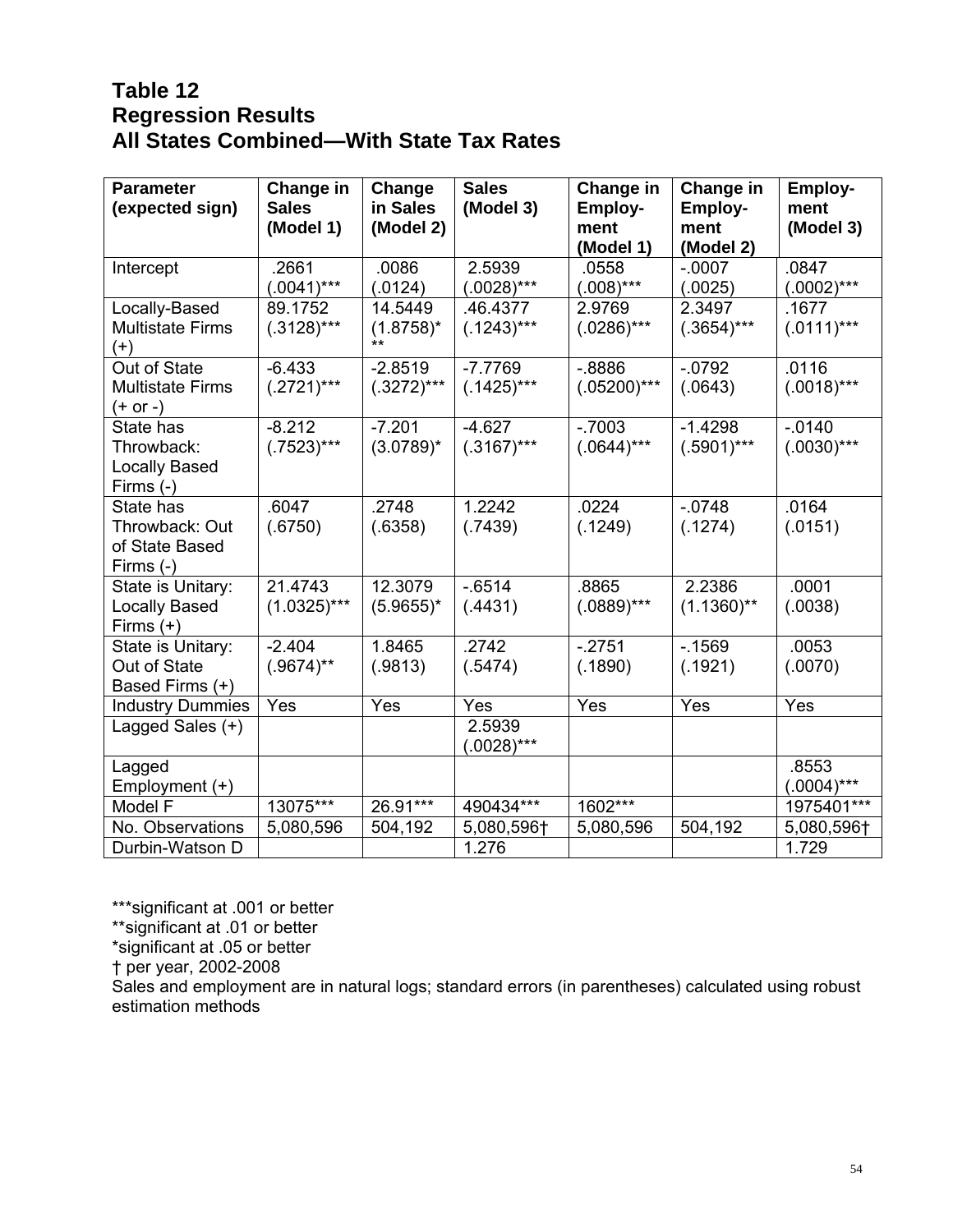## Figure 1 Income Effect of Single Sales Versus Double-Weighted Sales: Locally-Based Firm

|                                                                                              | Double-<br>Weighted  | Single<br><b>Sales</b>      |
|----------------------------------------------------------------------------------------------|----------------------|-----------------------------|
| Payroll                                                                                      | 80%                  | 80%                         |
| Property                                                                                     | 80                   | 80                          |
| Sales                                                                                        | 20                   | 20                          |
| Apportionment ratio<br>X Total U.S. profits (millions)<br>= State taxable profits (millions) | 50%<br>\$10.0<br>5.0 | <b>20%</b><br>\$10.0<br>2.0 |
| <b>State Tax Payment at 8 Percent</b>                                                        | \$400,000            | \$160,000                   |

Figure 2 Income Effect of Single Sales Versus Double-Weighted Sales: Out-of-State Firm

|                                       | Double-<br>Weighted | Single<br><b>Sales</b> |
|---------------------------------------|---------------------|------------------------|
| Payroll                               | $4\%$               | 4%                     |
| Property                              | 4                   | 4                      |
| <b>Sales</b>                          | 14                  | 14                     |
| Apportionment ratio                   | 9%                  | 14%                    |
| x Total U.S. profits (millions)       | \$10.0              | \$10.0                 |
| = State taxable profits (millions)    | 0.9                 | 1.4                    |
| <b>State Tax Payment at 8 Percent</b> | \$72,000            | \$112,000              |